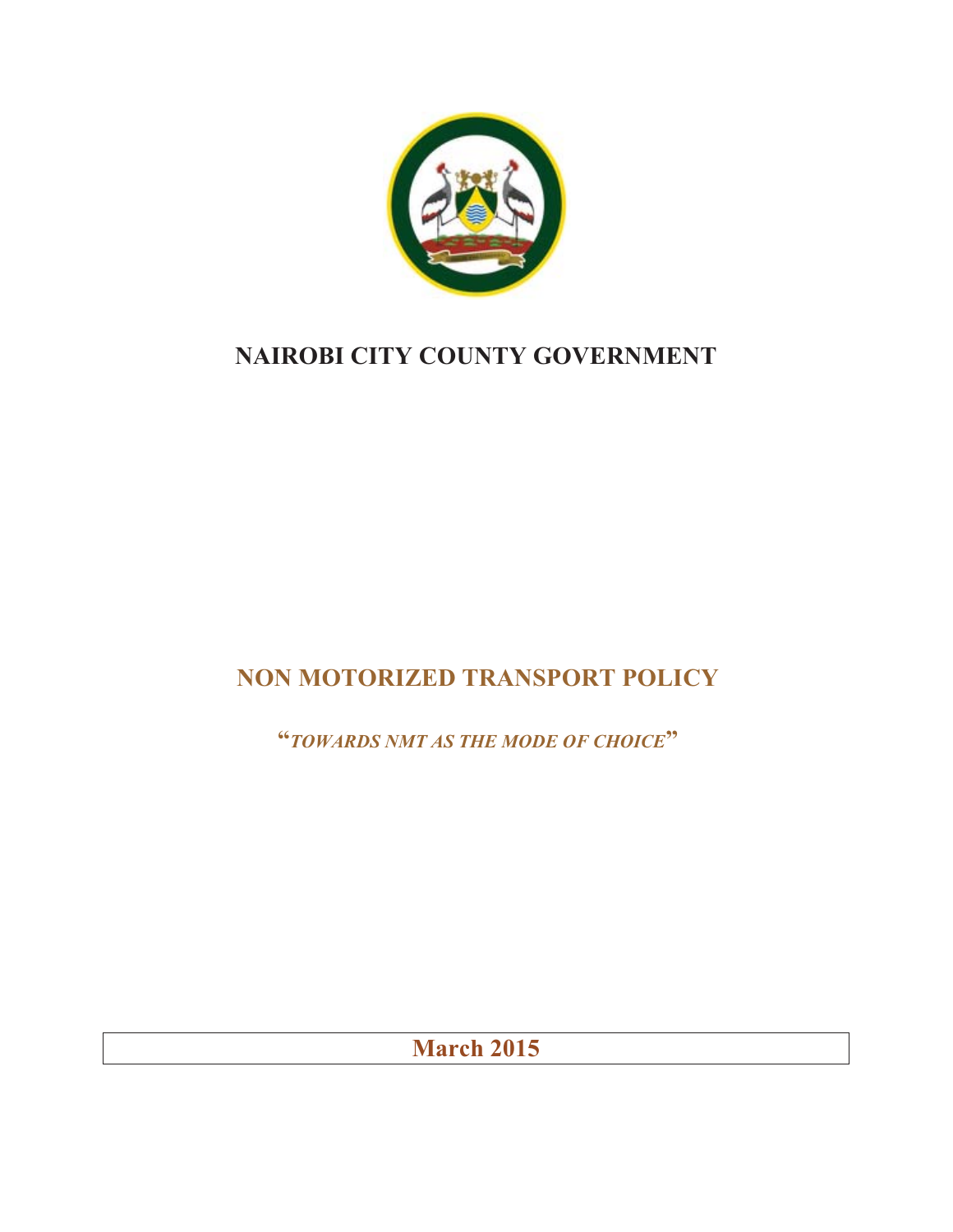# **FORWARD BY THE NAIROBI CITY COUNTY GOVERNOR, DR. EVANS KIDERO**

By 2050, two thirds of all humans will be living in cities. Urbanization is happening at a rate never seen before. In 1993, participants in the 'Nairobi We Want' Convention expressed desire to have a non-motorised transport facilities incorporated as part of the urban fabric. Tremendous opportunities therefore exist within Nairobi City County, for creation of complete Non-Motorized Transport (NMT) systems.

For decades, plans throughout the city for new roads construction and upgrades have only partially provided physical infrastructure for NMT users. Users of non-motorised modes are at greater risk of accidents as they share a common right of way with motorized transport.

Having attended the African Sustainable Transport forum in October 2014, in Nairobi, I realize that NMT is of significant importance to Nairobi, more particularly as they can be used as an effective form of mobility for short trips and for last mile connectivity to the proposed mass transportation systems such as the Bus rapid transit systems. There is clear evidence that NMT provides efficient mobility with substantially low investment, improves access, creates livelihoods and is a low carbon emitter.

With the above I felt that there was a need to develop a policy for NMT in Nairobi and hence the Nairobi City County Government entered into a partnership with UNEP and KARA.

This Non-Motorized Transport policy strives to facilitate a mobility environment where all transport modes are of equal importance. This is indeed a turning point in our country, particularly in our efforts to include NMT within our Integrated Transport System. Improving walking environments and facilities is important in ensuring equitable transport access.

This NMT policy covers critical areas and it is important to plan for and manage NMT more effectively. The policy is accompanied by a set of objectives and strategies to realize an improved NMT environment and culture in Nairobi, for a better city, a better life.

I congratulate the project team members, the consultant and thank the city county officials who participated in the assessment and subsequent discussions for supporting the preparation of this policy document. I feel this NMT policy document is only a step in the right direction, I hope that all actors and stakeholders will use the policy document and findings to support and promote NMT initiatives in our city.

Dr. EVANS KIDERO **GOVERNOR NAIROBI CITY COUNTY**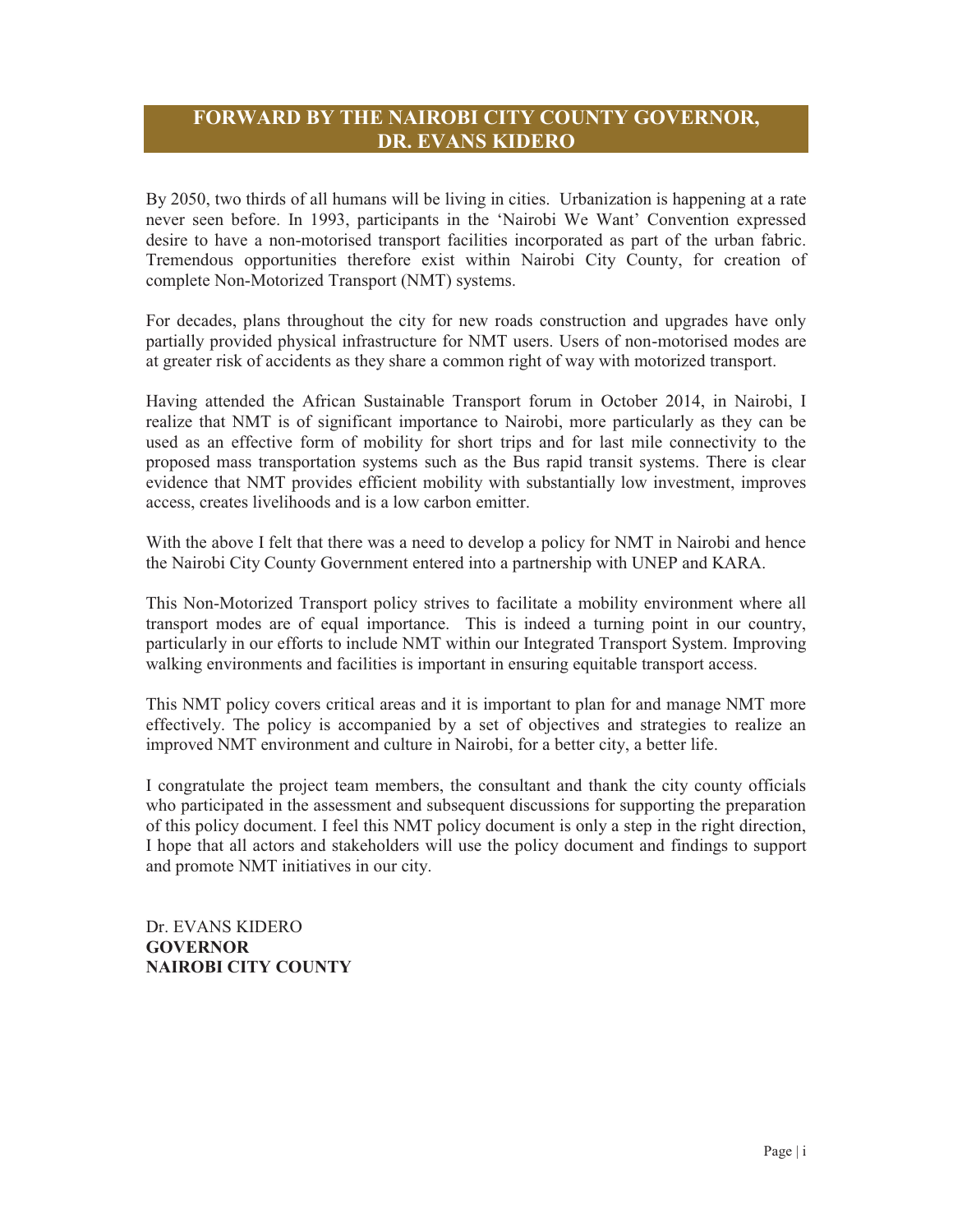## **FORWARD BY NAIROBI CITY COUNTY EXECUTIVE COMMITTEE MEMBER, ROADS, PUBLIC WORKS & TRANSPORT, MR. MOHAMED ABDULLAHI**

The Non-motorized transport (NMT) policy is a joint initiative of UNEP and the Nairobi City County to improve the transport sector performance by promoting the Non-motorized transport mode. To take a more sustainable mobility path, the significant role of NMT needs to be recognized and factored into public transport and road infrastructure investments. The Governor and I share a determination to ensure that NMT policy document is implemented.

Over the next five years, the transport sector is set to undergo the most significant change in its history. With the planning of mass transport systems implementation, NMT is a key intervention close to sustainable urban mobility loop. It is important to understand that mobility access challenges are not only solved by construction of good roads but also by the implementation of an effective public transport system with adequate NMT linkages.

The NMT policy prepared today outlines the county's objective of increasing the role of NMT as a transport mode, integrating NMT as an essential element of public transport, providing safe NMT infrastructure & allocating adequate and sustainable funding for the development & promotion of NMT.

With pleasure, I confirm that the NMT policy document before us, has taken consideration of all stakeholders views during several consultative forums.

I therefore call on all parties, fellow government agencies, the private sector entrepreneurs, the young and old  $&$  development partners to support this initiative for the benefits of a greater number of our people.

MOHAMED ABDULLAHI **COUNTY EXECUTIVE TRANSPORT, ROADS & PUBLIC WORKS**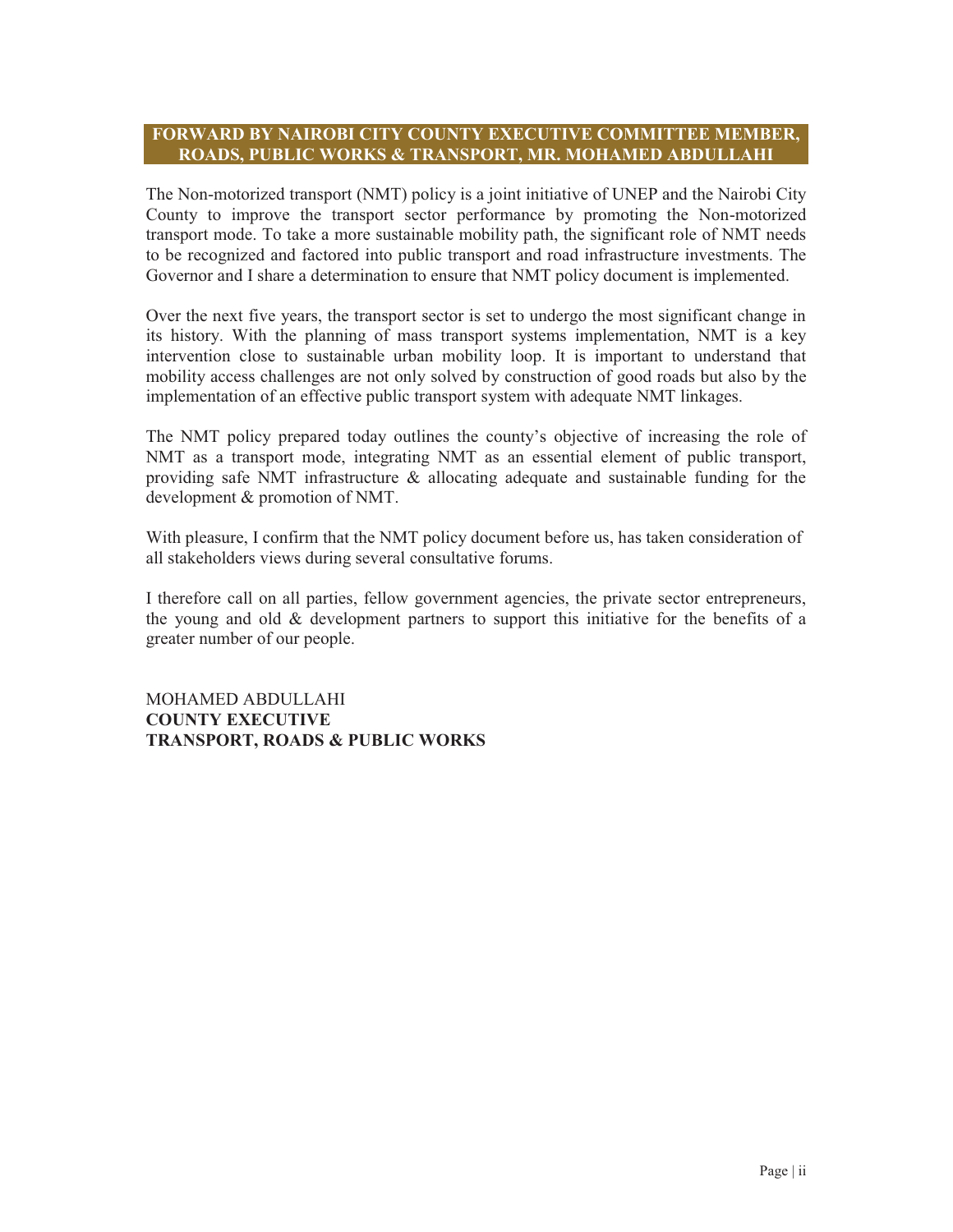# **ABBREVIATIONS AND ACRONYMS**

| <b>CBD</b>    | <b>Central Business District</b>            |
|---------------|---------------------------------------------|
| <b>GDP</b>    | <b>Gross Domestic Product</b>               |
| <b>GHG</b>    | <b>Green House Gases</b>                    |
| <b>INTP</b>   | <b>Integrated National Transport Policy</b> |
| <b>JKIA</b>   | Jomo Kenyatta International Airport         |
| <b>KeNHA</b>  | Kenya National Highways Authority           |
| KeRRA         | Kenya Rural Roads Authority                 |
| <b>KNBS</b>   | Kenya National Bureau of Statistics         |
| <b>KRB</b>    | Kenya Roads Board                           |
| <b>KHPC</b>   | Kenya Population and Housing Census         |
| <b>KURA</b>   | Kenya Urban Roads Authority                 |
| LOS           | Level of Service                            |
| <b>MOTI</b>   | Ministry of Transport and Infrastructure    |
| MT            | Motorized Transport                         |
| <b>NCC</b>    | Nairobi City County                         |
| <b>NCCG</b>   | Nairobi City County Government              |
| <b>NMT</b>    | Non-Motorized Transport                     |
| <b>NTSA</b>   | National Transport and Safety Authority     |
| <b>NUTRIP</b> | Nairobi Urban Transport Improvement Project |
| PT            | Public Transport                            |
| <b>PWD</b>    | Person With Disability                      |
| <b>ROW</b>    | Right Of Way                                |
| <b>UN</b>     | <b>United Nations</b>                       |
| US DoT        | United States, Department of Transport      |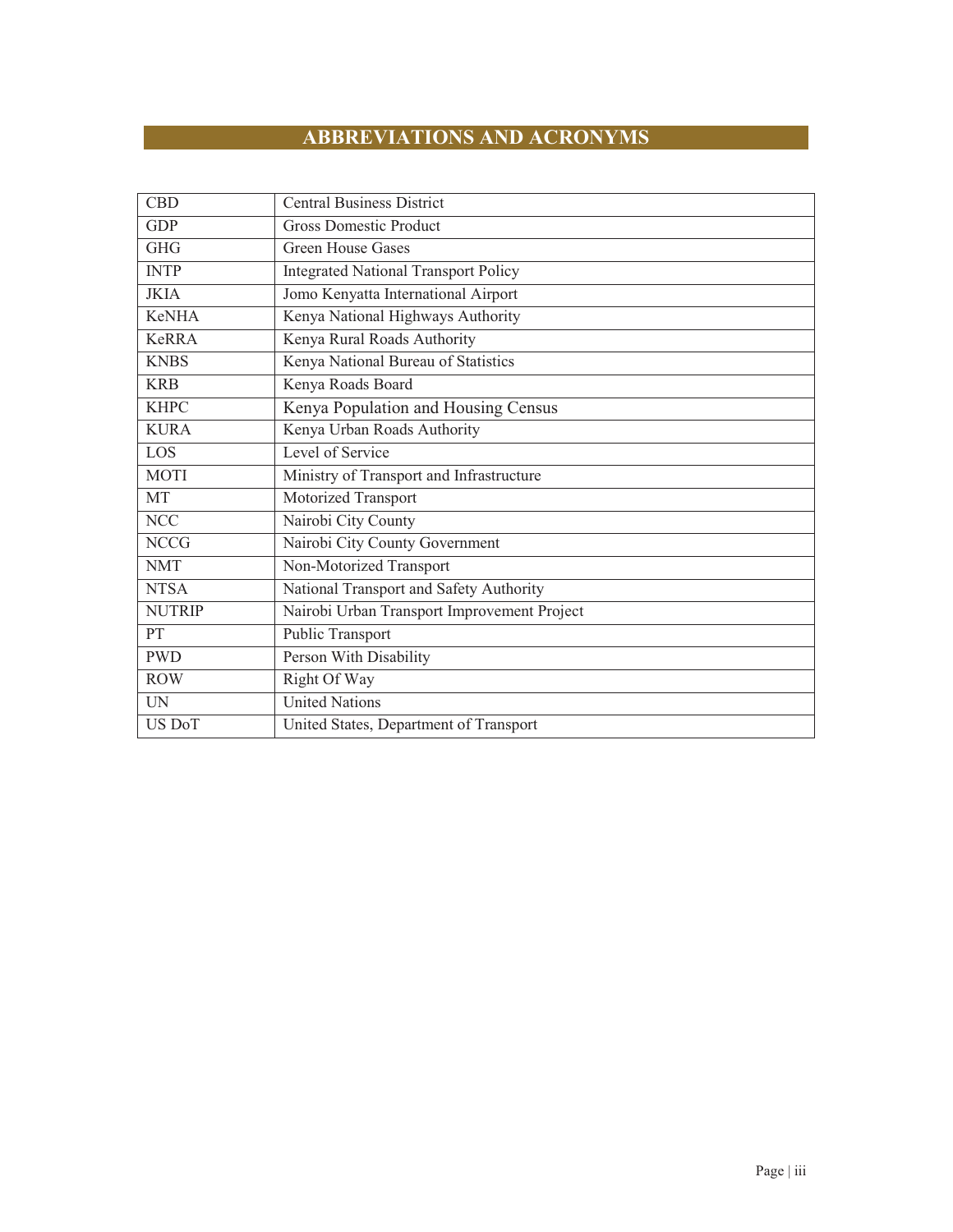# **TABLE OF CONTENTS**

| FORWARD BY NAIROBI CITY COUNTY GOVERNOR, DR. EVANS KIDERO      |  |
|----------------------------------------------------------------|--|
| FORWARD BY COUNTY EXECUTIVE COMMITTEE MEMBER FOR ROADS, PUBLIC |  |
|                                                                |  |
|                                                                |  |
|                                                                |  |
|                                                                |  |
| CHAPTER 2: NON MOTORISED TRANSPORT SURVEY FINDINGS AND MAIN    |  |
|                                                                |  |
|                                                                |  |
|                                                                |  |
|                                                                |  |
|                                                                |  |
| CHAPTER 3: NON MOTORISED TRANSPORT USER CHARACTERISTICS AND    |  |
|                                                                |  |
|                                                                |  |
|                                                                |  |
|                                                                |  |
|                                                                |  |
|                                                                |  |
|                                                                |  |
|                                                                |  |
|                                                                |  |
|                                                                |  |
|                                                                |  |
|                                                                |  |
|                                                                |  |
|                                                                |  |
|                                                                |  |
|                                                                |  |
|                                                                |  |
|                                                                |  |
|                                                                |  |
|                                                                |  |
|                                                                |  |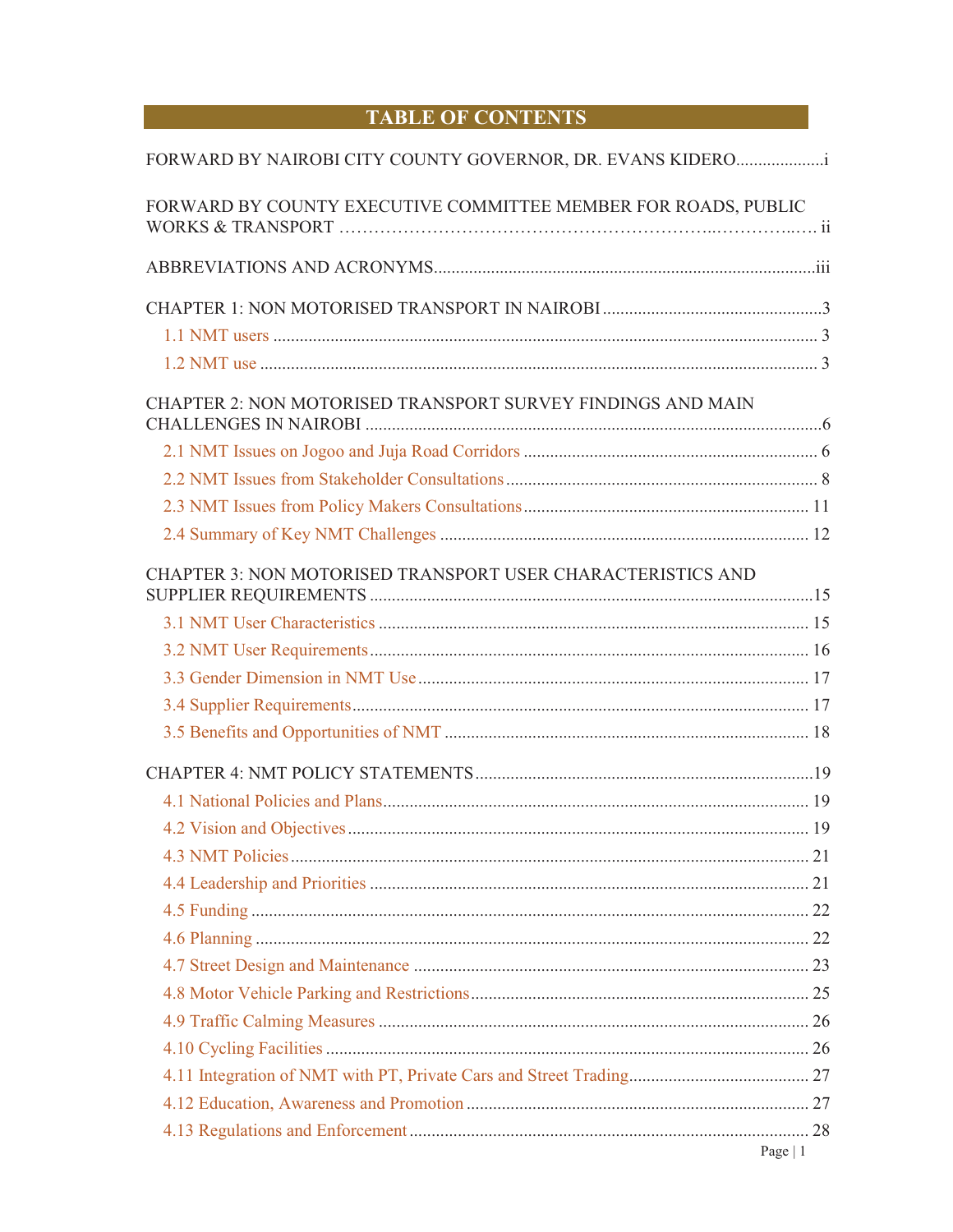| APPENDIX 2: DRAFT TOC FOR THE NAIROBI STREETS AND ROADS MANUAL                                 |      |  |
|------------------------------------------------------------------------------------------------|------|--|
|                                                                                                |      |  |
|                                                                                                |      |  |
|                                                                                                |      |  |
|                                                                                                |      |  |
| <b>List of Tables</b>                                                                          | Page |  |
| Table 1.1: Modal split in Nairobi County                                                       | 3    |  |
| Table 2.1: Main pedestrian characteristics and issues along Jogoo and Juja                     | 6    |  |
| road corridors<br>Table 2.2: Main cyclist characteristics and issues along Jogoo and Juja road | 7    |  |
| corridors<br>Table 2.3: Main hand cart pusher characteristics and issues along Jogoo and       | 8    |  |
| Juja road corridors<br>Table 2.4: NMT Problems and Challenges from the perspective of          | 8    |  |
| stakeholders<br>Table 2.5: Stakeholders' proposals on how to address the challenges and        | 9    |  |
| problems<br>Table 2.6: NMT Issues and Suggestions                                              | 11   |  |
| Table 4.1: Outputs and Outcomes of the Policy                                                  | 20   |  |
| Table 5.1: Accident Black Spots along Jogoo road (2013)                                        | 32   |  |
| Table 5.2: Implementation matrix for the STAP                                                  | 35   |  |
| <b>List of Figures</b>                                                                         |      |  |
| Figure 1.1: Means of transport by purpose in 2004 and 2013                                     | 4    |  |
| Figure 1.2: Road accident fatalities in Nairobi, 2014                                          | 5    |  |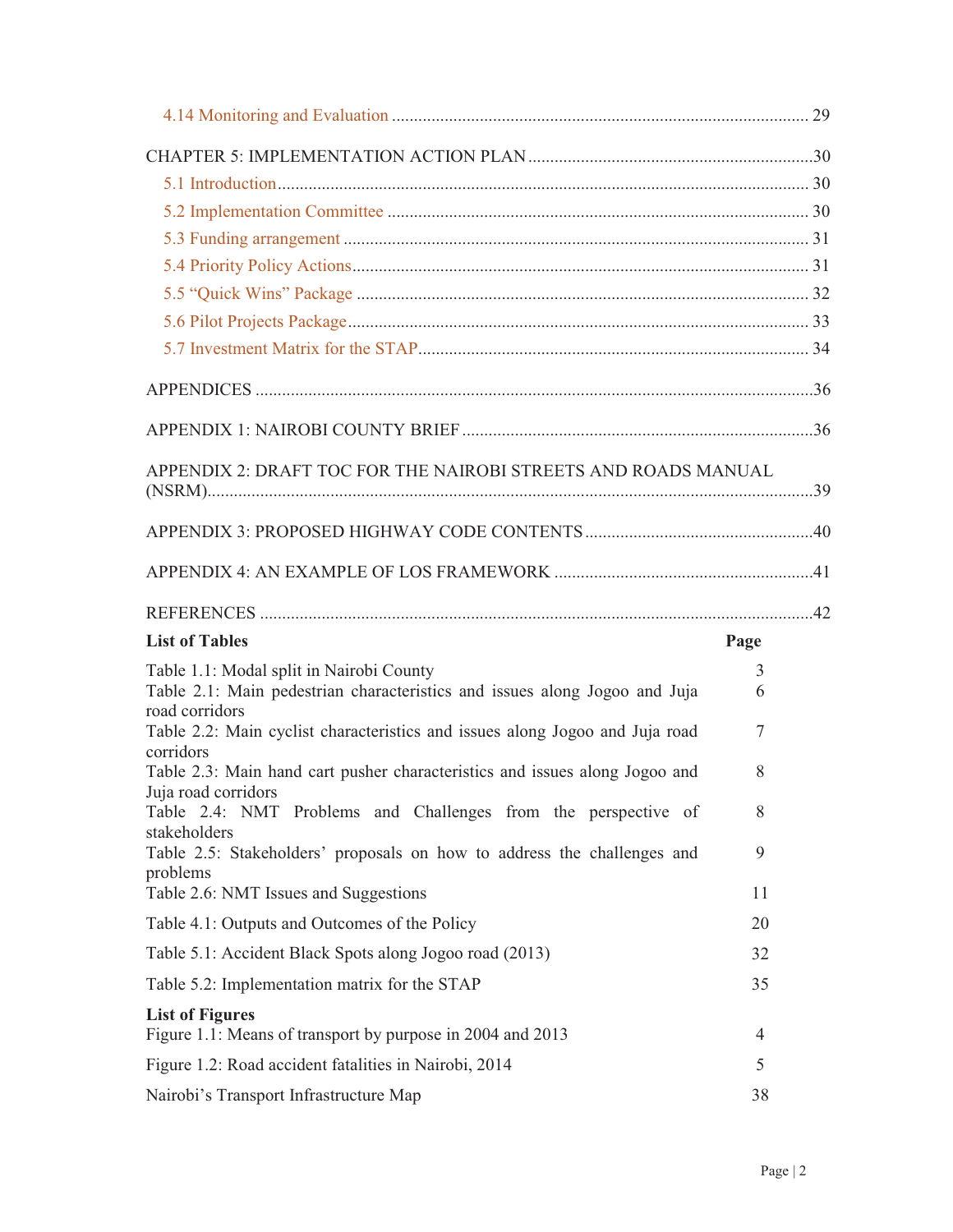#### **1.1 NMT users**

NMT is a means of transport that include walking, the use of wheelbarrows and carts, , animal transport (horses, camels, donkeys, mules and oxen), animal-drawn carriages (such as sledges), bicycles and tricycles for passenger and freight transport (GOK, 2012). NMT modes also include the use wheelchairs, skate-boards, and strollers

The common NMT modes in Nairobi are walking, cycling for personal and as public transport, and human and animal drawn carts for goods and garbage transport. Wheel barrows and trolleys are also used but to a limited extent.

# **1.2NMT use**

Transport services are mainly road-based. Railway transport is limited to services during peak hours between the CBD and the eastern and southern parts of the City.Although there is widely varying data, walking and public transport are the main means of transport in Nairobi (Table 1). The private car only accounted for about 15% of all trips, but dominates in numbers on Nairobi roads and streets.

The public passenger transport is operated by the private sector, mainly low-capacity minibus vehicles (*matatus*). The *matatus* were estimated to be more than 60,000 in number and moved about 3 million passengers per day in  $2004<sup>1</sup>$ . Competition among operators is very stiff as there is over-supply of vehicles and delays due to congestion. There is no reliable data on fares in Nairobi but indications are that they are high because all public transport routes terminate within the CBD, and trips across the CBD are made by using more than one vehicle.

| <b>Study</b> | <b>Public Transport</b>   Walking<br>$(\%)$ | $\frac{0}{0}$ | Cycling<br>$(\%)$ | Private car<br>$\frac{6}{2}$ | Train<br>$\frac{6}{6}$ | <b>Institution</b><br>bus $(\% )$ | <b>Others</b> |
|--------------|---------------------------------------------|---------------|-------------------|------------------------------|------------------------|-----------------------------------|---------------|
| Ref. $1^2$   | 32.7                                        | 47.1          | 1.2               | 15.3                         | 0.4                    | 3.1                               | 0.2           |
| Ref. $2^3$   | 36                                          | 47            |                   | 16.5                         | 0.4                    |                                   |               |
| Ref. $34$    | 51.5                                        | 41.2          | 3.0               | 7.0                          |                        |                                   |               |
| Ref. $4^5$   | 42                                          | 47            |                   |                              |                        |                                   |               |

*Table 1.1: Modal split in Nairobi County*

*Source: Various studies* 

Figure 1.1 shows that walking is an important means of transport for trips to school and work as it accounted for over 85% of all walking trips in 2004 and 2013.

*Figure 1.1: Means of transport by purpose in 2004 and 2013* 

-

<sup>1</sup> NUTRANS, 2005

<sup>&</sup>lt;sup>2</sup>JICA: The Study on Master Plan for Urban Transport in the Nairobi Metropolitan Area (2006)<br><sup>3</sup>NIJITP ANS 2005 NUTRANS, 2005

<sup>4</sup> Travel Behaviour in Cape Town, Dar es Salaam and Nairobi Cities, July 2011

<sup>5</sup> Scoping Study,TRL Nairobi Field Surveys, May 2002.(WB)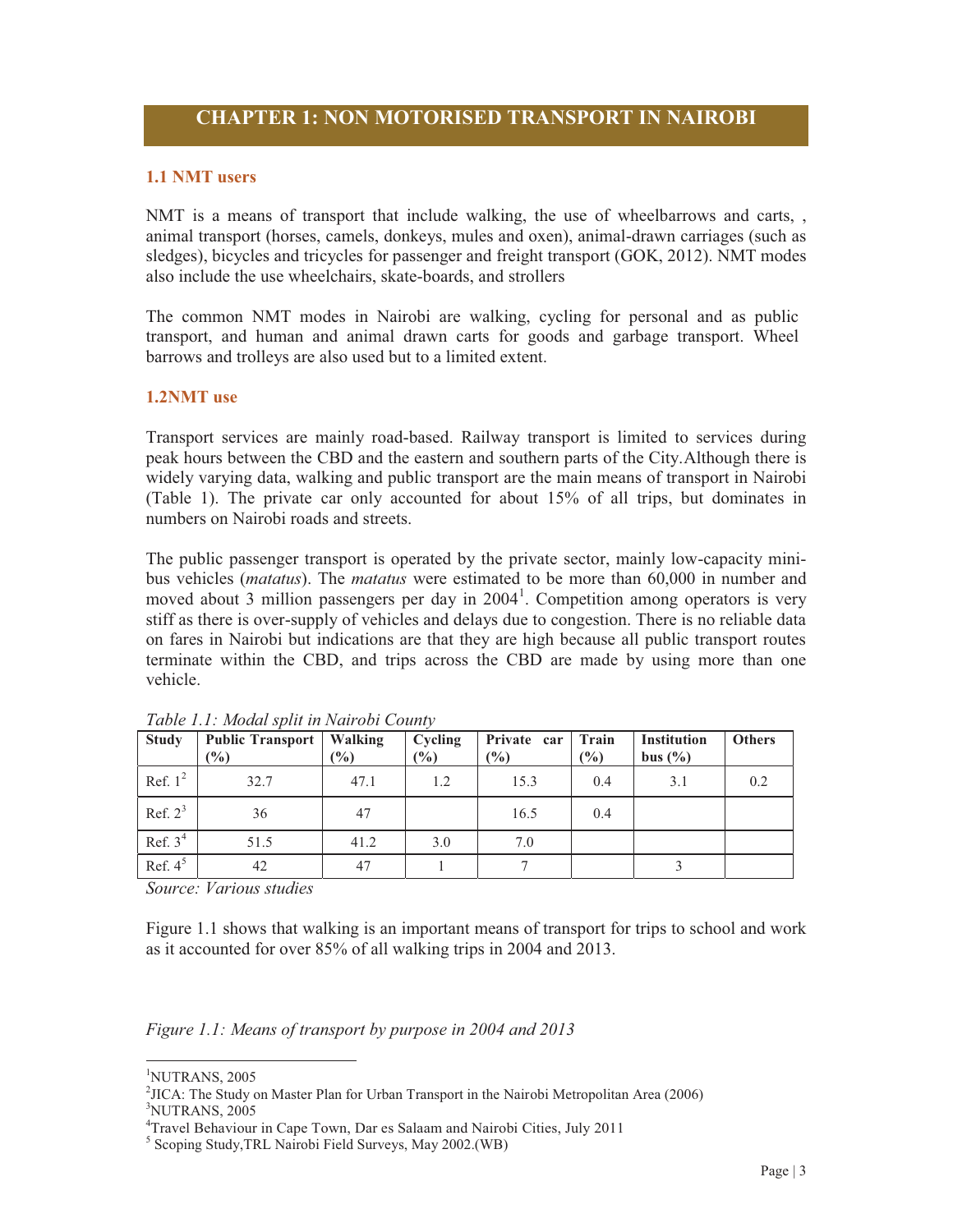|                                    | Walking | Two<br>wheeler | Private<br>car | Matatu | <b>Bus</b> | Rail &<br>Others |
|------------------------------------|---------|----------------|----------------|--------|------------|------------------|
| $\blacksquare$ Home Trips (2004)   | 47.3    | 1.1            | 14.4           | 29.6   | 7.1        | 0.5              |
| $\blacksquare$ Home Trips (2013)   | 34.8    | 5.8            | 13.9           | 33     | 12         | 0.5              |
| $\blacksquare$ Work Trips (2004)   | 28.8    | 1.9            | 21.5           | 39.3   | 7.4        | 1.1              |
| Work Trips $(2013)$                | 27.7    | 6.6            | 18.6           | 35.2   | 11.3       | 0.6              |
| School Trips $(2004)$              | 58      | 0.4            | 6.6            | 22.6   | 12.2       | 0.2              |
| $\blacksquare$ School Trips (2013) | 46.7    | 4.1            | 5.7            | 26.7   | 15.3       | 1.5              |

*Source: NIUPLAN, 2014* 

The actual contribution of NMT to transport in Nairobi is not well documented as already shown by varying modal splits in Table 1 above. However, whichever data one looks at, it is still the dominant transport mode in Nairobi accounting for over 40 % of the total trips made per day.JICA found in 2004 that, out of 4.82 million person trips per day 2.32 million trips per day were made by walking and bicycles. An earlier study also revealed that 64 % of all the trips originating from Eastern Nairobi along the Jogoo Road corridor and terminating in industrial area and CBD were made by walking and 0.8 % by cycling<sup>6</sup>. These data may be considered out-dated, but give some indications on the order of magnitude of the importance of NMT in Nairobi.

The increase in two wheelers for all trip purposes (Table 1.1) can be attributed to the rise of motorcycles use in the city for public transport. Motorcycles offer flexible and faster public transport compared to other motorised transport on the congested Nairobi road network.

The main characteristics of transport in Nairobi are summarised below:

- 1. **Traffic Congestion**: Over the last 10 years, traffic congestion has worsened, during peak and off-peak hours, and in many parts of the city. Congestion is mainly due to rapid increase in car ownership and use. A study<sup>7</sup> undertaken in 2013 established that the total traffic flows increased by 1.69 times between 2004 and 2013, and car ownership rate increased to 0.290 from 0.233. The private car measured by volumes on the roads increased by 106,000, accounting for 63% of total vehicle population increase. Over the same period, motorcycles flows increased 9.4 times and light truck flows increased 3 times. Lack of traffic management and poorly organized public transit further contribute to the congestion problem.
- 2. **Radial Network System**: Transport is mainly road-based and the road network is radial towards the Central Business District (CBD). Heavy transit goods vehicles pass through the CBD and cause problems with the local traffic. However, progress is being made in building circumferential network that is expected to be used by transit traffic.
- 3. **Inefficient Public Transport**: There is poor network coverage and no dedicated facilities for PT so they compete for the same congested road space with other vehicles.

<sup>-</sup>6 De Langen and R. Tembele, 2001

<sup>&</sup>lt;sup>7</sup>Integrated urban development master plan for the City of Nairobi (NIUPLAN), 2014-2030, JICA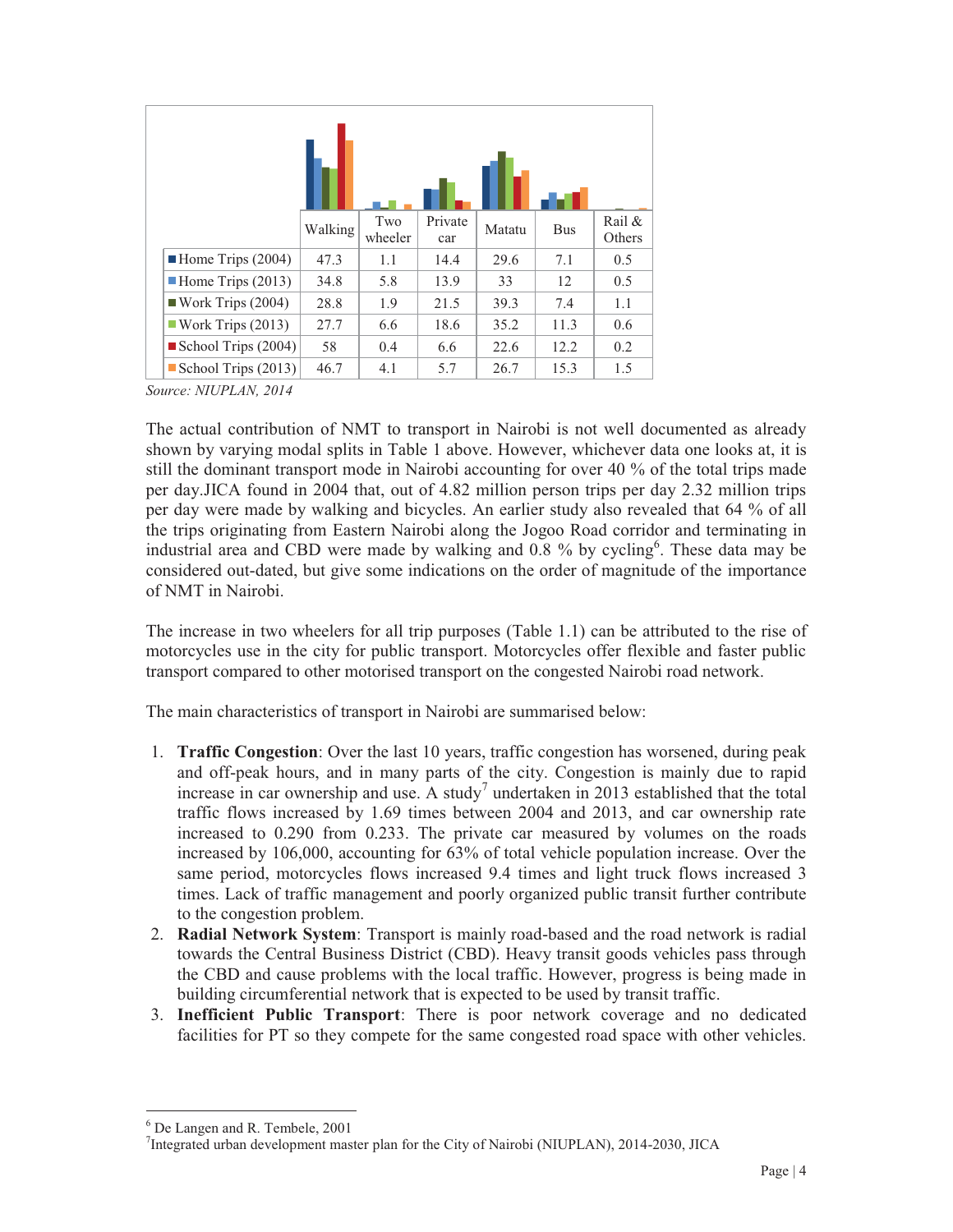PT travel times are long and unpredictable. Stiff competition among public transport operators creates unsafe and aggressive driving behaviour that is dangerous to NMT users. In general, there is poor public transit regulation, planning and management. There are plans to provide Bus Rapid Transit along some nine corridors and also to expand commuter rail services within the Nairobi metropolitan region.

- 4. **Inefficient Traffic Management**: Control of traffic is mainly manual, and where traffic signals are operational, they are interrupted by the traffic police. Many roads still have the same layouts while the existing traffic volumes now call for a change in their shape to ensure their function in the network is performed.
- 5. **Lack of Non-Motorised Transport Provisions**: NMT users are exposed to fast, aggressive and high MT volumes with the consequences of high traffic accidents. Encroachment of NMT spaces is rampant and vulnerable road users, women and children have difficulties travelling without assistance. High accident rates among pedestrians may be a good indicator of how it is unsafe to use NMT in Nairobi. Road accidents data for 2014 (Figure 1.2) show that out of 723 fatalities, some 507 (70%) were pedestrians, followed by passengers at 101 fatalities (14%).



*Figure 1.2: Road accident fatalities in Nairobi, 2014* 

*Source: Transportation Unit, Nairobi City County, 2014* 

6. **Land use planning and development control is weak** and do not encourage compact land use that is supportive to better transport provisions, especially for NMT users. The current land use encourages increasing trip distances making the use of NMT and public transport less attractive. A high density of development (population and built environment) like in Chinese cities, creates a favourable condition for NMT use, since travel distances are generally short<sup>8</sup>. Average travel distance in big cities of over 2 million inhabitants in China is around 3.3 kilometres.

The Nairobi County brief is provided in Appendix 1.

-

 ${}^{8}$ The significance of non-motorised transport for developing countries: strategies for policy development, i-ce, interface for cycling expertise, Utrecht, the Netherlands, December 2000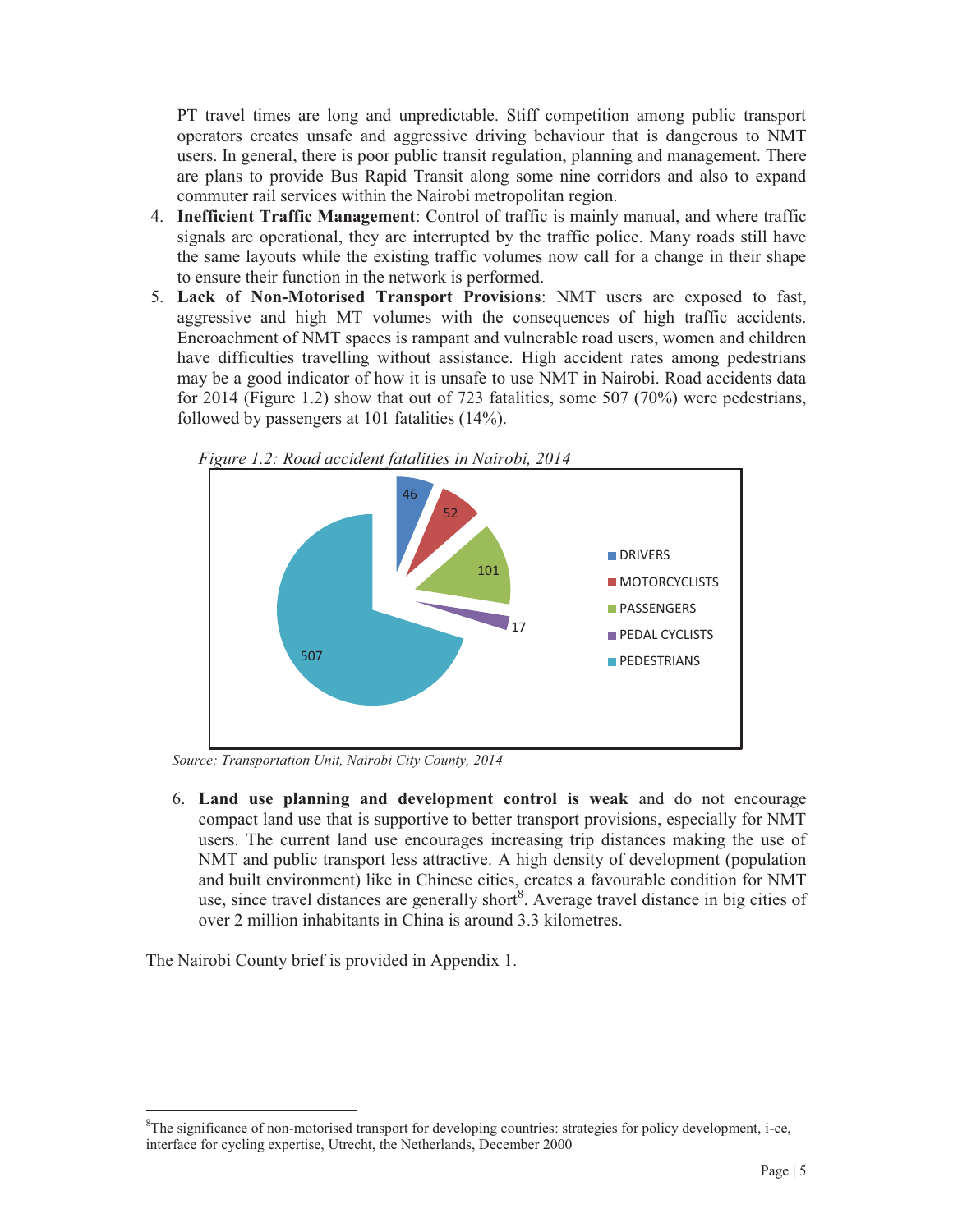# **CHAPTER 2: NON MOTORISED TRANSPORT SURVEYFINDINGS AND MAIN CHALLENGES IN NAIROBI**

#### **2.1NMT Issues on Jogoo and Juja Road Corridors**

This section provides findings from a survey of NMT issues along two road corridors<sup>9</sup>. Tables 2.1, 2.2, and 2.3 contain issues of pedestrians, cyclists and hand-carts, respectively.

#### *Table 2.1: Main pedestrian characteristics and issues along Jogoo and Juja road corridors*

**1**. Most pedestrians (70 %) were male and most trips were home-work trips. Reasons for being attracted to NMT modes were noted mainly as cost (52.9%) and convenience (32.2%). **2**. Majority (58.8 %) of the pedestrians earned less than KSh. 20,000 (US\$225) per month, and walking seemed to decline sharply with increased income.

**3**. Few pedestrians (14.4%) owned some form of Non-Motorised Vehicle (NMV). The types of NMTs owned were specified as bicycle, wheelbarrow and handcart, and were used for both commercial and personal purposes.

**4**. Trip purposes among pedestrians were listed as going to: work (71.5%), home (12.7%), school  $(7.6\%)$  shop  $(4.4\%)$  and for recreational purposes  $(2.5\%)$ .

**5**. Reasons for using NMTs owned were given as affordability, speed and recreational. Reasons for not using NMT owned were mainly due to lack of NMT supportive infrastructure, hiring of the NMT to other users for commercial purposes and safety concerns.

**6**. Many pedestrians (96.3%) noted that they use NMT to their regular destinations, with majority (96.9%) preferring to walk, while very few either cycle or use wheelchair mode of transport to their regular destinations. A sizeable percentage (35%) of the pedestrians used NMT to transport goods. The types of NMT used to transport goods were listed as bicycles, handcarts and wheelbarrows.

**7**. Majority (80%) gave route directness as their reason for preferring the route frequently followed. Other reasons given included safety (8.1%), less traffic and paved condition of the route accounting for  $(4.4\%)$  and  $(3.1\%)$  respectively.

**8**. Apart from preference for directness, pedestrians and NMT infrastructure seemed to be not respected by motorists. The motorists do not give way along pedestrian crossings, do not respect traffic lights and often encroached on pedestrian facilities. Other road users who were interfering with pedestrians were listed as bicycles (37.6%), traders and handcarts each accounting for (24.5%) and motorcyclists (5.5%).

**9**. Usage of existing NMT facilities were found to be fairly low as only 27.2 % were using pedestrian crossing regularly, 23.5 % using overpass regularly and only 13.2 % were using assisted crossing regularly. The reasons for not using the facilities were listed as unmarked (42.6%), indirect (30.1%), non-existence of the facility (19.1%) and the unsafe status of the facilities (5.9%).

**10**. Other factors making walking unpleasant were noted as motorist and human traffic congestion (21.3%), insecurity (22.9%), air and noise pollution from vehicles (15.4%), insecurity (13.6 %), poorly maintained roads (11.8 %) and obstruction of walkways (7.1 %). Reasons for using the NMT facilities were given as safety and directness.

**11**. Monthly accident occurrences involving NMTs were noted to be frequent (34.8%), very frequent (25.9%), infrequent (27.2%) with only 12 % noting that there were no cases of accidents involving NMTs.

**12**. Pedestrians were noted to be the major casualty of accidents (71.7%), followed by cyclists and handcarts at 10.7 and 6.9 % respectively. The explanations for accident incidences were indicated as poor crossing behaviour of pedestrians due to carelessness (29.9%), recklessness on part of the motor car drivers (10.4%) and speeding motorcars (7.1%).

**13**. Accidents involving pedestrians and cyclists were the most common (36.7%), handcarts and pedestrians (12.7%) with very few incidences involving handcarts and cyclists (1.9%). Accidents involving NMT to NMT were attributed to; usage of the same path/walkway by different modes of NMT (24.1%), ignoring of users rules e.g. cycling on the wrong side of the road (6.1%) and misbehaviour and drunkenness status of most handcart operators (5.1%).

 $\overline{a}$ 

<sup>&</sup>lt;sup>9</sup>Planning, infrastructure and travel patterns among pedestrians, cyclists and handcart pushers in Nairobi City County, Kenya, by Winnie V. Mitullah; Romanus Opiyo & Patrick Asingo, Working draft, October, 2013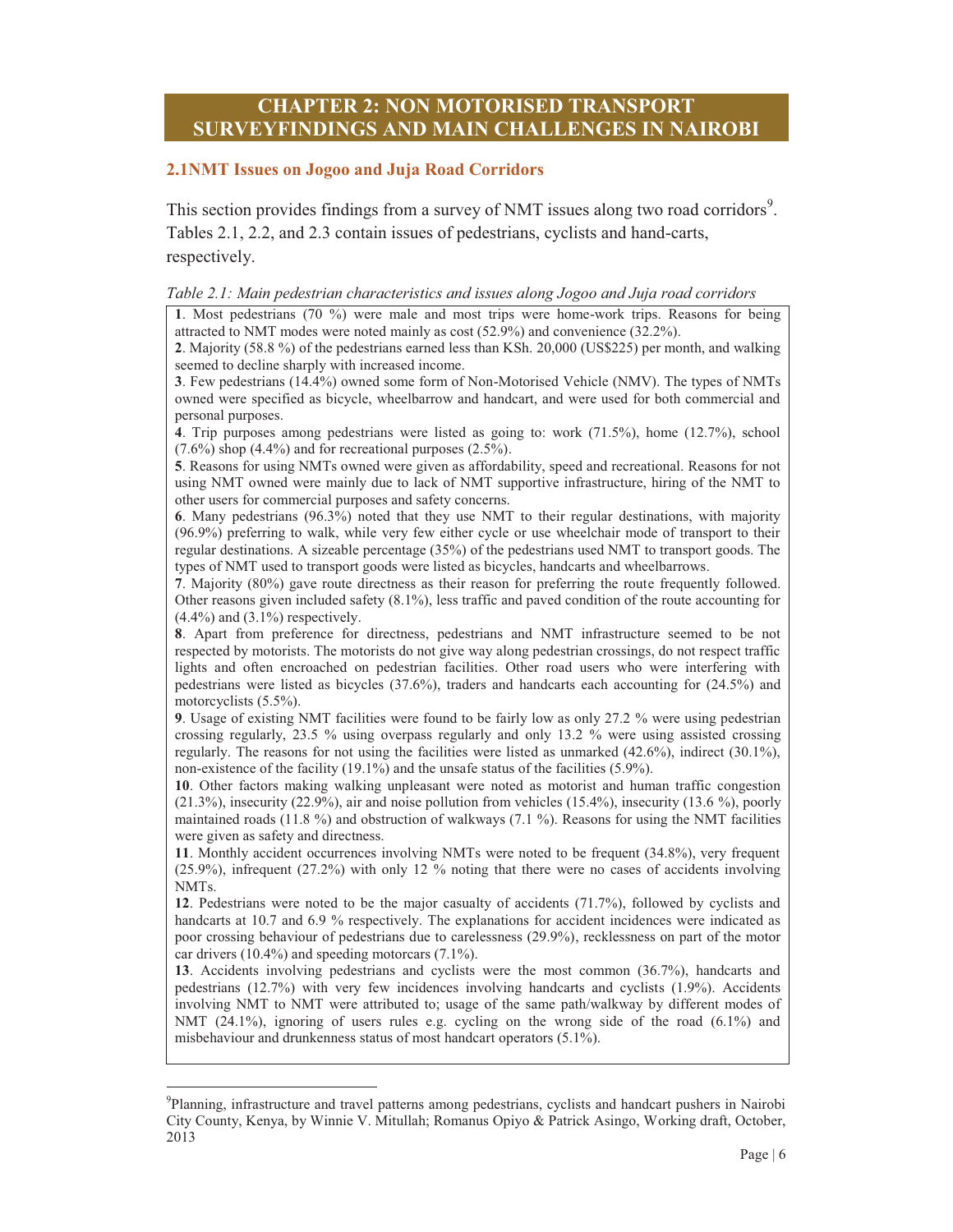**14**. The general public perception on pedestrians was that they are poor (22.6%), and belonged to low income group (14.4%). The same case applied to cyclists and handcart operators who are also viewed as poor accounting for 11.9 % and 21.9 % respectively. A substantial portion of 21.7 % and 15 % respectively perceived walking and cycling as a normal activity.

**15** The motorists perceived pedestrians as low income earners (11.8%), cyclists as poor (21.9%) and handcart operators as a nuisance (35.1%). Motorists perceive cycling (16.4%), and operating handcarts  $(11.9\%)$  and walking  $(9.4\%)$  as risky.

Pedestrians proposed several facilities to be given priority to promote walking along various routes. Some of the key facilities proposed were; speed bumps (29%), pedestrian crossing (21.7%), overpass (18.3%), dedicated walking paths (12.4%) and street lights (12.1%). The reasons for prioritizing the facilities were given as: need to lower motorized transport speeds (57.9%), blocking encroachment of pedestrian areas  $(12.5\%)$ , reduction of accidents  $(9.9\%)$  and enhancement of visibility and security (7.9%). Services needed to be given priority were listed as security (47.2%), shopping (20.8%), and shoe repair services (18.3%).

#### *Table 2.2: Main cyclist characteristics and issues along Jogoo and Juja road corridors*

- 1. The majority of the cyclists were male (96.9%) and a large number of them were within the age brackets of 18-45 years.
- 2. A majority (92.3%) of the cyclists interviewed owned a bicycle. Most of those who owned bicycles or tricycles (61.5%) used them to run personal errands, although an equally significant number (32.3%) used them for commercial purposes.
- 3. Although several reasons were mentioned by cyclists as to why they preferred cycling, the major motivations for cycling were: low cost/cheaper (47.4%), convenience (28.4%) and speed/faster (17.9%).
- 4. Despite their preference for cycling as a mode of transport, 67.7% of cyclists felt that cycling was not safe at all along the two corridors (Juja and Jogoo road).
- 5. Cycling routes: 81.5% observed that the main criterion for selecting a route was its directness to the destination. Only 4.6% considered the safety of the route, while another 6.2% considered the existence of cycling-friendly infrastructure.
- 6. In the absence of cycling facilities, 63.2% cycled on the MT carriageway; 34.5% cycled on the sidewalks (34.5%), and 2.3% manoeuvred through obstacles on their way.
- 7. Among the most common purposes for cycling included attending personal business (28%), going to work (28%), and taking children to school (8%). The results also showed very limited use of cycling to the central business area.
- 8. Nearly all those who cycled to their destinations (98.5%) covered the entire distance cycling without shifting to any other mode of transport.
- 9. Up to 89.2% of the respondents observed that there was no supportive infrastructure for cycling along the respective corridors that they used. A small number of the respondents indicated that the cycling infrastructure they used was either tarmacked (26.2%) or paved (17.5%). The rest complained of cycling infrastructure that is congested  $(11.7\%)$ , rugged  $(7.8\%)$ , narrow  $(13.6\%)$  and unfriendly for physically challenged people (7.8%).
- 10. A large number of cyclists (78.5%) felt that motor vehicle drivers did not respect them on the road and 73.8% of cyclists felt that available NMT facilities were not maintained.

11.Cycling was made less enjoyable by constant interferences from other road users, especially handcarts, pedestrians, vendors selling their merchandise along cycling paths, motor cyclists, and even fellow cyclists. 12. Most accidents involved cyclists and pedestrians (70.8%) and cyclist and fellow cyclists (21.5%).

Cyclists considered that their safety needed to be enhanced through: creation of cycling paths  $(27.3\%)$  and walkways  $(14.3\%)$ , expansion of the road space  $(14.3\%)$ , erection of speed bumps (7.8%), and the installation of street lights (6.5%) along the respective transport corridors. Some 72.7% of the cyclists interviewed felt that the development of dedicated bicycle lanes would ease cycling by minimizing the contact between the cyclists and motorists. The cyclists also identified certain services that need to be provided along the corridors in order to encourage cycling and to make it more enjoyable and pleasant. They include: the need to enhance security, have more shopping services, as well as bicycle repair services along the routes.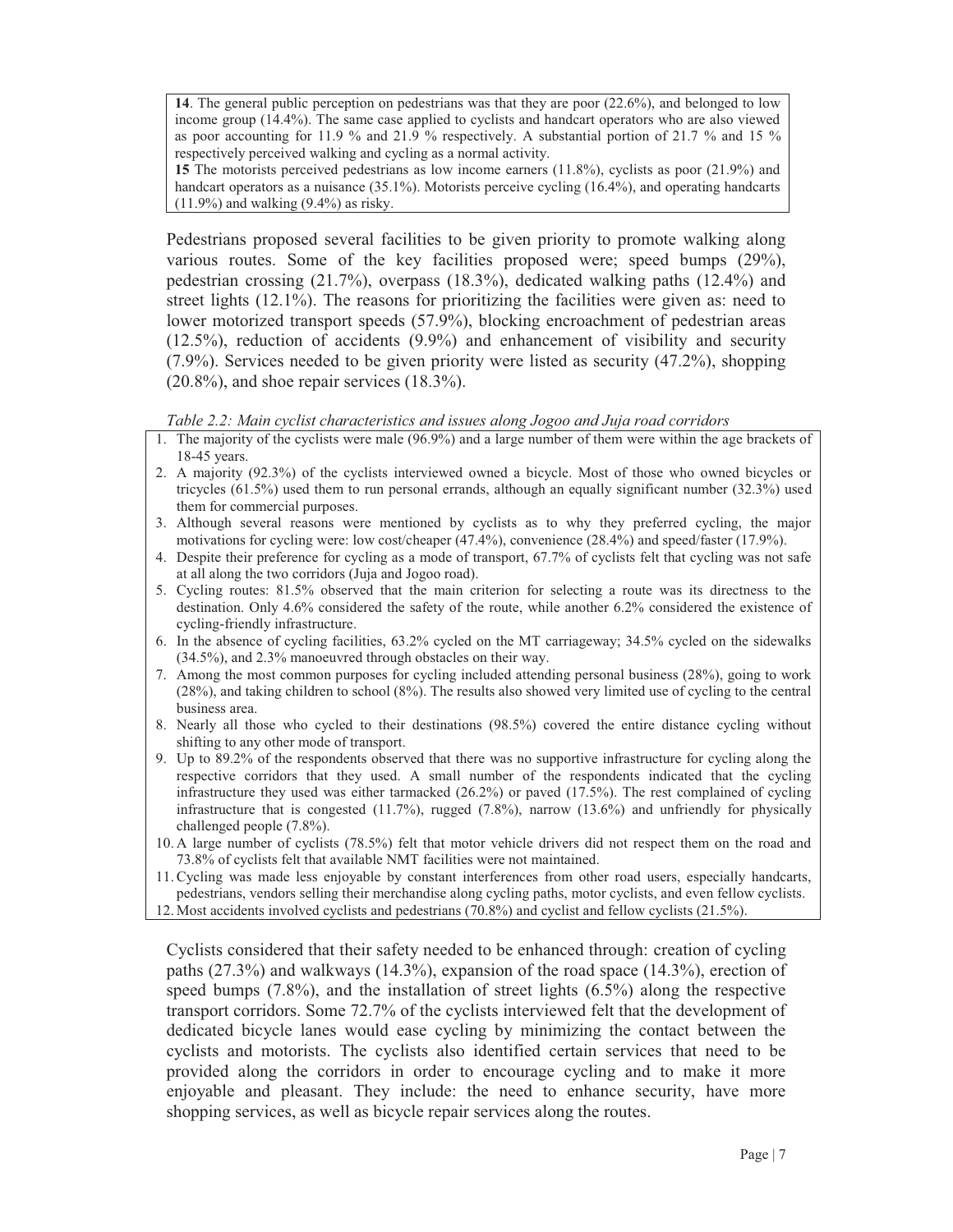*Table 2.3: Main hand cart pusher characteristics and issues along Jogoo and Juja road corridors* 

- 1. Hand cart pushers/pullers were dominated by young men falling within the age bracket of 18-24 years with over 65% falling below 30 years of age.
- 2. The findings revealed that those pulling hand carts had comparatively low levels of education. Majority of the sample (30.5%) had only completed primary level education with only 13.4% having completed secondary education, with very few (6.1%) having gone through tertiary education.
- 3. The hand-carts were predominantly for commercial purpose (61.4%), with a reasonable percentage (9.9%) for personal purposes.
- 4. Handcart operators gave several problems encountered when using the route. These included: impeded mobility due to traffic congestion (29.2%), involvement in accidents (24.7%), hooting by PSV motorist (9%), and insecurity (5.6%). Potholes, pedestrian, and lack of respect towards handcarts each accounted for 3.4%. Poor maintenance of roads/poor drainage and abuse from motorists each accounted for 2.2%. Health complication such as chest pain caused by pulling heavy loads, seasonality of work and lack of NMT provision each accounted for 1.1%.
- 5. Reasons for NMT being prone to accidents were listed as lack of traffic calming measures (63.4%), pedestrians ignoring road signs at crossings (8.5%), motorists ignoring road signs at pedestrian crossing (6.1%), lack of pedestrian facilities (4.9%), poor road design and recklessness each accounted for 1.2%.

The main facilities proposed by handcart users were; dedicated handcart lane (33.3%), speed bumps (17.3%), and streetlights (14.8%). Others were: parking for handcarts and expansion of roads each accounted for 8.6%; sitting benches (7.4%), putting high pavements along walk ways (4.9%), public amenities like public toilets (3.7%) and storage facility for goods (1.2%).

# **2.2NMT Issues from Stakeholder Consultations**

This section summarises findings from NMT users and stakeholders consulted during the preparation of this policy document. Boxes 4 and 5 contain problems and challenges, and suggestions. The issues and suggestions are grouped into various policy areas

| Policy area   | <b>Issues</b>                                                                                                                     |
|---------------|-----------------------------------------------------------------------------------------------------------------------------------|
| Institutions  | Motorcycles providing public transport and cyclists have no training; flout traffic<br>$\bullet$<br>rules                         |
|               | NMT do not use zebra crossings and MT do not give way<br>$\bullet$                                                                |
|               | NMT problems created by both NMT & MT, because of indiscipline<br>$\bullet$                                                       |
|               | NMT do not use their facilities or do not use them correctly<br>$\bullet$                                                         |
|               | Driver training is poor and spot checks on competence required<br>$\bullet$                                                       |
|               | Infrastructure should be those that cannot be easily violated<br>$\bullet$                                                        |
|               | Demarcation of lanes for NMT disappears quickly due to poor quality materials and<br>$\bullet$<br>lack of maintenance             |
|               | There is need for "NMT Police" to provide security to NMT and address NMT user<br>$\bullet$<br>issues.                            |
|               | Poor transport planning: No plans for NMT or NMT considered last in planning $\&$<br>$\bullet$<br>design stages                   |
|               | Recognition of cyclists is often poor and they are normally not involved when new<br>$\bullet$<br>roads are being opened/launched |
|               | Decision making in Kenya is more political than technical, which is a major<br>$\bullet$<br>challenge                             |
|               | Some bicycles imported into the country are sub-standard<br>$\bullet$                                                             |
| Mobility/     | Roads are congested and there are no spaces for NMT users: spaces taken up by<br>$\bullet$                                        |
| Accessibility | kiosks sanctioned by NCC. Therefore, MT and NMT using the same space resulting                                                    |
|               | into many accidents.                                                                                                              |
|               | Dust and pollution are also problems                                                                                              |

*Table 2.4: NMT Problems and Challenges from the perspective of stakeholders*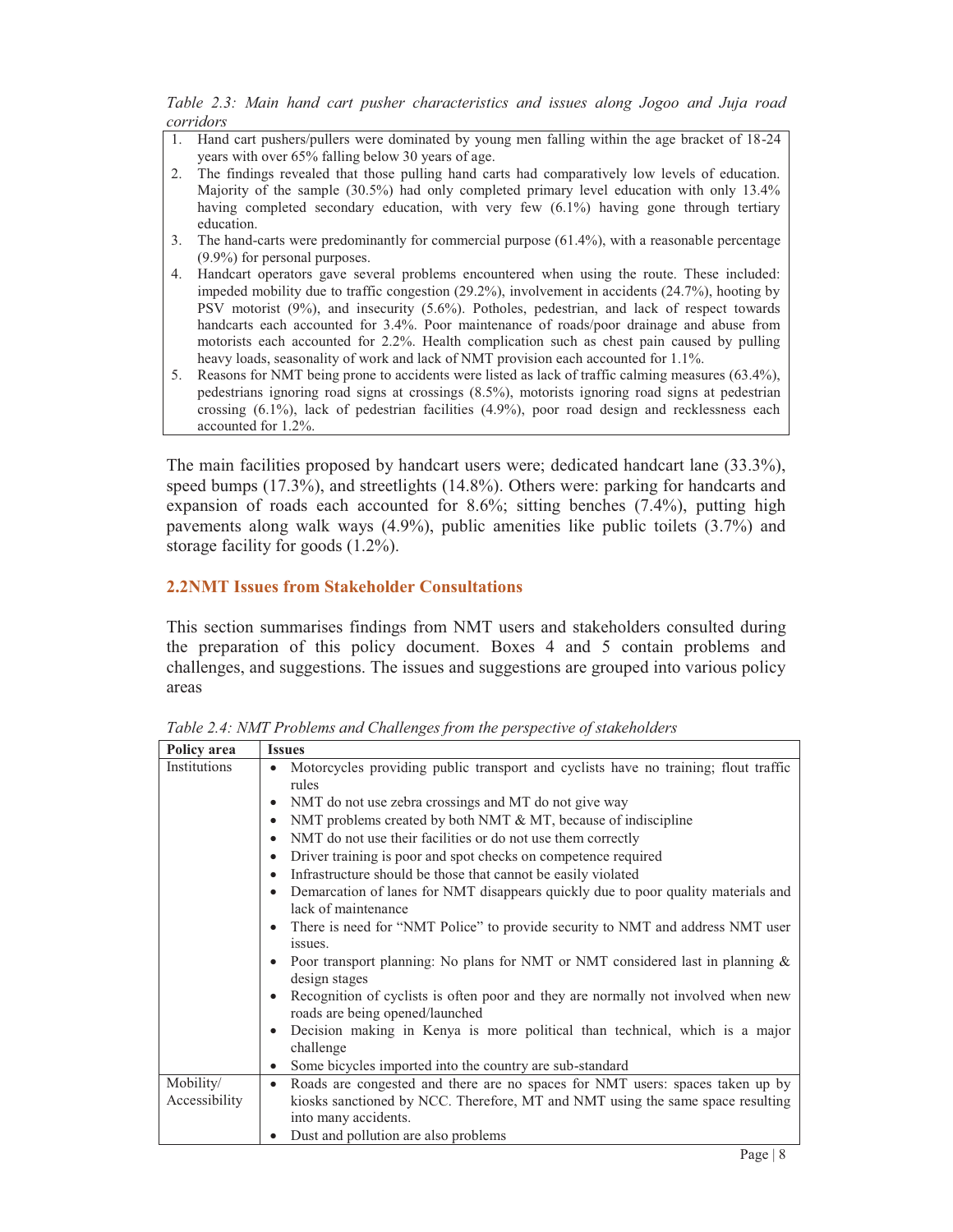| Policy area<br><b>Issues</b>                                                                                                                                             |  |
|--------------------------------------------------------------------------------------------------------------------------------------------------------------------------|--|
| Sewerage on walkways reduce space and encourage conflicts between NMT and MT                                                                                             |  |
| Walkways may be there but not cleared like MT lanes: walkways should be<br>$\bullet$                                                                                     |  |
| attractive                                                                                                                                                               |  |
| NCC may not be able to cope with NMT in future as the volumes are growing very<br>$\bullet$                                                                              |  |
| fast                                                                                                                                                                     |  |
| Bumps are very bad for cyclists<br>$\bullet$                                                                                                                             |  |
| Traffic jams make MT and cyclists to sometimes use the walkways<br>$\bullet$                                                                                             |  |
| Confusion occur near markets because Pedestrians cross everywhere and congestion<br>$\bullet$                                                                            |  |
| caused by motorcycle taxis.                                                                                                                                              |  |
| Bikeways not marked and sometimes used by motorbikes<br>$\bullet$                                                                                                        |  |
| Traffic signs and advert poles are sometimes located in the middle of cycle lanes<br>$\bullet$                                                                           |  |
| Traffic signal alert for the blind are not provided - need to be audible<br>$\bullet$                                                                                    |  |
| Space between MT carriageway $\&$ private property ("contested space") is often not<br>designed at all. It is this space that should accommodate services, NMT, hawkers, |  |
| street traders, etc. Policy should address this space to make it a "dignified space".                                                                                    |  |
| Convert the "contested space" into a "dignified space" for attitudinal change                                                                                            |  |
| Foot bridges do not cater for the elderly and MT do not stop/give way to the elderly<br>$\bullet$                                                                        |  |
| Road drainage is an issue that concerns NMT: inspection chambers; flooding;<br>$\bullet$                                                                                 |  |
| erosion of paths                                                                                                                                                         |  |
| Safety/<br>Tolerance for pedestrians is lacking: capacity building of MT drivers required.<br>$\bullet$                                                                  |  |
| Security<br>Children and other vulnerable road users are not taken into account during design<br>٠                                                                       |  |
| Inappropriate infrastructure that is not easy to negotiate especially by people with<br>$\bullet$                                                                        |  |
| disabilities.                                                                                                                                                            |  |
| Street lighting not functional.<br>$\bullet$                                                                                                                             |  |
| Location of footbridges are improper and security is a problem in using them: they<br>$\bullet$                                                                          |  |
| are not lit and ramps are too steep for the disabled                                                                                                                     |  |
| Rules for safety are lacking-everyone tries to stay alive on the road<br>$\bullet$                                                                                       |  |
| No protective gear for motorcycles/cyclists.<br>$\bullet$                                                                                                                |  |
| Amenities<br>Garbage/trash in drainage facilities, bins are required along NMT routes.<br>$\bullet$                                                                      |  |
| There are many people who own bikes in Nairobi but there are not enough repair<br>$\bullet$                                                                              |  |
| shops along the routes, which makes a broken bike a bother during a trip.<br>Education and                                                                               |  |
| Attitude that NMT modes are for the poor<br>$\bullet$<br>Public                                                                                                          |  |
| Poor relationship between NMT & MT resulting in road rage<br>$\bullet$<br>Awareness                                                                                      |  |

The following suggestions were made to address some of the issues in Table 2.4 above.

| Table 2.5: Stakeholders' proposals on how to address the challenges and problems |
|----------------------------------------------------------------------------------|
|----------------------------------------------------------------------------------|

| Policy area  | <b>Proposals</b>                                                                                                                                                                    |
|--------------|-------------------------------------------------------------------------------------------------------------------------------------------------------------------------------------|
| Institutions | Responsible authority for NMT issues should be known to the community to enable<br>reporting of issues of concern.                                                                  |
|              | Policy should be driven by community to ensure implementation<br>$\bullet$                                                                                                          |
|              | "Without proper road design, you are looking for chaos". Guidelines for proper<br>$\bullet$<br>urban design required                                                                |
|              | Skating needs to be regulated as usage is growing among the youth<br>٠                                                                                                              |
|              | Organized joggers can also be a source of financing of NMT facilities.<br>٠                                                                                                         |
|              | Opportunities for provision of NMT facilities exist in large projects                                                                                                               |
|              | We need to transform our minds and encourage a sense of belonging: professionals;<br>$\bullet$<br>users; and policy makers should interact in the provision of transport facilities |
|              | Hand cart regulation required<br>$\bullet$                                                                                                                                          |
|              | Licenses for opening bike repair shops should be issued by NCC<br>$\bullet$                                                                                                         |
|              | Vandalism of transport infrastructure should be addressed through enforcement<br>٠                                                                                                  |
|              | Bicycle should be registered and should have insurance<br>٠                                                                                                                         |
|              | Establish a special court to deal with NMT cases                                                                                                                                    |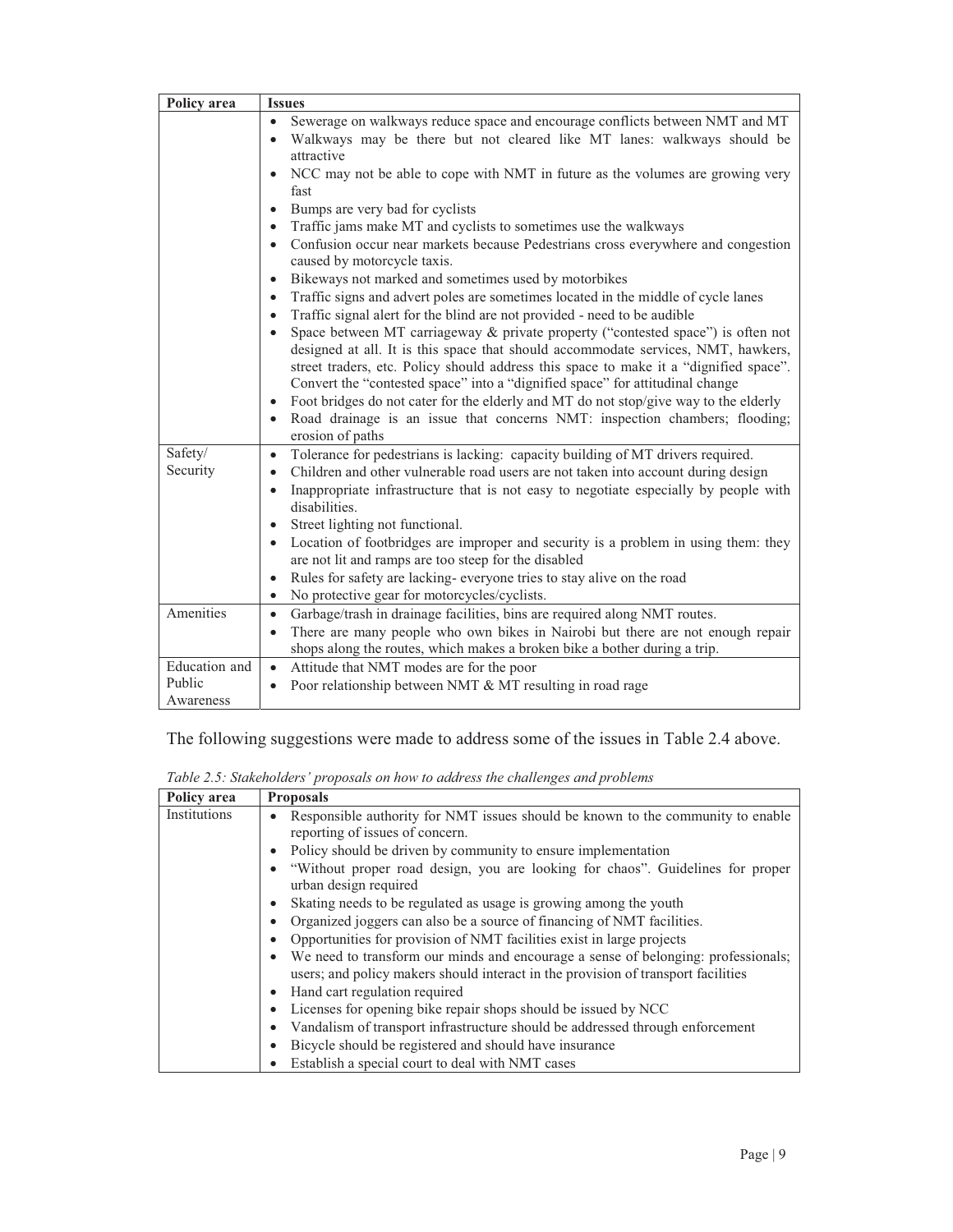| Policy area    | <b>Proposals</b>                                                                                                 |
|----------------|------------------------------------------------------------------------------------------------------------------|
| Mobility/Acce  | Encourage cycling to reduce congestion                                                                           |
| ssibility      | Land use should support NMT - short distances between activity areas should be<br>$\bullet$                      |
|                | encouraged. Compact land use planning should be encouraged. Physical planning act                                |
|                | should be made friendly to NMT                                                                                   |
|                | Landscape architects should be involved in the design of the "dignified space"<br>$\bullet$                      |
|                | Conduits for services under walkways should be provided and can generate income<br>$\bullet$                     |
|                | for NCC                                                                                                          |
|                | Make walking/cycling attractive through provision of continuous and coherent routes                              |
|                | with direction signs                                                                                             |
|                | Design should be based on road hierarchy/class: convenience is the first priority to<br>$\bullet$                |
|                | eliminate risk taking behavior; design for NMT first, car second; and NMT-only                                   |
|                | routes should be provided                                                                                        |
|                | Bicycle insurance cover can encourage cycling<br>$\bullet$                                                       |
|                | Provision of elevated NMT facilities should be explored as they may be cheaper than<br>$\bullet$                 |
|                | elevated MT facilities                                                                                           |
|                | Facility providers need to provide user-friendly and convenient NMT facilities<br>$\bullet$                      |
|                | Educate all road users on the benefits of walking and cycling, e.g. health, safety etc<br>$\bullet$              |
|                | Cyclist & pedestrian conflicts can be solved through separation of space<br>$\bullet$                            |
|                | Pedestrian crossings should be raised and in different color to clearly indicate right<br>$\bullet$              |
|                | of way for pedestrians                                                                                           |
|                | Car-pooling should be encouraged<br>$\bullet$                                                                    |
|                | Develop neighbourhood cycling routes<br>$\bullet$                                                                |
| Safety/Securit | Appropriate facilities for NMT are required to reduce conflicts between NMT and<br>$\bullet$                     |
| y              | MT.                                                                                                              |
|                | All road users should be exposed to the Highway Code to ensure safety for all<br>$\bullet$                       |
|                | Separate facilities for vulnerable NMT users are required<br>$\bullet$                                           |
|                | Respect of the traffic act should be encouraged/ road safety training of users is also<br>$\bullet$              |
|                | required                                                                                                         |
|                | Visibility of cyclists - create a culture of safety on the roads                                                 |
|                | There should be standard kiosks to ensure security and safety of pedestrians<br>$\bullet$<br>especially at night |
|                | Kiosks are a security risk – proper planning required - better ways of doing business<br>$\bullet$               |
|                | required for these people                                                                                        |
|                | NMT needs to be trained and should use protective gear                                                           |
|                |                                                                                                                  |
| Amenities      | Toilets should be provided along NMT route. Walking is slow and need convenience<br>$\bullet$                    |
|                | facilities for dignity                                                                                           |
|                | Provide secure bicycle parking<br>$\bullet$                                                                      |
|                | Bike shops /clubs should be provided along cycle routes - can also be used as                                    |
|                | parking places; educating users on how bikes should be used                                                      |
|                | Bike hire schemes for short distances within the CBD should be initiated                                         |
|                | Convenience facilities like bathrooms at work places can encourage cycling and                                   |
|                | should be included in conditions for development plan approvals                                                  |
| Education and  | Use media for education and then enforce use of NMT facilities<br>$\bullet$                                      |
| Public         | Address attitude through providing "dignified spaces" for NMT<br>$\bullet$                                       |
| Awareness      | Closing roads for NMT can help in changing attitudes<br>$\bullet$                                                |
|                | Roadside education of NMT users<br>$\bullet$                                                                     |
|                | Children should be educated and encouraged to use NMT as they are the future users<br>$\bullet$                  |
|                | NMT should be promoted as part of an integrated transport system<br>$\bullet$                                    |
|                | Provide NMT facilities, monitor benefits then publicize encourage their use and                                  |
|                | change attitudes                                                                                                 |
|                | Bicycles for policemen /law enforcement agencies can change the image of cycling.                                |
|                | Celebrities should be used in public awareness campaigns to promote the use of                                   |
|                | NMT modes, and to address the negative attitude to the use of NMT                                                |
|                | Children should be encouraged to use bicycles to school<br>$\bullet$                                             |
|                | An interactive on-line cycle route map and web-site should be developed where<br>$\bullet$                       |
|                | public can provide their comments on the condition of cycle infrastructure at specific                           |
|                | locations                                                                                                        |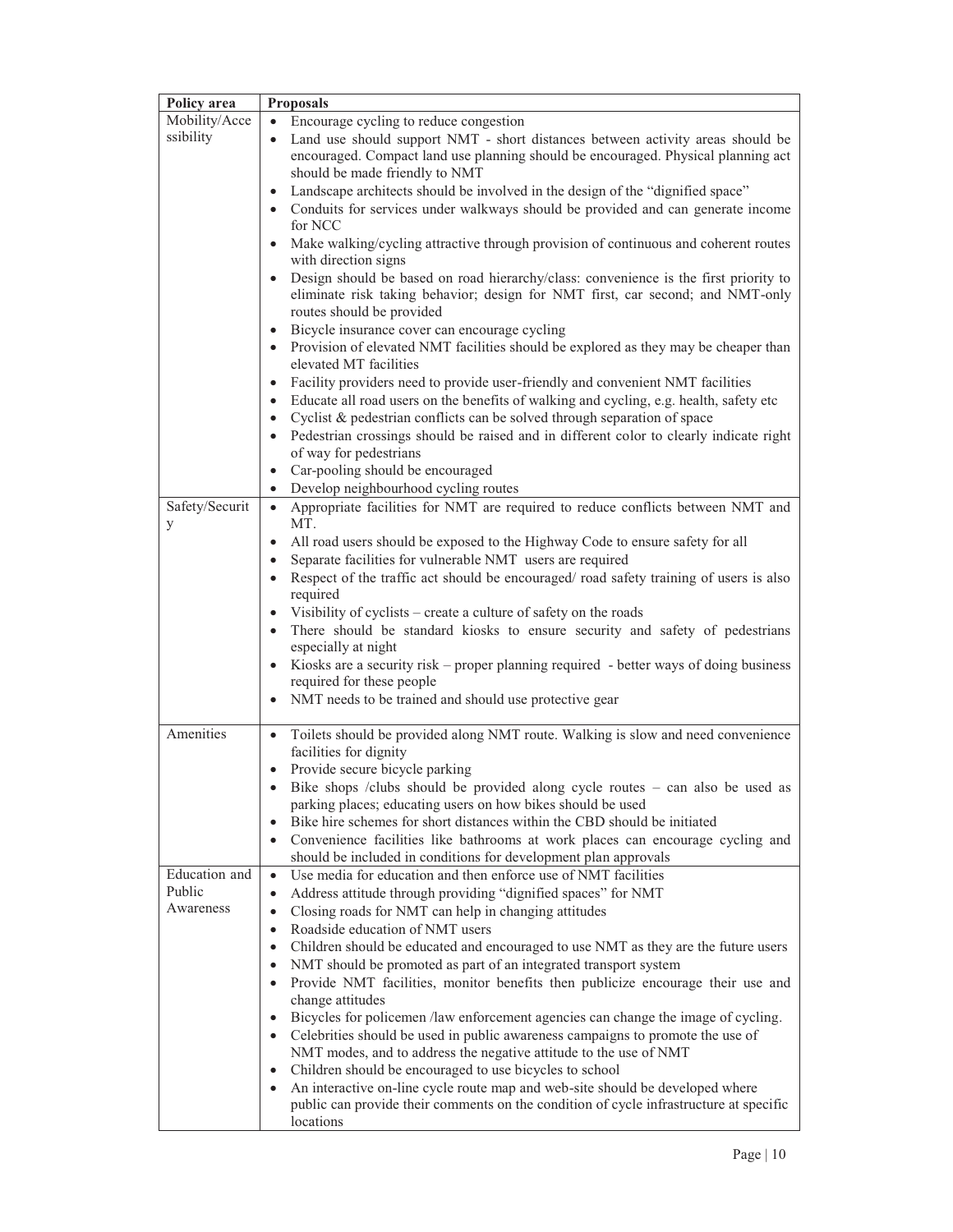#### **Some statement from those consulted are captured below**

*Cyclists: …… As I already wrote, open construction sites are a huge problem. I fell into a 3meter deep construction whole along the street a while back, light was dim, a car approaching and blinding me so didn't see it, stepped aside to avoid that car and bam...got hurt pretty badly, but of course no help from people. The construction site and construction hole wasn't marked in any way...as usual!* 

*I am a Nairobi resident who's been cycling around for over three years now. I cycle to work every day from Umoja to Spring Valley, approximately 15km one way. Each day that I get on the bike to or from work, I'm never sure of what I would encounter on the roads. The crazy drivers do scare me and often people have asked why I even dare to cycle on the Nairobi roads.* 

*Well, my main reason (besides my undoubted love for bicycling) is because it saves me time. Often by bus or matatu it takes me close to 3 hours to get to work. But on my bike 1 hour is enough, though that's still too much time given the short distance. Why does it take me longer? Because as a cyclist, I have to scramble for space on roads that were primarily built for motorists. I have to be extra careful and cycle slower than I would under normal circumstances do because a matatu or a tuk tuk or a motorbike or someone's saloon car could carelessly swerve right in front of me.* 

*Yes there are numerous cyclists and cycling enthusiasts who are dying to cycle to work and beat the traffic, but they are scared for their lives. And they are scared of the safety of their bikes (where to lock them?). They are scared for their health because the emissions from our cars are not regulated. They are in need of a place to shower and freshen up once they get to the work place.* 

*Pedestrian: It never ceases to amaze me how in a country where the vast majority of people walk or cycle, the roads are built with no provision at all for them. The newly-constructed Lavington by-pass is one of the few places currently where a person can safely walk, cycle or jog. It's properly paved, which means that I don't have to walk looking downwards, to avoid injuring myself on an uncovered manhole, pothole or mysterious iron bars randomly jutting out of the ground, as I must do in the in the city centre.* 

*Motorist: I have resorted to driving, even short distances, in order not to have to inhale car exhaust blowing into my face every time a car passes and to avoid competing for space with large trucks on the road. Even when I go jogging, I drive to a safe location like the Jaffreys Academy, jog then drive home.* 

#### **2.3NMT Issues from Policy makers Consultations**

This section summarises findings from policy makers on NMT from consultations during the preparation of this policy document.

| <b>Policy Area</b> | <b>Issues/Suggestions</b>                                                                                                                         |
|--------------------|---------------------------------------------------------------------------------------------------------------------------------------------------|
| Institutions       | Coordination of agencies important for promotion of NMT - infrastructure and<br>٠                                                                 |
|                    | operation                                                                                                                                         |
|                    | Urban planning should be part of the policy<br>$\bullet$                                                                                          |
|                    | Road safety design audits required to ensure NMT facilities are included in all<br>$\bullet$<br>projects, and are safe, direct, comfortable, etc. |
|                    | Funding of NMT facilities is very important and should be addressed<br>$\bullet$                                                                  |
|                    | Urban streets road design manual exists as a draft $-$ need to be further developed<br>$\bullet$<br>and adopted                                   |
|                    | NMT issues are national issues and therefore all road development must have an<br>$\bullet$<br>NMT component                                      |
| Mobility/          | Some questions should be addressed by policy: why do people use private cars?<br>$\bullet$                                                        |
| Accessibility      | Why do people walk?  how do we design for usage?                                                                                                  |
|                    | Integrate NMT with PT, and providing dedicated lanes for PT will encourage the<br>$\bullet$                                                       |
|                    | shift from private car to PT. Allocation of road space critical                                                                                   |

*Table 2.6: NMT Issues and Suggestions*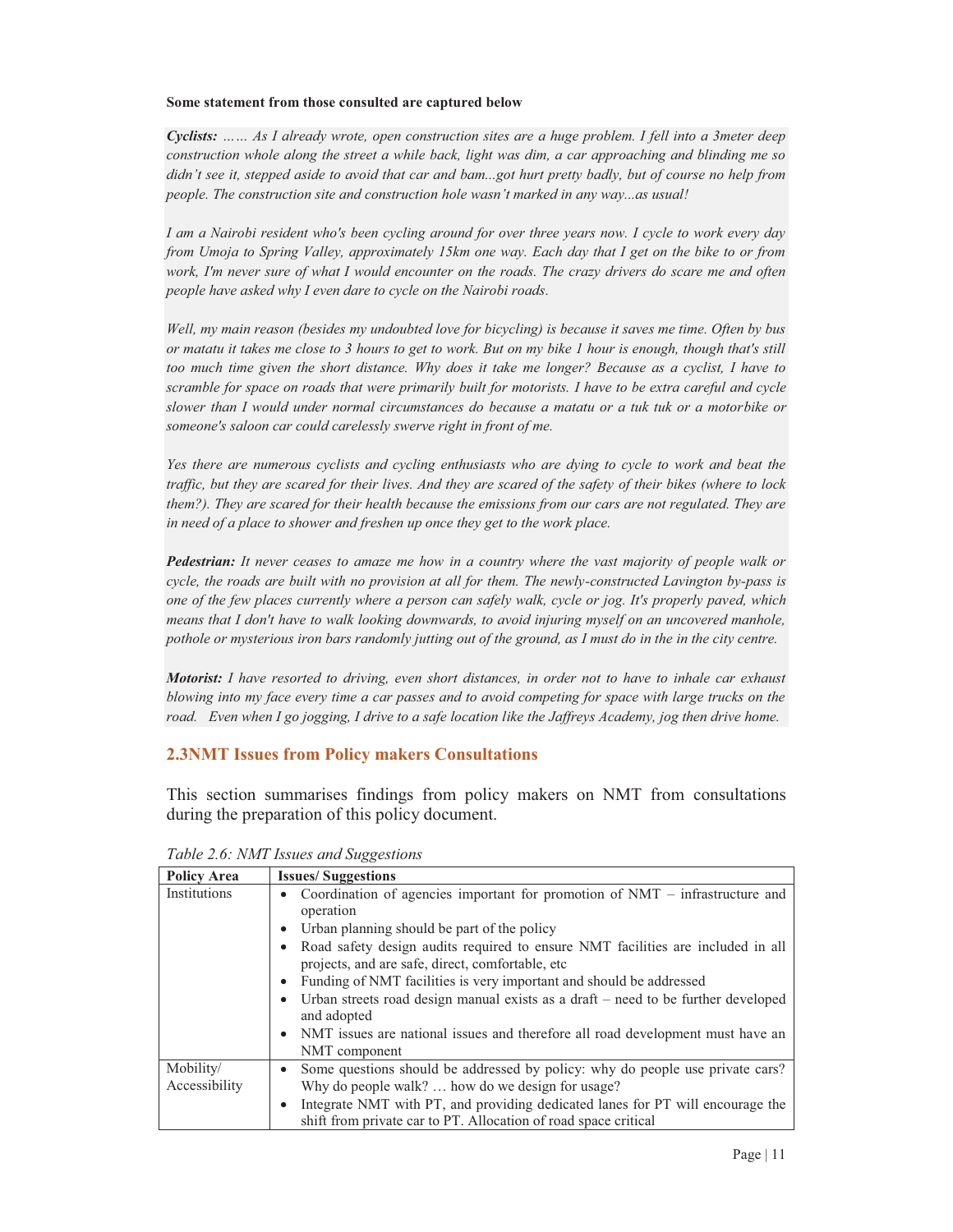| <b>Policy Area</b>                      | <b>Issues/Suggestions</b>                                                                                                                                                                                                                                                                                                                                                                                                                                                                                                                                                                                                                                                                  |
|-----------------------------------------|--------------------------------------------------------------------------------------------------------------------------------------------------------------------------------------------------------------------------------------------------------------------------------------------------------------------------------------------------------------------------------------------------------------------------------------------------------------------------------------------------------------------------------------------------------------------------------------------------------------------------------------------------------------------------------------------|
|                                         | The policy should also focus on those that are driving so that they can also relate<br>to the problems that NMT users face<br>Accessibility key to people with disabilities and the right to access to social and<br>economic opportunities in enshrined in the Constitution of Kenya<br>Promotion of NMT important to the environment, and should be subject to<br>environmental audit (public participation)<br>BRT network designs include NMT provisions<br>Space should be taken from motor vehicles to NMT through a programme of<br>retro-fitting of street space<br>Active and social walking need to be differentiated and facilities provided that<br>address each group's needs |
| Safety/ Security                        | Motor cycle/pedestrian accidents on the increase on pedestrian paths<br>$\bullet$<br>Safe crossing at intersections important<br>$\bullet$                                                                                                                                                                                                                                                                                                                                                                                                                                                                                                                                                 |
| Education<br>and<br>Public<br>Awareness | Buy-in of the NMT policy required – traffic police; street traders; etc – and how<br>they will be affected when the policy is implemented                                                                                                                                                                                                                                                                                                                                                                                                                                                                                                                                                  |
| Implementation                          | Pilot projects approach $-$ as a way of learning $-$ should be adopted before rolling<br>out large projects<br>"Quick wins" should be part of the policy.<br>Policy targets need to specified for specific users: e.g. walking trips with specified<br>distances; cycling trips for what distances; PT for what distances<br>Baseline data of the current conditions important for monitoring and evaluation of<br>policy implementation                                                                                                                                                                                                                                                   |

# **2.4 Summary of Key NMT Challenges**

 $\overline{a}$ 

**Lack of policy implementation** continues to frustrate provision of a balanced transport system that includes NMT provisions, despite the existence of an Integrated National Transport Policy (INTP)passed in December, 2012.The INTP recognizes that over the years, transport development has focused attention mainly on roads for motorized transport basically because NMT was not fully recognized by transport professionals, and hence by national road design standards, to qualify for the Government's financial support.

In terms of policy direction, the INTP states that the development and maintenance of infrastructure for NMT will be supported by all local authorities<sup>10</sup> and road agencies.The NMT national policy guideline is basically in place, but there are no champions at both national and county levels for universal implementation. Without clear NMT national and county policies, it will be unlikely that appropriate laws and regulations will be in place to guide planning, resource allocation and implementation of NMT facilities. However, it is worth noting that since the enactment of Roads Act 2007, the Kenya Urban Roads Authority (KURA) has been instrumental in providing NMT facilities as standard features on urban roads. Good practices can be seen on the "missing links" in Nairobi. NMT provisions on major international highways passing through urban areas is still a problem as guidelines still do not exist.

The institutional setting is key to success as it includes people, policy, laws and regulations that might foster (or hinder) the use and purpose of  $\text{NMT}^{11}$ . It also includes funding and active promotion campaigns, and comprises politicians, planners and

<sup>&</sup>lt;sup>10</sup> Under the current Constitutional dispensation of devolved units of government, local authorities no longer exists and in their place there are cities and other urban areas under the County Governments.<br><sup>11</sup>The significance of non-motorised transport for developing countries: strategies for policy

development, i-ce, interface for cycling expertise, Utrecht, the Netherlands, December 2000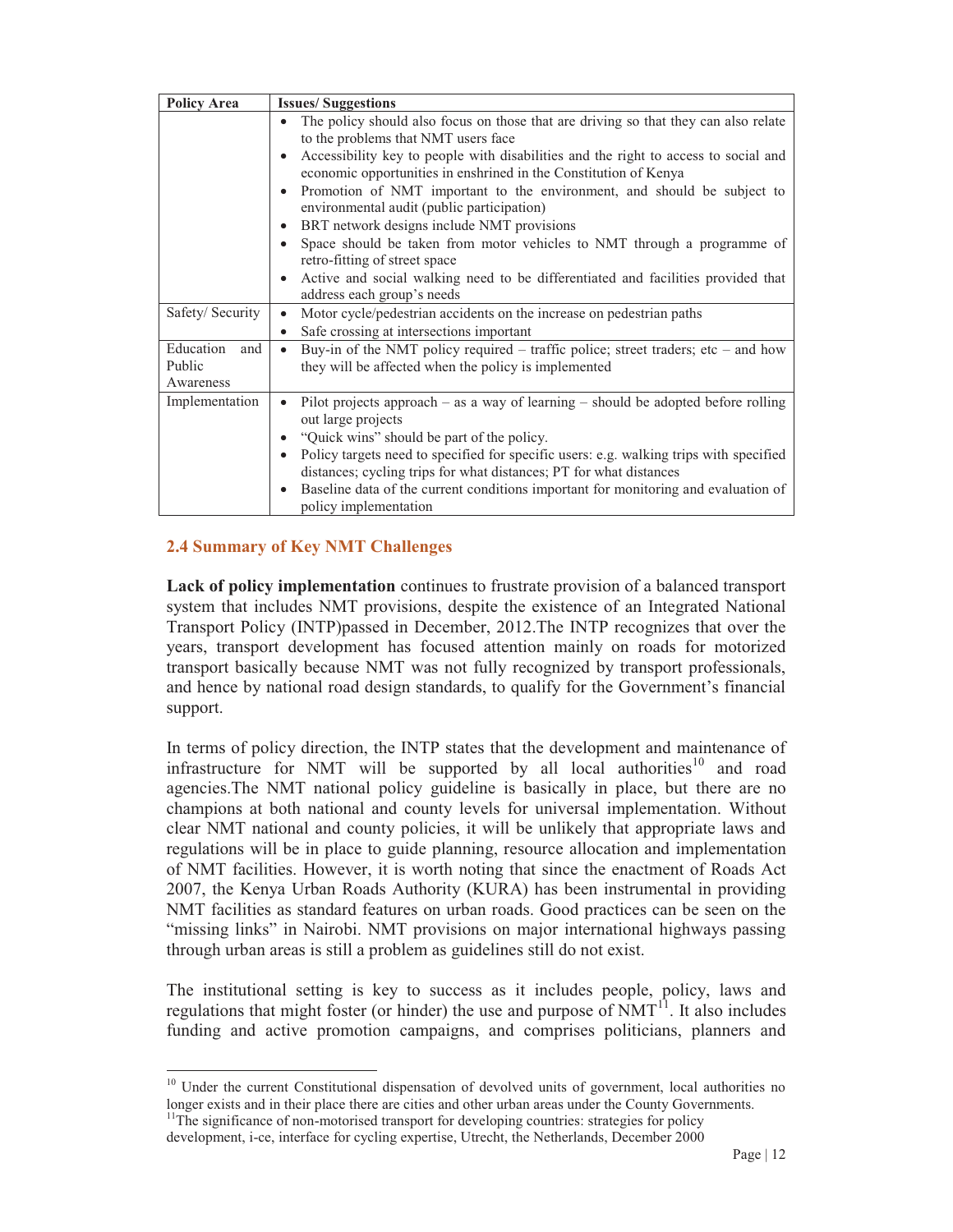transport engineers (supply side) as well as advocacy groups, and NMT-representatives. The attitude and perspective of these groups, as well as their own capacity and that of their institution is a decisive factor as well that influences use and purpose of NMT.

**The Nairobi transport system is basically road-based**, and more oriented to private car use**.**Thetransport system does not fully take into account the contribution of all modes and offer users affordable practical choices. It does not offer practical and convenient alternatives to the private car. To discourage Nairobi residents from using private cars, the public transport needs to be efficient and attractive, and integrated with NMT. It should be noted that the problem in the city of Nairobi is not the reluctance of residents to use public transport or walk but rather, the inefficient public transport and lack of safe and convenient NMT infrastructure.

**The infrastructure required by the many NMT users is lacking**, or in very poor state and incompletewhen provided. Owing to motor vehicle orientated engineering and planning, NMT facilities do not always receive the attention that they deserve. NMT networks should ideally be planned together with the MT modes but taking into account their main requirements of directness; safety; coherency; and comfort.One of the main problems is that NMT facilitiesare often provided alongside motorised transport roads which sometimes do not offer good permeability and the most direct route. Part of the problem is that NMT-only (stand-alone) facilities are uncommon because of the wrong belief by supplier of transport infrastructure that NMT facilities cannot be justified without provisions for MT. Manoeuvring narrow road shoulders with high volumes of pedestrian and MT traffic, crossing busy highways, foot bridges with steep ramps are other problems faced by NMT users.

**Encroachment into NMT spaces and lack of enforcement**is another major challenge to efficient movement of pedestrians and cyclists. Parked vehicles, hawkers, motorcycles and *matatus* often take over footways (road shoulders) and become obstacles to NMT movement. Pedestrians have no right of way at signalised crossings, marked zebra crossings, and even on shop verandas. All these violations of NMT areas are not penalised as the law is silent.

**Safety of pedestrians is a major concern** in Nairobi. There are several dimensions related to safety, such as risk of injury, which is related to road and traffic conditions, behavior of other road users, as well as lack of enforcement of traffic laws. Cyclists and pedestrians are the vulnerable primarily due to large MT speed differences and absence of protection from MT users.

From the survey along the Jogoo and Juja road corridors<sup>12</sup>, pedestrians proposed several facilities to be given priority to promote walking along various routes such as; installation of speed bumps  $(29\%)$ ; provision of good pedestrian crossings  $(21.7\%)$ ; overpasses (18.3%); dedicated walkways (12.4%) and street lights (12.1%). The reasons for prioritizing the facilities were given as: need to reduce MT speeds (57.9%);protection of facilities from encroachment (12.5%); reduction of accidents (9.9%) and enhancement of visibility and security (7.9%).

Priority interventions above indicate that issues related to safety are given prominence by users. It is worth noting that most of these safety issues can be improved by better

 $\overline{a}$  $12$  These two corridors are heavily used by NMT modes and serve densely populated part of Nairobi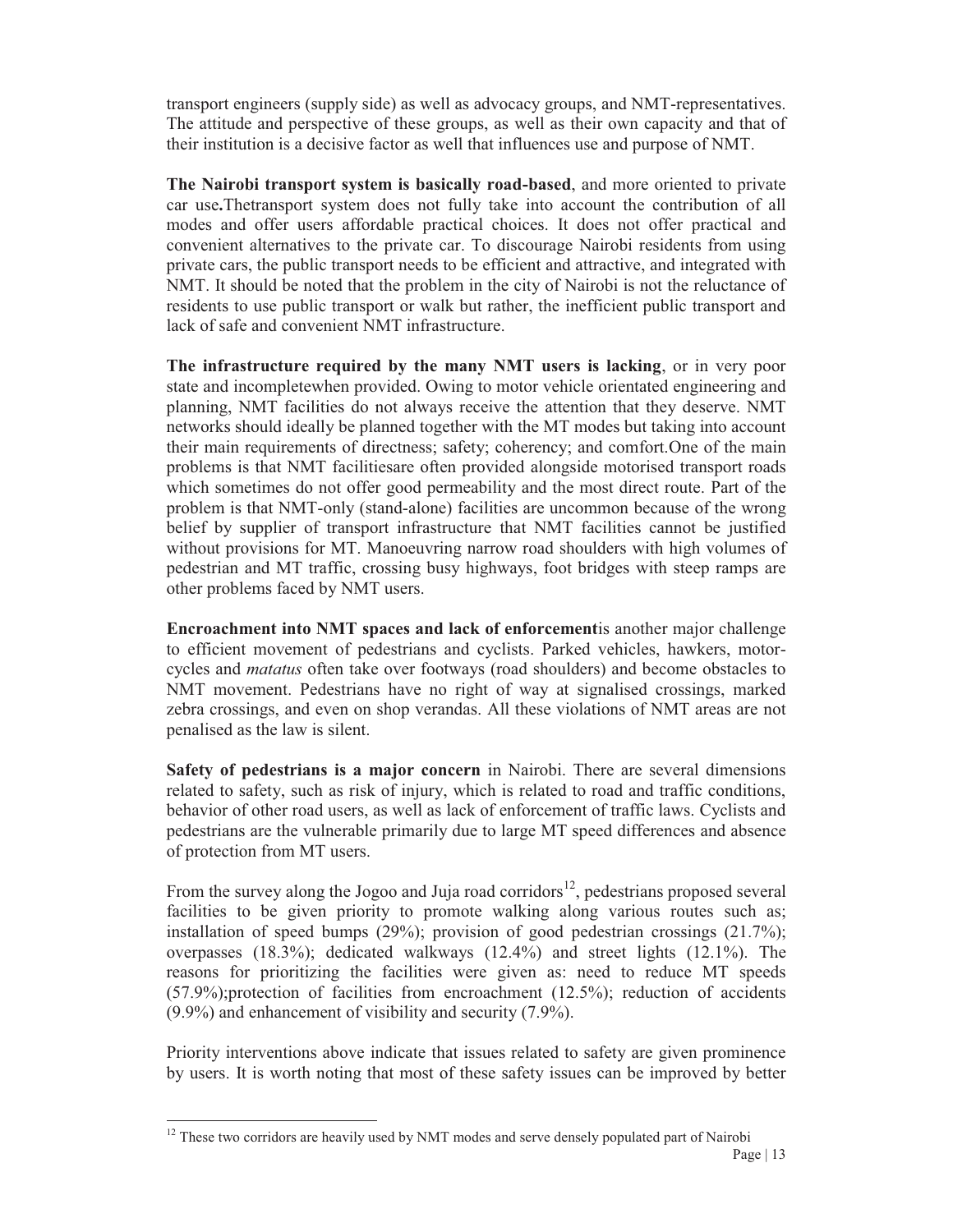enforcement, investment in improved NMT infrastructure, education and publicity that also involves MT drivers.

Fear of being robbed and harassed is a security concern for many pedestrians and cyclists, especially women and girls during the early and late hours of the day. The elderly, children and PWDs are other vulnerable users to criminal attack and anti-social behaviour.

Participants consulted during the preparation of this report attributed underutilisation of pedestrian facilities such as foot bridges and underpasses to lack of security especially after hours of darkness as such facilities have poor lighting. Theft and lack of proper storage facilities for bicycles in the city to secure against theft and vandalism was one of the reasons that inhibit cycling in the city.

**Accessibility problems include**: lack of parking facilities for bicycles at many destinations; transfer to motorized transport for cyclistsis difficult because there are no provisions for storage in urban public transport; the gradients of the footbridges are often too steep and do not allow continuity of movement.

In addition, people with disabilities require larger dimensions to accommodate wheelchairs and crutches, continuous sidewalks and way finding options for the blind or visually impaired.

**Comfort in usage of pedestrian and cyclist facilities is an important factor**. Some NMT users consulted during the development of this policy observed that walkways are not properly maintained; those with tarmac had potholes and ponding water during the rainy season. They also observed that maintenance-works contractors leave debris and mounds of earth piled on the walkways and cycle lanes after road works.The NMT routes should be supplemented with amenities such as ablution facilities, shelters, bicycle repair and spare parts shops, and street lighting.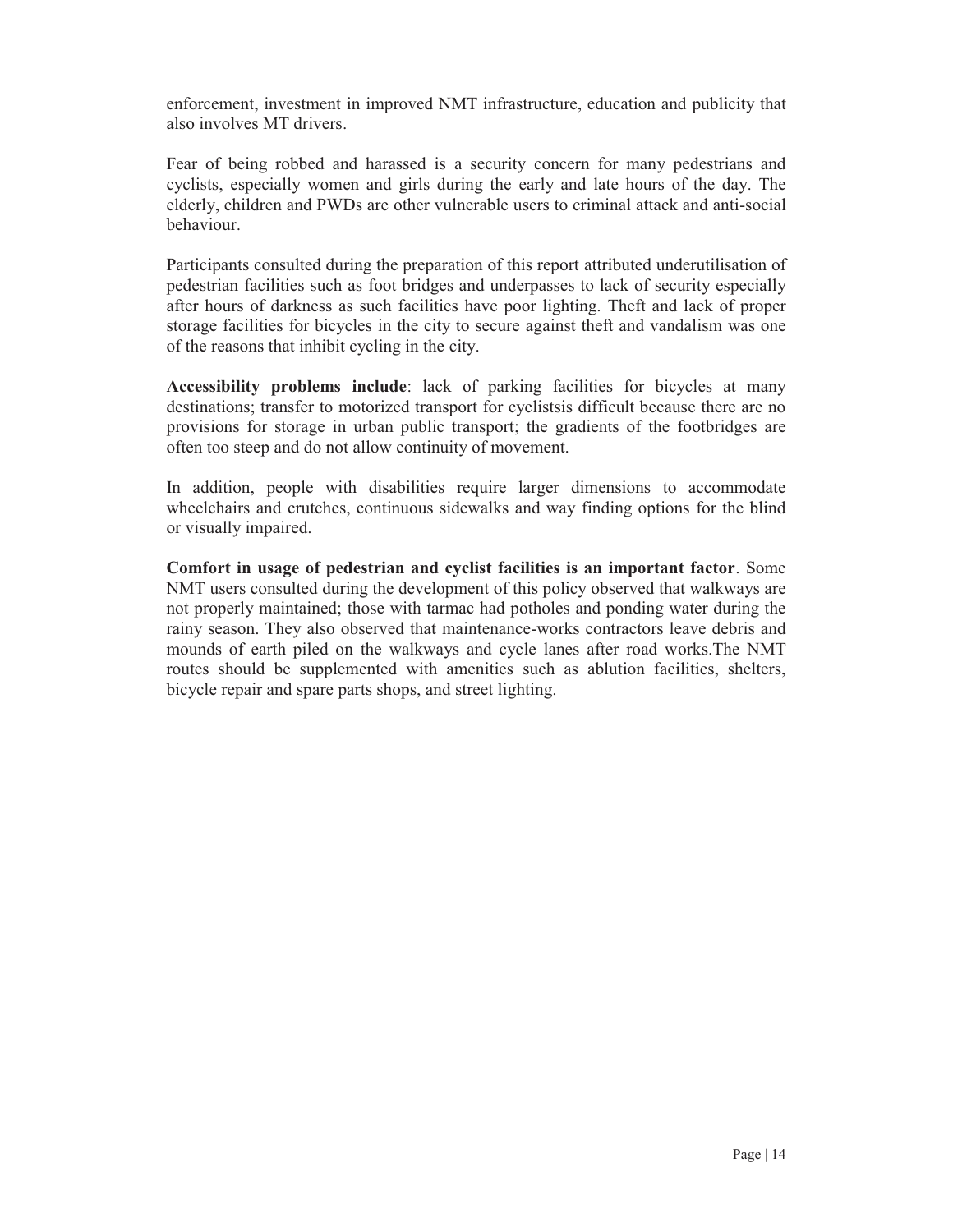# **CHAPTER 3: NON MOTORISED TRANSPORT USER CHARACTERISTICS AND SUPPLIER REQUIREMENTS**

#### **3.1 NMT User Characteristics**

The following are some general characteristics of NMT users that planners and designers should consider when making transport provisions:

- 1. Walking, cycling and drawn carts are powered by muscle, and energy is limited and gets depleted during the trip. The provided facilities should therefore keep energy loss to a minimum by having walkways with fair gradients; limiting detours that cause increase in distances; providing comfortable and smooth walkway surfacing; and providing amenities where, if necessary, one can rest, where lost energy can be replenished (hotels and kiosks), and where one can shop for basic items.
- 2. Pedestrians and cyclists are vulnerable as they are exposed to harm/greater risk in a motor vehicle dominated transport system. In such situation, they should either be provided with their own space (safety-zone) to operate or the motor vehicle speeds and volumes should be reduced through traffic management measures to ensure their safety; protection from sun, rain and wind; and their facilities need to be protected from encroachment by motorised modes through by-laws and regulations.
- 3. Bicycles and carts used on Nairobi roads are basic in construction, and slower than the motor vehicle. The users are therefore intolerant to delays; require smooth and comfortable spaces to move faster; and, try to use direct and short routes. Users require more tolerant, forgiving, flexible and simple designs that can be used with minimum of fatigue.
- 4. Cycling and pulling/pushing hand carts are multi-tasking activities so the designers should respect this fact and avoid complex situations that over-load the mental capacity of the riders. They need simple road lay-outs; quiet and separated spaces to concentrate on the riding task; designs that are simple and can be used intuitively.
- 5. NMT users are not required by Law to learn the Highway Code before using the road. It is therefore expected that a large majority of NMT users have basic or no knowledge of the Highway Code and are not experts in using the road. They therefore require simple designs that are easy to understand regardless of user's knowledge or experience; and designs that accommodate a wide range of individual abilities.
- 6. NMT users are in general quite healthy and physical strong but also include children, the elderly, and people with disabilities. The facilities should therefore be designed for equitable use, flexibility, simple and intuitive use, require low physical effort and have the appropriate size and space for approach, reach, manipulation and use regardless of users' body size, posture and mobility status.
- 7. Pedestrian and cycling traffic have a lot in common but differences also exist. The most important one is that cyclist should not share the same space with pedestrians along roads outside residential neighbourhoods with transit functions. This is because cyclists often move at about two to three times faster than pedestrians and in case of a conflict a pedestrian can easily get injured. In addition, cyclists find it difficult to avoid pedestrians on a mixed track.
- 8. However, cyclists can share the same carriageway with motorized traffic if motor vehicle speeds and volumes are low to medium. In this respect, mopeds and low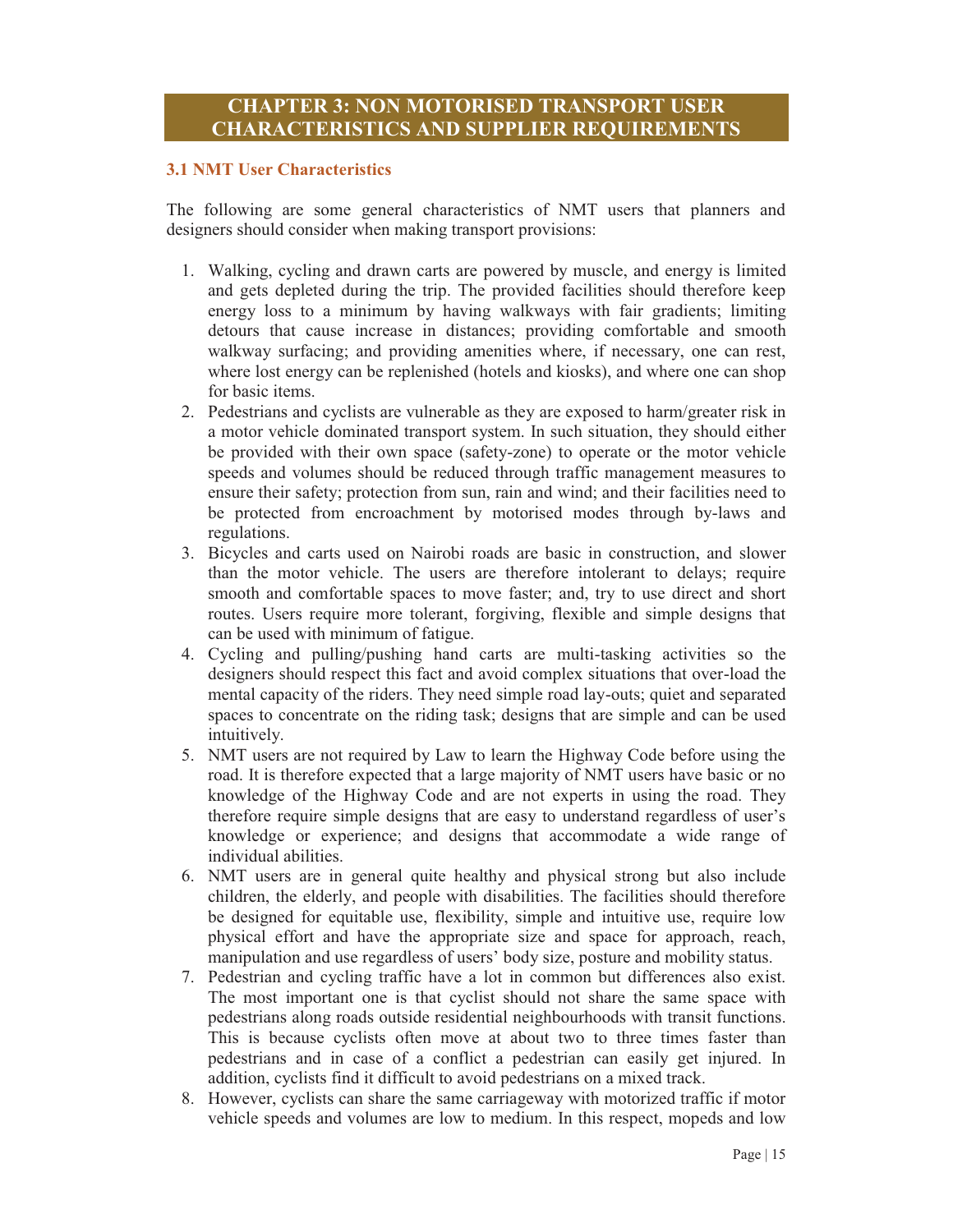engine capacity motorcycles can also share space with cyclists if the volumes are low. Ideally, hand drawn carts should share the same space with pedestrians if cart sizes are less than 1.5 m wide and pulled/pushed at normal walking speeds.

9. Human/Animal-drawn carts provide affordable means of transporting bulky goods. However, making provisions for them is a challenge because their sizes vary from about 1 m to as wide as 3 m (in Nairobi), and they move slowly when carrying loads. Regulations are required to standardize their construction (size and control devices); where and when they should be used; and control overloading.

In summary, planners and designers should as much as possible use design principles that cater for all users, NMT and  $MT^{13}$ .

#### **3.2 NMT User Requirements**

Based on international experience<sup>14</sup>, it can be concluded that there are five main requirements that NMT users would like met: (1) Safety (and security); (2) Directness (3) Coherency; and (4) Comfort; and (5)Attractiveness is considered as the fifth requirement by those who have other modal choices, like private car users. It refers to conducive surrounding environment such as shades; landscaping; clean streets; and parks along routes.

Safety is a key requirement to the use of any transport mode, especially for pedestrians<sup>15</sup> in Nairobi who have to share the same space with fast moving motor vehicles at crossings.

Directness means that the route or crossing provides the NMT user with the shortest and less cumbersome link between his/her origin and destination. Delay at signalized and un-signalized crossings due to waiting for pedestrian green phase/adequate gaps in the MT traffic stream are elements of directness.

Coherency means that the NMT route/lane must have no gaps or missing links between the origin and destination. Missing links can be unpaved and muddy sections; lack of a bridge; dug up lanes due construction works; and lack of facilities along the route (repair chops, convenience facilities).

Comfortable NMT movement means minimal hindrance by other users (less congestion); smooth and stable and clean road surface; fair gradients; proper waiting areas at bus stops and crossings; and convenience facilities along the route.

Findings of recent study<sup>16</sup> in Kibera and Mathare in Nairobi confirm that most NMT users (78.9%) chose routes that are direct to save on travel time. For a few others  $(10.9\%)$  safety;  $(2.3\%)$  quality of infrastructure;  $(2.3\%)$  human traffic were other main concerns.

 $\overline{a}$ <sup>13</sup> One such principle is that which is referred to as "Principles of Universal Design", which tries to ensure**:**Equitable use; Flexibility in use; Simplicity and intuitiveness; Perceptible information; Tolerance for error; Low physical effort; and,Adequate size and space for approach, reach, manipulation and use. 14CROW, 1993, de Langen M and R. Tembele, 2001;GTZ, I-CE, 2009

<sup>&</sup>lt;sup>15</sup> 84 % of all people killed in Nairobi in 2014 were pedestrians (507) and passengers (101).<br><sup>16</sup> IDS, 2012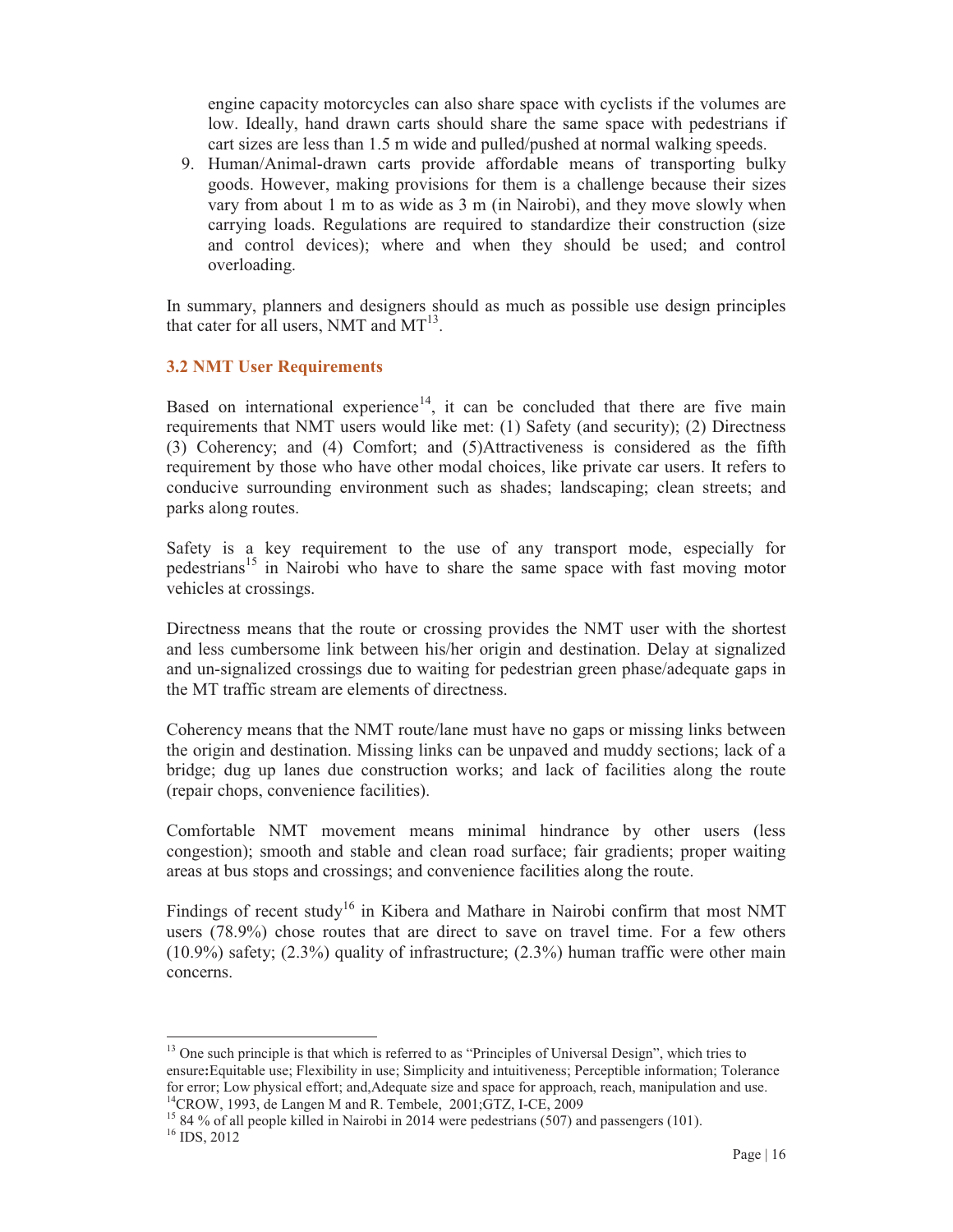# **3.3Gender Dimension in NMT use**

As can be found in many statistics, including in Nairobi, women are using far less the bicycle as means of transport in developing countries as men do. Statistics from India (New Delhi), Ghana (Accra), Peru (Lima) and Nicaragua (Leon) show clearly that there is a strong gender bias in the use of the bicycle. Men's share is 100%, 99%, 84.6% and  $90\%$  of all users for the aforementioned cities<sup>17</sup>. However, China and Vietnam are exceptions to the overall picture elsewhere.

Possible reasons<sup>18</sup> why women are not using bicycles in many developing countries in Africa may include, but not all of, the following:

- 1. Safety and social security along the roads and streets. Women generally rank these two issues higher than men, who rank speed and cost of travel higher.
- 2. Affordability/ availability can also be an impediment especially in poor households where the main bread winner is a man. The default user of the bicycle is the man in such cases, while the woman will have the option of being a passenger on NMT or MT public transport. In many urban areas in western Kenya, like Kisumu and Busia, there are many women passengers on bicycles.
- 3. Cultural and community attitudes to cycling.
- 4. Low comfort and great effort in using the bicycle on poorly designed roads can be other factors.
- 5. Lack of cycling skills among women is also a factor, although this could be minor.

These issues that may be of concern to women should be researched so that data-led strategies to overcome the gender bias can be formulated.

# **3.4Supplier Requirements**

It is important to understand supplier (the County and National government) requirements as their decisions will foster or hinder the provision of NMT infrastructure and options available to NMT users. From experiences in Kenya and Tanzania<sup>19</sup>, the following requirements are important:

- 1. NMT infrastructure should be designed using accepted standards and should require low maintenance. Many design guidelines exist in Kenya, but none of them have been adopted for universal use by planners and designers. NMT infrastructure is therefore based on personal preferences, experiences and "rule of thumb" that decision makers sometimes find difficult to implement. A national NMT design manual is urgently required.
- 2. Given that Kenya has no long historical tradition of providing and maintaining NMT facilities (at national level), it is not surprising that there is reluctance and incompetence among professional and decision makers to provide appropriate NMT infrastructure in large scale. It is therefore necessary to progressively build the required confidence and capacity through pilot NMT projects. Pilot projects will help in finding out what the best solutions are that fit existingtravel demands, road user behaviour and conditions ofthe County, and Kenya. Pilot projects should

 $\overline{a}$ 

<sup>&</sup>lt;sup>17</sup>The Significance of Non-Motorised Transport for Developing Countries - Strategies for Policy Development, I-Ce, 2000.

<sup>&</sup>lt;sup>18</sup> There is no local data to support these reasons <sup>19</sup> De Langen M and R. Tembele, 2001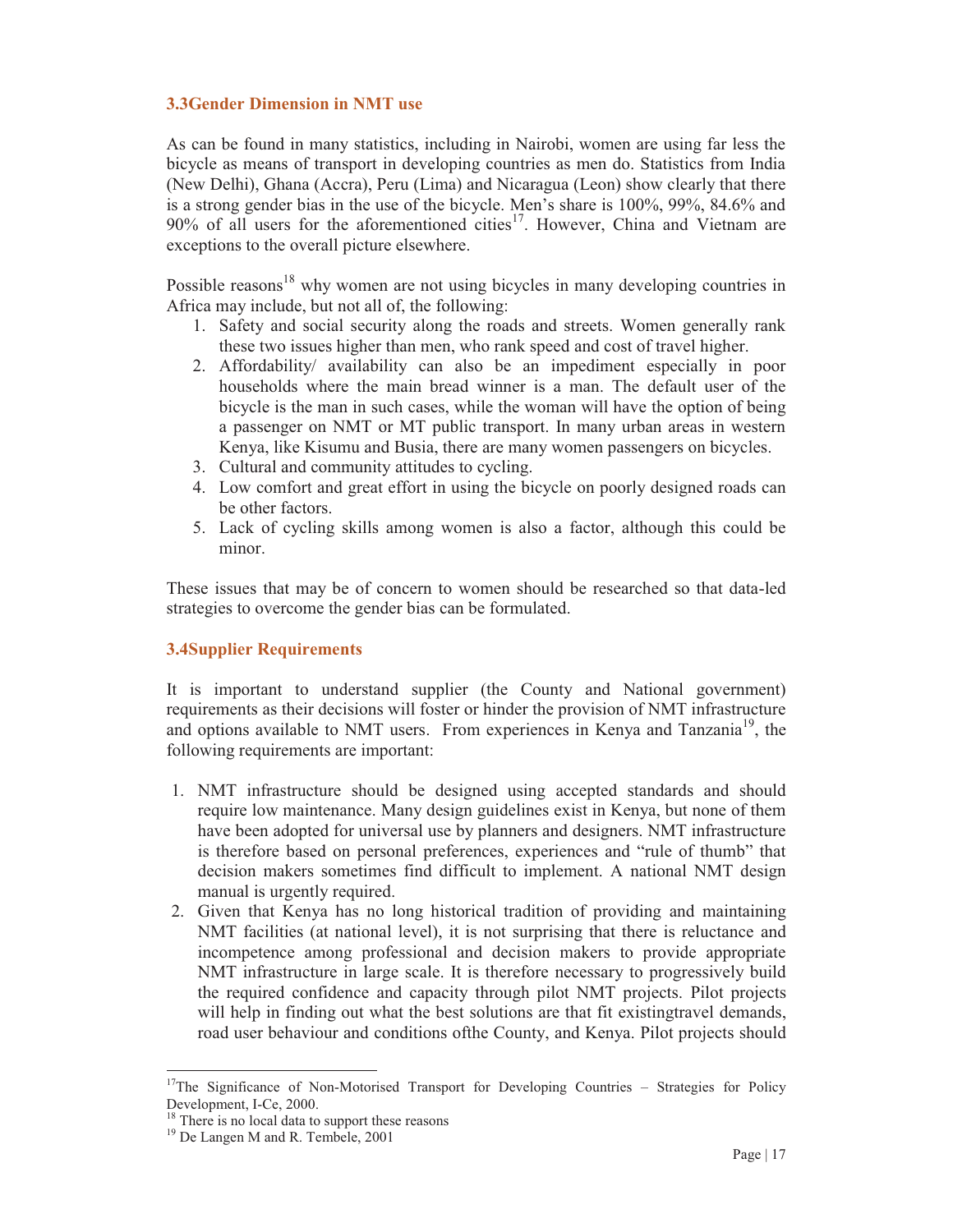involve implementation of a large number of small-scale interventions on existing roads but covering a large section of the County. They can also incorporate "temporary treatments" that can be tested and easily adjusted to meet objectives if necessary.The "before" and "after" conditions should be objectively analysed and results publicised and, if necessary, the interventionsrefined for better results.

3. Like other public investments, NMT infrastructure should be subjected to basic economic analysis to determine its feasibility and help in ranking the projects in terms of internationally accepted economic indicators<sup>20</sup>. Pilot projects in Kenya and Tanzania showed that NMT infrastructure, especially spot improvements, had high Benefit – Cost ratios compared to many transport projects.

#### **3.5Benefits and Opportunities of NMT**

Walking and cycling provide numerous benefits and opportunities. They include in broad terms: environmental sustainability; employment generation opportunities; public health improvements; reduction in household travel costs; increased time savings for productive use, like studying for school children; and use of less land space compared to other modes of transportation.

High NMT use can contribute to reduction of negative effects of motorised transport pollution (and noise) and help in achieving "clean air" initiatives and reduction of GHG emissions. Public health benefitsdue to regular physical activity reduce risks of coronary heart disease, stroke, diabetes, and other chronic diseases, and lower public health care costs. Reduced fatalities and injuries among pedestrians due to generally uniform and lower motorised vehicle speeds is a major motivation to addressing NMT needs.

Lower journey times through provision of smooth and comfortable walkways (or through shift to cycling), and reducing trip distances by removing detours can substantially reduce household and city transport costs. Such interventions can also contribute to poverty alleviation among the poor.

When integrated with public transit, NMT can contribute to reduction in congestion by encouraging shift from the private car to public transit, and lower transport investment and maintenance costs. Other benefits include employment opportunities in construction and maintenance of NMT facilities which are largely labour-intensive construction; business opportunities in bicycle spare parts, repair shops; and creation of opportunities for hawkers to sell their wares alongside dedicated NMT facilities.

 $\overline{a}$ <sup>20</sup>Net Present Value (NPV), Benefit Cost Ratio (B/C), and Internal Rate of Return (IRR), based on not only operating cost savings but also on equity, access, loss of life and liveability.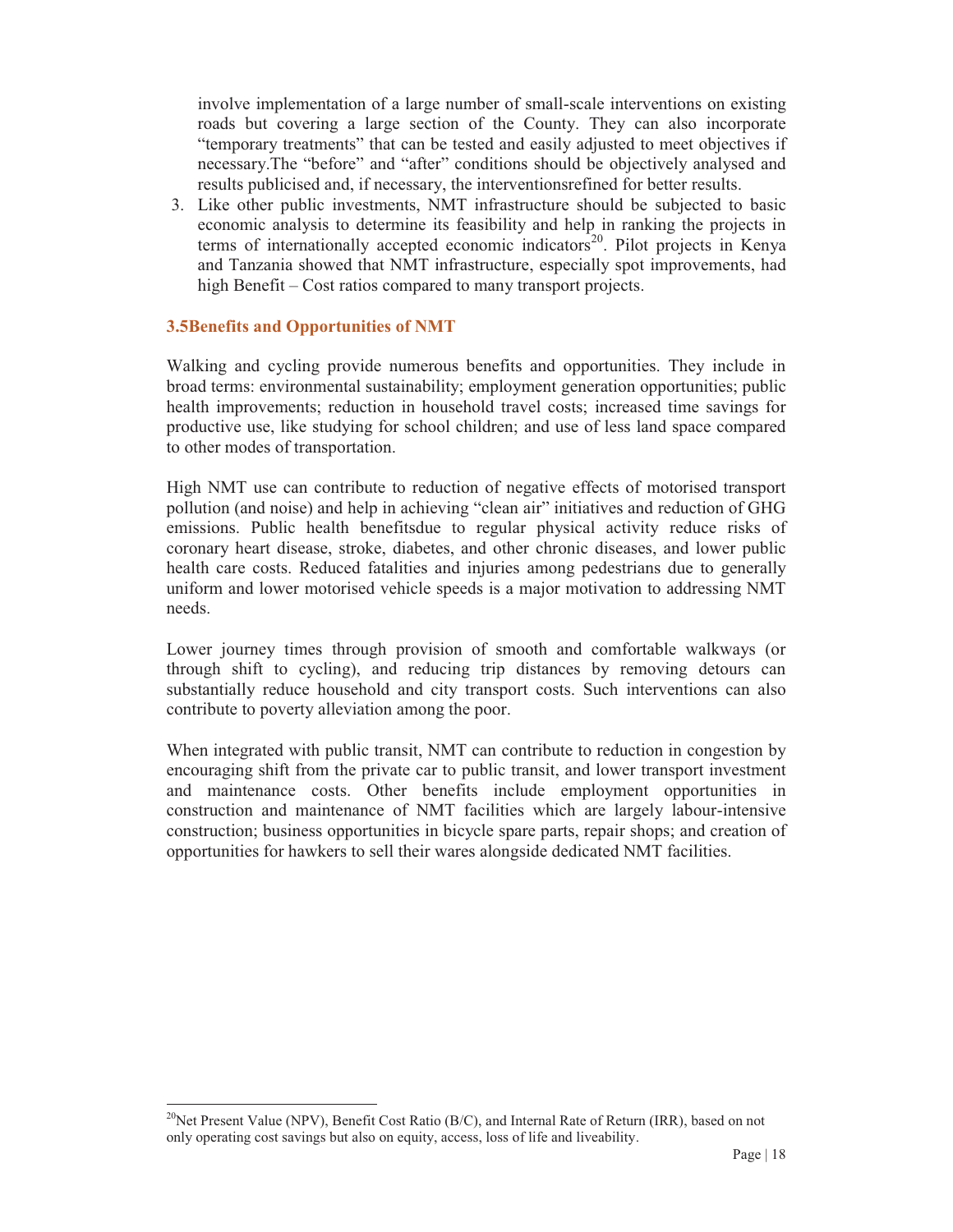# **CHAPTER 4: NMT POLICY STATEMENTS**

#### **4.1National Policies and Plans**

NMT is supported in national as well as local policies and development plans. The Constitution of Kenya, under the Bill of Rights stipulates that every person shall enjoy the rights and fundamental freedoms in the Bill of Rights to the greatest extent consistent with the nature of the right or fundamental freedom. It states that every person has the right to freedom of association and freedom of movement. It is on this basis that this NMT policy proposes an integrated and all-inclusive transport system for Nairobi in which the nonmotorized users are provided with appropriate space and facilities to enjoy their freedom of safe movement, which is a fundamental human right.

The Integrated National Transport Policy (2012)recognises the importance of NMT in addressing the needs of the poor as well as in promoting the health of the population. The policy also recognises that transport policies have largely supported motorized transport at the expense of non-motorised transport and have denied the poor and disadvantaged benefits inherent in NMT leading to marginalization of NMT users in the urban areas. The policy strongly recommendsharmonisation of NMT and their concomitant infrastructure into technical, legal and institutional mandates of transport agencies.

The Traffic Act provides the framework for the enforcement of traffic laws, including those relevant to NMT users. The Kenya Vision 2030aspires for a country firmly interconnected through a network of roads, railways, ports, airports, water ways, and telecommunications. It aspires to setting up a strong institutional framework for infrastructure development, implementation of infrastructure projects that will target increased connectivity and reduced transport and other infrastructure costs. The Vision targets the development and maintenance of an integrated, safe and efficient transport network.

The Study on the NairobiMaster plan<sup>21</sup> proposes the development of a compact urban centre that is creative, liveable, green, and competitive. It proposes that the urban centre should bepedestrian friendly for an efficient, effective and inclusive transport system. This NMT policy however advocates for the development and full integration of NMT within the whole of the Nairobi transport system, not just the urban centre.

#### **4.2Vision and Objectives**

-

This NMT policy aims to develop and maintain a transport system that fully integrates NMT as part of the Nairobi transport system.This Policy will help in creating a safe, cohesive and comfortable network of footpaths, cyclinglanes and tracks, green areas, and other support amenities. Further, it will put in place laws and regulations to ensure that NMT facilities and areas are not encroached by the MT modes and other street users.

The Vision of the NCCG with thispolicy is: **to be a County where NMT is the mode of choice for short and medium trips22.**

<sup>&</sup>lt;sup>21</sup>The Study on Master Plan for Urban Transport in the Nairobi Metropolitan Area in the Republic of Kenya, Japan International Cooperation Agency (JICA), 2013.

<sup>&</sup>lt;sup>22</sup> Pedestrian trips up to 5km; and cycling trips up to 15 km. Basically trips that can be made within one hour.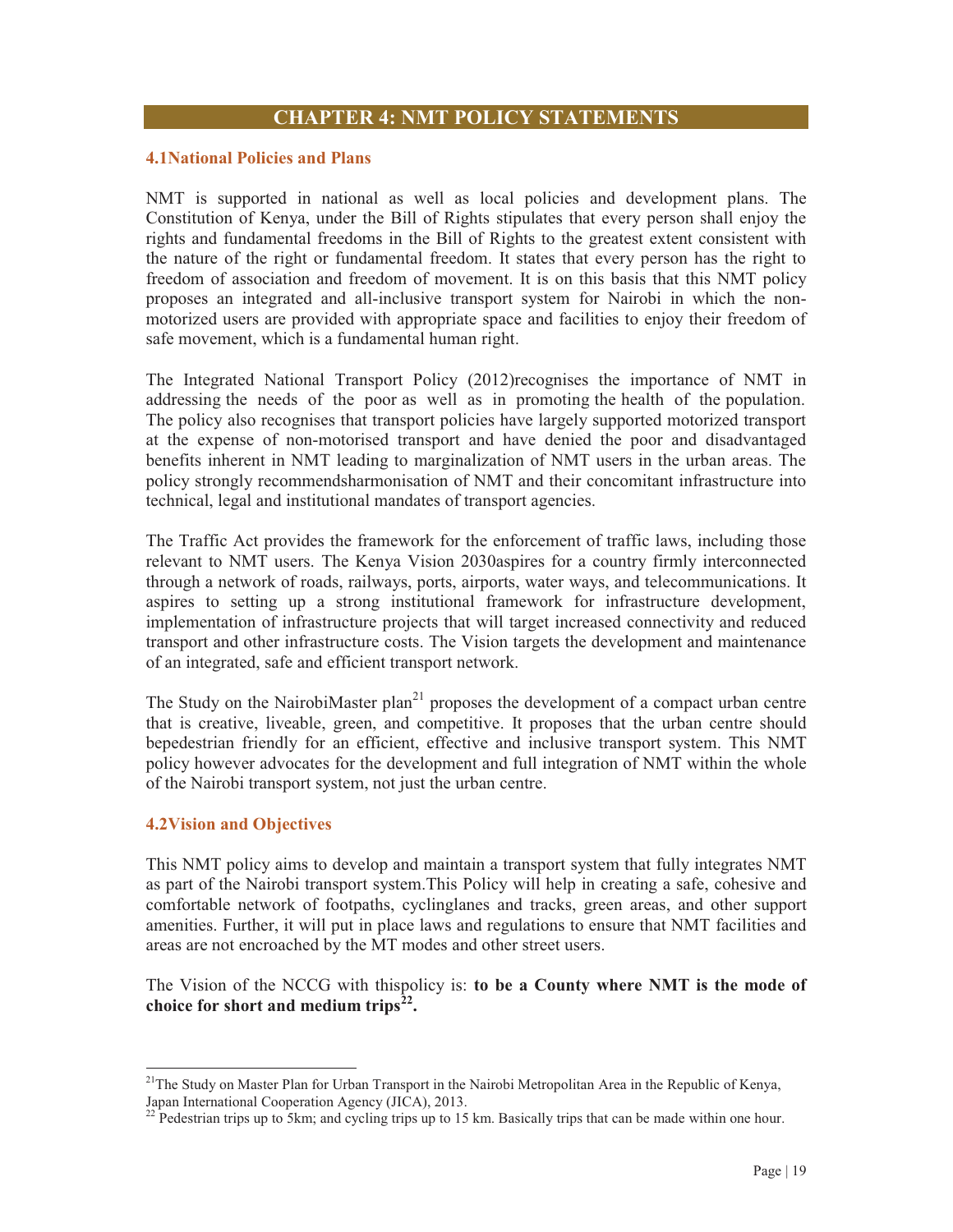**The Objectives** of this policy are to:

- 1. Increase mobility and accessibility;
- 2. Increase transport safety;
- 3. Improve amenities for NMT;
- 4. Increase recognition and image of NMT in Nairobi County.
- 5. Ensure that adequate funding/investment is set-aside for NMT infrastructure.

The expected **output indicators** are: increased NMT space coverage; increasedservices along NMT facilities; safe NMT crossings (street signals, footbridges, underpasses, marked crossings); better designed streets and improved NMT user satisfaction.

The expected **outcome indicators**include: increased modal share of cyclists and public transport; reduced NMT accidents; Improved multi-modal network that includes pedestrian walkways and cycling lanes.

| Objective                                                 | Output                                                                                                     | Outcome                                                                                            |
|-----------------------------------------------------------|------------------------------------------------------------------------------------------------------------|----------------------------------------------------------------------------------------------------|
| Increase mobility<br>$\mathbf{1}$ .<br>and accessibility; | Safe<br>cohesive<br>pedestrian<br>and<br>facilities (footpaths, etc) from 500.<br>km to 1,500 km by 2020   | Increased modal share of walking<br>from 47. to 50 for trips up to 5 km by<br>2025:                |
|                                                           | Cohesive cycle network of lanes,<br>tracks and destination facilities from<br>50km to 1,000km by 2020.     | Increased modal share of cyclists<br>from $2\%$ to $10\%$ for trips up to<br>15km by 2025;         |
|                                                           | NMT facilities along and at major PT<br>routes and terminals from 500to<br>1,500By 2020.                   | Increased modal share of public<br>transport from 32to 35for all trips by<br>2025;                 |
|                                                           | Nairobi Streets and Roads Design<br>Manual (NSRDM) is developed by<br>2017.                                | All roads within the County shall<br>fully comply with the specifications<br>of the NSRDM by 2025. |
| 2. Improve transport<br>safety and security;              | Safe NMT crossings:<br>Pedestrian signals from 185to 500.<br>Footbridges and underpasses from 27<br>to 50. | Reduced pedestrian fatalities from<br>500to 50 or lessby 2025.                                     |
|                                                           | Marked and visible crossings from<br>150to 500 by 2020;                                                    | Reduced cyclist<br>fatalities<br>from<br>20to5by 2025.                                             |
|                                                           | Working street lights from 30,000to<br>65,000by 2020.                                                      |                                                                                                    |
| 3. Improve amenities<br>for NMT;                          | No of benches, No of repair shops;<br>No of stores; etc                                                    | Level of Service <sup>23</sup> (LOS) rating of<br>streets improves from D to Bby<br>2025.          |
| 4. Increase recognition<br>and image of NMT in<br>Nairobi | Percentage of road users considering<br>NMT as a mode for the poor reduces<br>by 40% by 2020.              | Diverse income groups using NMT<br>as a mode of choice.                                            |

*Table 4.1: Outputs and Outcomes of the Policy* 

<sup>-</sup> $2<sup>23</sup>$  See Appendix 4 for an example of LOS rating that can be adapted for Nairobi.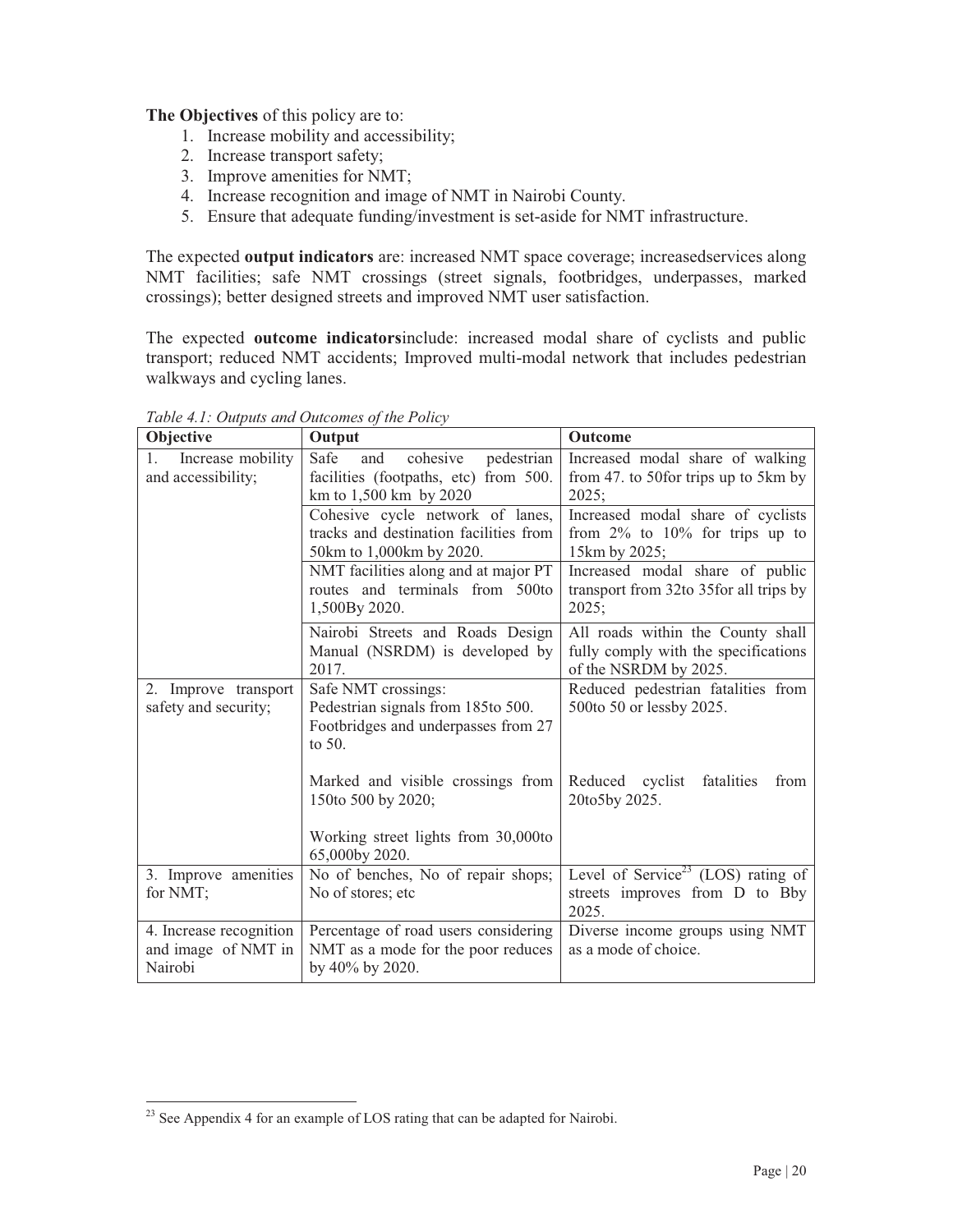## **4.3NMT Policies**

Policies that encourage, sustain and expand the use of Non-Motorised Transport modes consist of high-level declarations on leadership and priorities and their enabling policies, and, supporting policies<sup>24</sup>. Enabling policies include: funding; planning; engineering and design; and maintenance policies, while supporting policies address elements that are not directly related to street/road facilities or road improvements, but are critical for improving pedestrian and bicyclist safety and mobility. Supporting policies include those that address: motor vehicle parking and restrictions; traffic calming measures; convenience facilities to support NMT; integration of NMT with other means of transport; education and promotional activities; regulation and enforcement; and monitoring and evaluation of the policy.

# **4.4Leadership and Priorities**

The NCCGwill:

- .1 Provide the necessaryleadershipby championing fora shift from the current car-oriented urban transport planning and development toanincreased focuson NMTand public transport. This is in order to provide tangible options and opportunities for people to choose among different means of transportation rather than relying exclusively on the private car, which only caters for about 15% of the Nairobi's travel demand.
- .2 Collaborate with all national agencies responsible for law enforcement, road safety, transport policies, education, and communication of government policies to ensure that this policy achieves its set objectives.
- .3 Adapt the universal design principles for streets that provides for all user needs, roads and highways within the County for retrofitting of street space, and in green-field projects. Application of the principles will require that all streets, roads and highways in Nairobi are designed/re-designed to be usable by all people, to the greatest extent possible.
- .4 Develop a Nairobi Streets and Roads Design Manual  $(NSRDM)^{25}$  to guide planning, design and managementof all transport facilities and amenities within the County, in line with the adapted "Complete Streets" principles.
- .5 Classify all streets and roads in the County according to desired function in the whole network, and design their layouts into shapes that ensure their correct use. In principle, pedestrians, cyclists, and publictransport should have priority over private cars and trucks on streets and roads within the commercial and residential districts and those with access as their main function. Private cars and trucks should have priority on roads with flow/transit as the main function. The NSRDM shall specify priorities of allocating space within the Right of Way (ROW) for all road classes.
- .6 Routinely cause to, plan, fund, design, construct, operate, and maintain streets and roads within its jurisdiction with the goal of creating an attractive connected multimodal network that balances the needs of all users, including NMT. The transport system will include intermodal facilities to promote the use of two or more different means of transport (modal integration) within a single trip. In particular, NMT will be incorporated into the design of all public transit facilities and parking provisions in order to provide seamless movement from one mode to another.

<sup>-</sup><sup>24</sup>Public Policies for Pedestrian and Bicyclist Safety and Mobility: An Implementation Project of the Pedestrian and Bicyclist Safety and Mobility International Scan, International Technology Scanning Program, 2010

<sup>&</sup>lt;sup>25</sup> See Appendix 2 for the draft Table of Contents. Several guidelines exist and should be the starting point.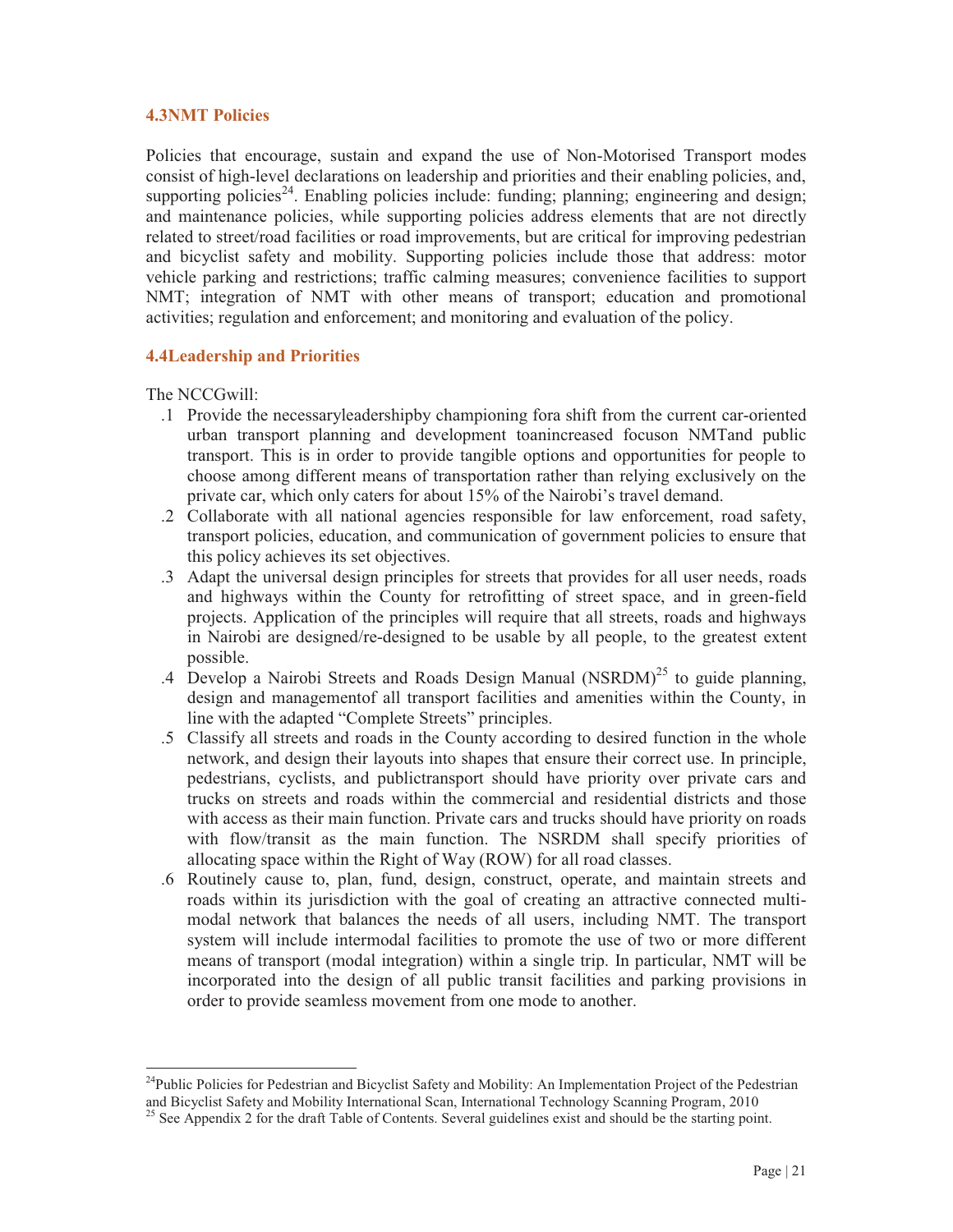- .7 Collaborate with other institutions<sup>26</sup> with responsibilities for provision and regulation of transportwithin the County to prioritize NMT and public transport means in their investment plans.
- .8 At the outset of all road programmes and projects, including routine maintenance, the County Planners and Engineers shall evaluate existing, latent, and projected access and mobility needs of NMT users, and integrate or ensure the developer integrate the identified needs into all phases of the project cycle. The public will be consulted on projects and programmes to be implemented through an official platform.
- .9 Collect transportation NMT data to help in identification, prioritisation, appraisal and post-intervention evaluation.
- .10 Develop a monitoring and evaluation system that involves public participation to monitor the implementation and regular review of this policy.

# **4.5Funding**

The NCCG will:

- .1 Encouragethe use of NMT and PT modes andwill provide sufficient budgetarysupportto build and maintain the necessary transport infrastructure and amenities.NCCG will ensure that at least**20%**of its existing and future transport budget is allocated to NMT and PT infrastructure and services. Annual road and transport improvement project estimates shall include costs related toplanned NMT interventions covering both development and maintenance and available to the public.
- .2 Integrate NMT requirements early in the project development and programming process and apply funds in the most effective way to develop a transport system that will ensure achievement of the vision of this policy. Investments will focus on interventions that increase safety, mobility and access of NMT while at the same time ensuring integration of NMT with other means of transport. Roads with highPT and cycling potential<sup>27</sup> will be given priority so that the desired modal shift from walking and private car to cycling and PT can be realised.
- .3 Pass by-laws that require private developers of large commercial, industrial and residential estatesto make appropriate provisions for NMT modes to connect to existing/planned networks. Such provisions will include, but not limited to, NMT lanes inside and outside of the development, bicycle parking, street lighting, PT provisions, tree shades, and benches. It will be illegal for gated communities, private developers and others to block/restrict movement of pedestrians and cyclists on public streets.
- .4 Explore opportunities of mobilisingprivate sources of funding to fundpublic transportandNMTimprovementsthatsupport meeting the goals of this policy.

#### **4.6 Planning**

-

The NCCG will:

- .1 Undertake NMT project planning and implementation in a consultative and transparent way to send a clear message that NMT policies are implemented in close consultation with users, key stakeholders and broad citizen participation.
- .2 Requirethat NMT<sup>28</sup> user and stakeholder participation is included in all transport related planning processes to help in identification of user needs and

<sup>&</sup>lt;sup>26</sup> Road agencies (KeNHA, KURA, KeRRA) and the NTSA.<br><sup>27</sup> High pedestrian volumes, flat/rolling terrain, low MT volumes, and many trip destinations.

<sup>&</sup>lt;sup>28</sup> There will be equitable representation from all NMT users: pedestrians, cyclists, cart pushers, and so on.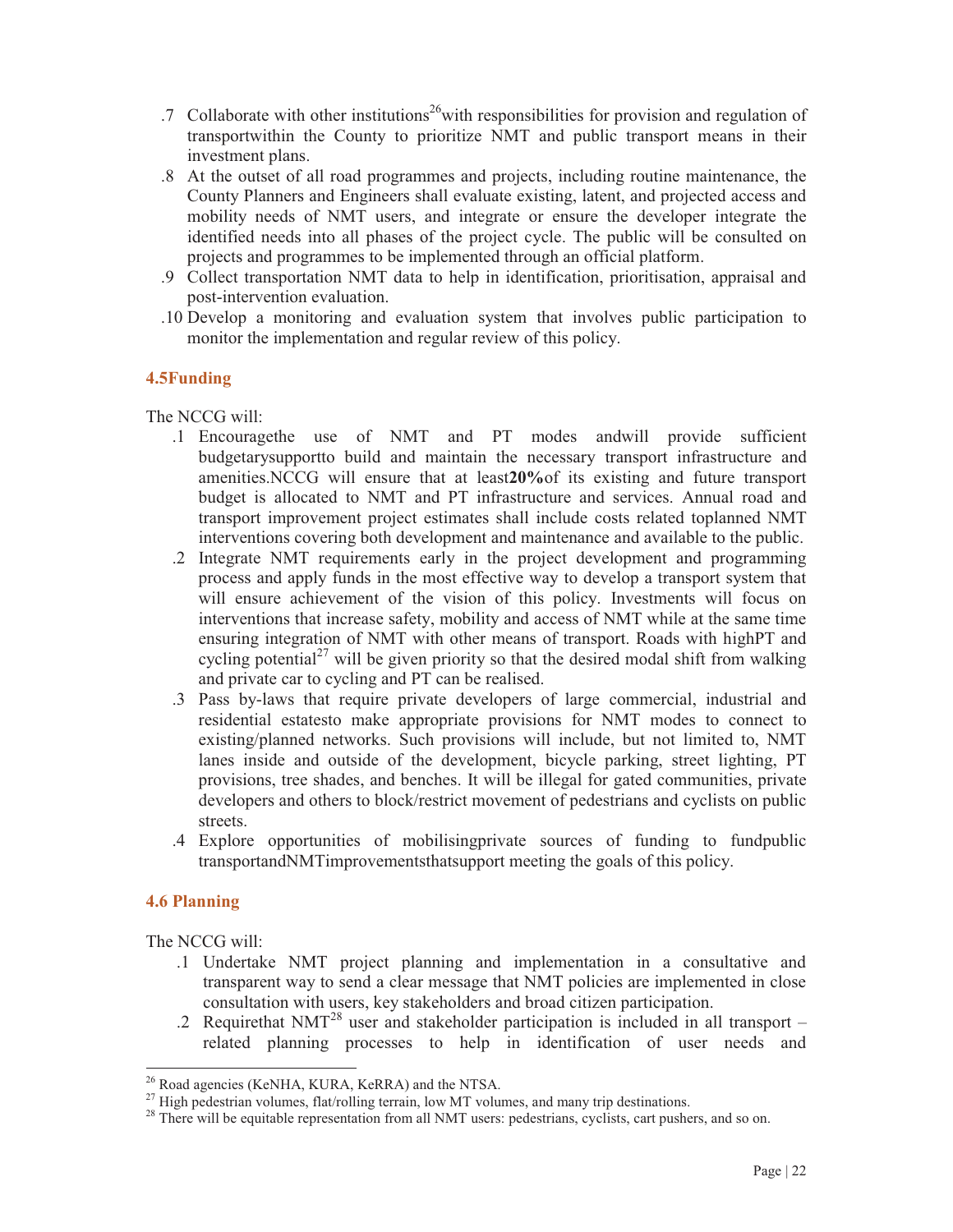minimiseimplementation problems later on. Based on experience, the NCCG will consider creating neighbourhood NMT user and stakeholder advisory committees to help in undertaking comprehensive reviews of physical barriers, missing links to NMT routes, NMT Master Plans and implementation of NMT interventions.

- .3 Require that all developers undertake studies on how NMT users will be affected by such developments and include in the designs how those impacts will be mitigated. These will form part of documents to be submitted to the NCCG for review before development approval is granted. NCCG will ensure that all new construction and redevelopmentlimit the longest block face to less than or equal to **150**m.An audit shall be undertaken by the NCCG at the end of the developments.
- .4 Develop adaptable and flexible long-term NMT plans, which will be updated regularly. The plans will include reporting on an evaluation of progress, the existing conditions, current initiatives, appraisal of available funding sources, and defining future interventions. The plans will be data-led and should eventually result into a dense network of streets and paths that meet NMT requirements as much as possible. The resulting pedestrian network should be denser than the cycling network and the pedestrian network should have more well-designed intersections per square km than the cycle network. Pedestrian *cul-de-sacs* shall be prohibited to ensure that pedestrians have access to the shortest path for all trips.
- .5 Encourage mix of land uses and densities, high-quality design of the built environment, and NMT – friendly roads to enhance NMT comfort and create a more NMT – orientedenvironment. This will be ensured through better land use planning and development control, and financial incentives.
- .6 Apply the following instruments in planning as strategies to reduce household transport costs:
	- .1 Increase walking and cycling speeds through provision of smooth paths at level to rolling grades; provide adequate spaces to reduce congestion.
	- .2 Reduce journey times through giving priority at intersections and reducing waiting times, where appropriate (using push buttons at signalised intersections); and remove obstacles on NMT paths;
	- .3 Reduce trip distances through elimination of detours, creation of NMT-only short-cuts, and mixed land uses;
	- .4 Make PT attractive and efficient to attract private car users;
	- .5 Restore cycling by improving on road safety, providing a coherent cycling network, encouraging women and school-going children to cycle.

#### **4.7 Street Design and Maintenance**

The NCCG will:

- .1 Design attractive and comfortable walk-able and cycle-friendly streets by including features such as trees, plantings, landscaping, benches for resting, convenience facilities, and street lighting to create "dignified spaces".
- .2 Classify all roads in the network according to their desired distinct functions and design them accordingly. A hierarchical road network is essential to set priorities and maximise road safety.
- .3 Ensure that the designed width of carriageways and other street elements is based on the desired function of existing and new road instead of the available Right of Way (ROW).
- .4 Review existing and proposed urban design manuals, universal access and technical design standards for NMT cycle and pedestrian paths and produce an appropriate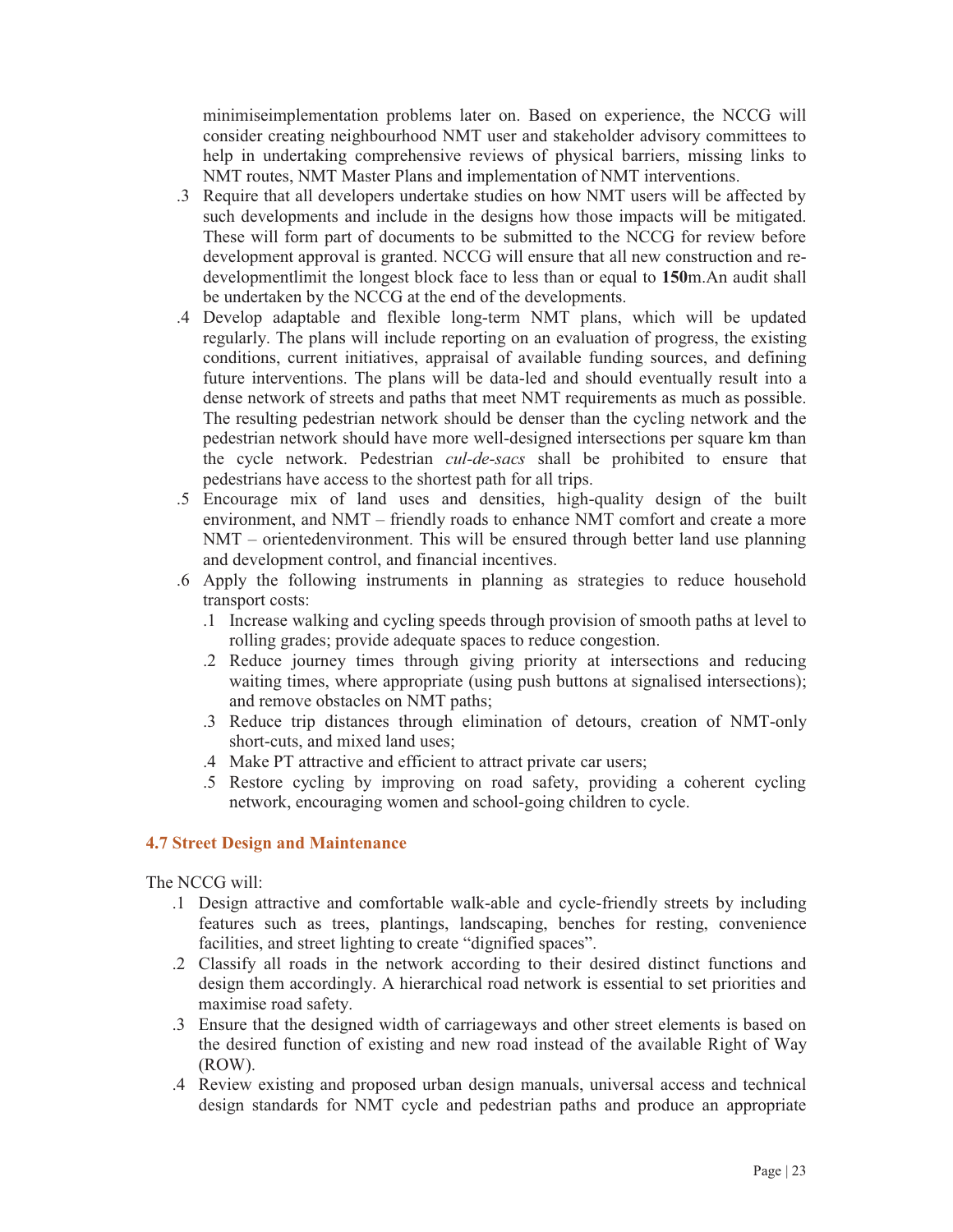onefor use within the County. In principle, existing roads/streets will be retrofitted to allocate road space equitably for all users, while NMT facilities shall be provided on all new and streets under rehabilitation. NCCG will employ street designs that define clear boundaries through kerbs, open drains, bollards, and surfacing material differences.

- .5 Routinely ensurethatthedesign of NMT paths<sup>29</sup> guarantee comfort, directness, convenience, coherence and safety. All designs shall include statements how these requirements have been incorporated into the designs.
- .6 Ensure that drainage and utility inspection chambers, and deep side drains adjacent to NMT lanes are covered.
- .7 Prioritise space allocation to NMT and PT within the County. The existing paved spaceis enough to allow thesafe and efficient movement of NMT and PT if on-street private car parking is reduced or eliminated altogether. The NCCG will review space allocation and use the following strategies to free space for NMT and PT:
	- .1 Progressively remove on-streets and give space to cyclists and pedestrians or planted or open public space areas;
	- .2 Consider providing space for bicycle parking at existing public transit termini.
	- .3 Rationalize the number of termini within the CBD and define new PT routes along that pass through the CBD.
- .7 Provide safe and accessible crossings as follows:
	- .1 At appropriate intervals depending on the street function and pedestrians flows:
	- .2 Reduce crossing distances where pedestrians cross a maximum of two lanes before reaching a refuge (sidewalk or median)
	- .3 Use of appropriate traffic control and signalswhere more than two lanes exist and MT traffic speeds and volumes high;
	- .4 Reduce motor vehicle speeds at mid-block using traffic calming measures, such as raised flat-topped speed humps.
	- .5 On unidirectional (single) motorized lanes, provide designated crossing points for NMT users, including proper signage on the direction of flow of vehicles.
- .8 Abide by the following criteria whendesigningandretrofitting intersections and crossings:
	- .1 Provide at-grade crosswalks as much as possible instead of over-bridges and subways, in accordance with the function of the road.
	- .2 Providecrosswalks (raised zebra crossings) of at least 2 m widthat allintersections (signalized and uncontrolled) andatfrequentintervals in midblock locations.At locations with either high motor vehicle speeds or heavy pedestrian volumes, such crossings will be elevated to the height of the adjacent footpath  $(100 - 150$ mm) with ramps for motorized vehicles to mount the crosswalk.
	- .3 Provide continuous medians with at least 1 m clear width that are mountable by pedestrians on all streets with carriageway widths of over 5.5 m per direction.
	- .4 Pedestrian crossingswill not have steps. Crossings will have appropriately sloped level changes, providing seamless access for all users. Adequate waiting areas at official crossing locations will be provided.

-

<sup>&</sup>lt;sup>29</sup>See Appendix 2 (Draft Table of Contents for NSRDM) for some NMT requirements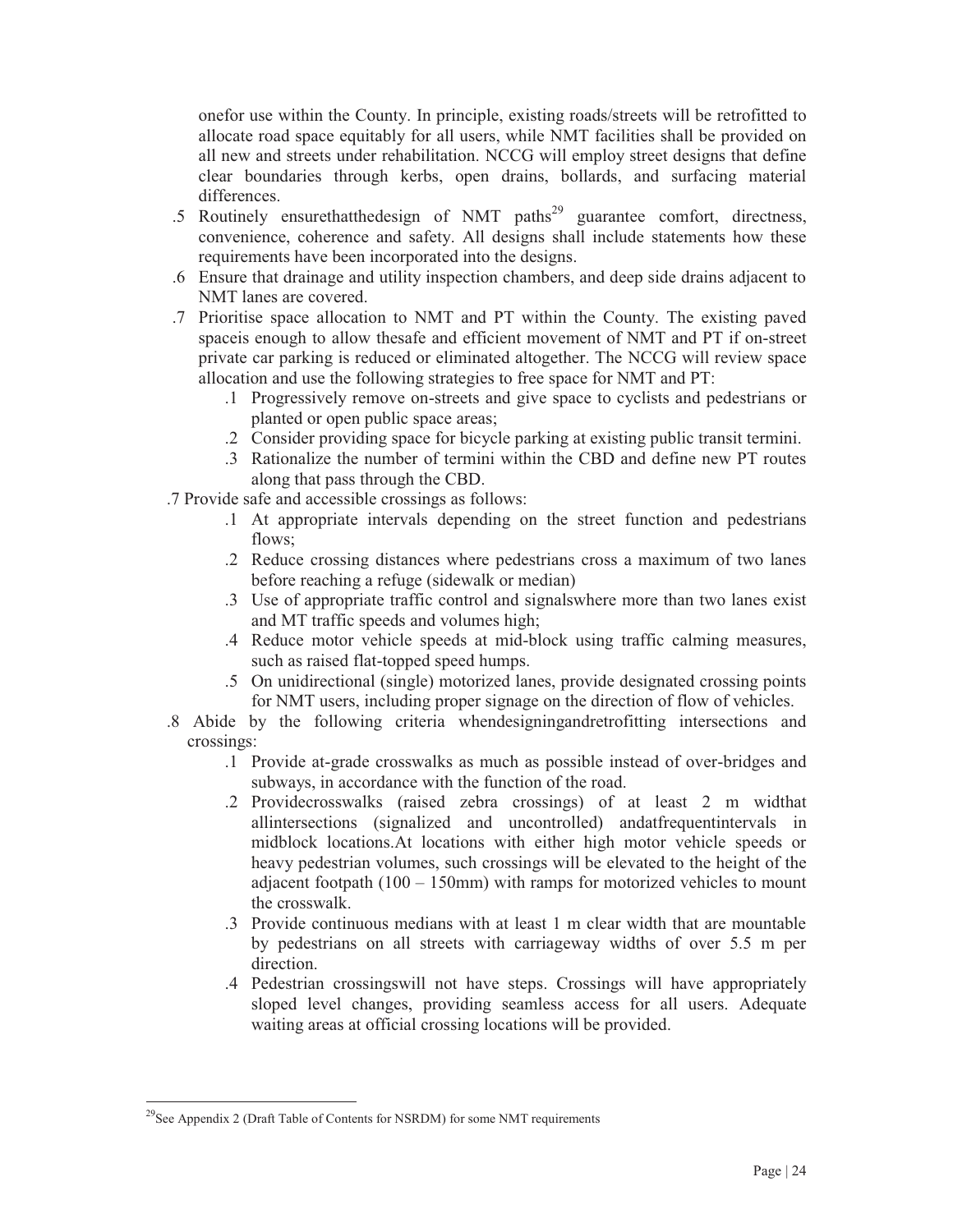- .5 Redesign intersections to accommodate NMT volumes safely by minimizing crossing distances, reducing motor vehicle speeds, simplifying signal cycles, or through other means.
- .9 Implement and maintain landscaping for NMT paths as follows:
	- .1 Street trees, sheds with benches, orotherappropriate techniques will be provided at frequent intervals to provide continuous protection of NMT users from sun, rain and wind.
	- .2 Maintainlandscaping sothatvegetation and trees do not block visibility at crossings.
- .10 Implement and maintain street lighting for NMT paths as follows:
	- .1 Provide appropriate street illumination through proper street light spacing, street light heights and lamp brightness, etc.
	- .2 Coordinate the placement of streetlightingwithother user amenities (especially advertising panels and utility boxes) to maintain adequate width for transit travel and so that shade structures, trees, or advertising panels do not impede proper illumination.
	- .3 Provide additional lighting at identified conflict points like black spots $30$ , areas of violence, and isolated areas.
	- .4 Provide maintenanceservice plan to ensure that all street lighting elements receive planned regularupkeep.
	- .5 Use solar panels to light the streets.
- .11 Ensure that appropriate diversions and facilities for NMT users are provided during construction and maintenance. NMT traffic management plans incorporating considerations for safety, directness and comfort shall be submitted to the NCCG for approval by the concerned professionals and utility companies before works commence.
- .12 Review existing by-laws to ensure that every trader or owner of private property maintains his/her property free of litter and prevent litter from getting from his property to the NMT ways. Every owner or occupant of private property bordering on an NMT path will be required to keep the path and the adjoining gutter to the centre of the road free of litter. NMT users will be made responsible to keep their spaces clean by using the provided trash baskets.

#### **4.8 Motor Vehicle Parking and Restrictions**

NCCGwill:

-

- .1 Combine incentives for NMT and PT with disincentives for private car use to make NMT and PT trips competitive.One of the strategies will be to progressively make parking expensive and scarce within commercial districtsto make cycling, walking and PT tripsmore feasible and cheaper. This strategy will also reduce unnecessary private car trips to the CBD and reduce congestion.
- .2 Develop, publicise and enforce a Nairobi County Highway Code (NCHC) that outlines motor vehicle restrictions and priorities where NMT users are likely to come into conflict with MT users<sup>31</sup>. Alternatively, NCCG will collaborate with the National Government to produce and adopt a national Highway Code that emphasises the role and accommodation of NMT in the whole transport system.

<sup>&</sup>lt;sup>30</sup> Black spots are road locations that have a chronic history of traffic accidents. These will be identified from accident data and through road safety audits of existing and planned roads <sup>31</sup> See Appendix 3 for an example of content.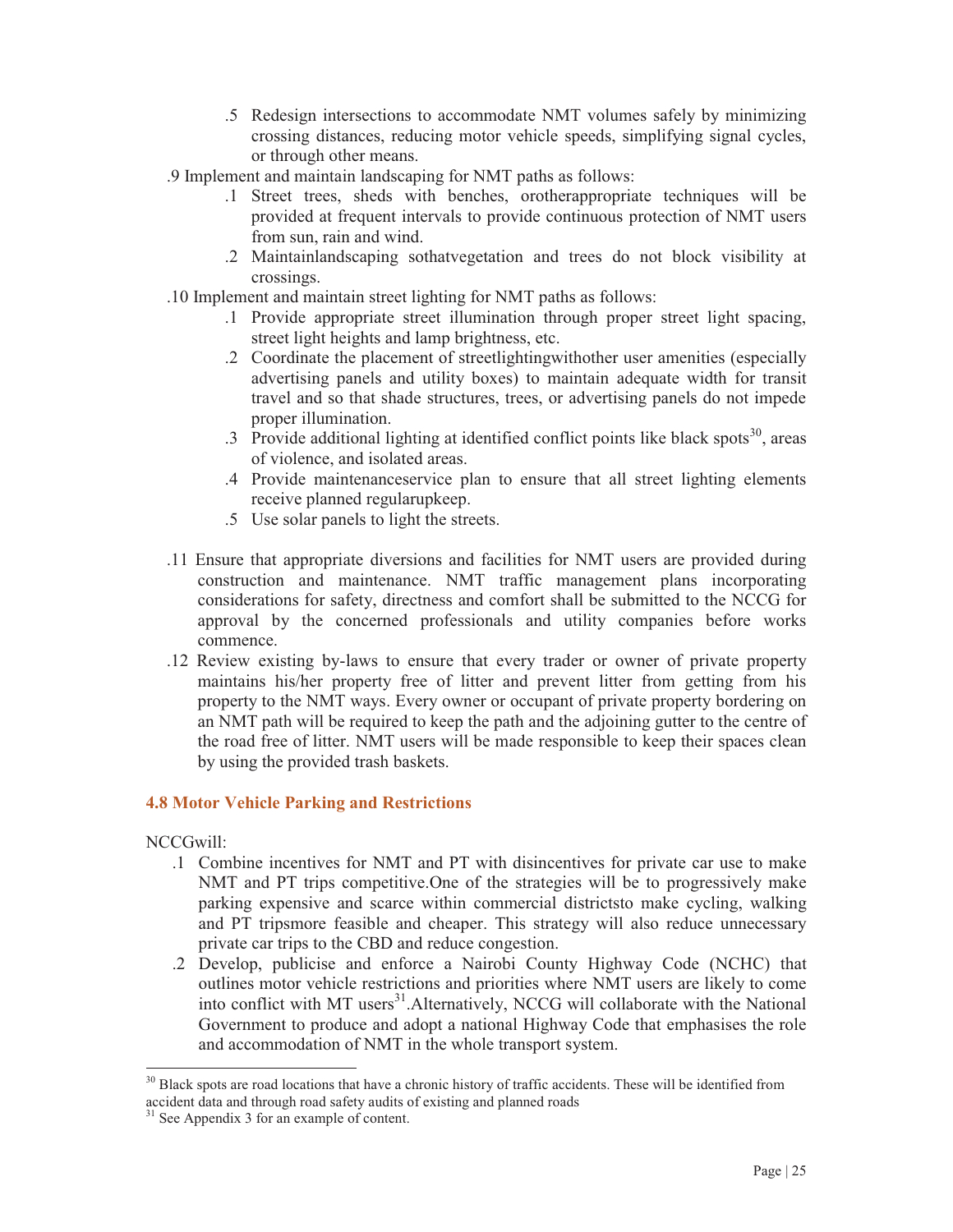.3 Develop a street and traffic managementsystem to improve traffic circulation, enforcement of NMT priority areas and no-parking zones, and keeping all motorized vehicles (including PT and motor cycles) from obstructing NMT paths. Cyclists will not be allowed on pedestrian facilities.

# **4.9 Traffic Calming Measures**

# The NCC will:

- .1 Review speed limits with the view of lowering speeds on roads that provide important connections in the NMT network to below 50 km/h, and creating 30 km/h within heavily pedestrianized areas like the CBD and residential areas. Motor vehicle speed is one of the main factors influencing NMT users' safety perception of a road/street. Appropriate limits will be set in accordance with road functions, in consultation with the National Transport and Safety Authority (NTSA) and the relevant Road Authorities.
- .2 Demarcate, provide appropriate provisions, erect and maintain appropriate signage and enforce the proposed<sup>32</sup> 30 km per hour speed limit within the boundaries of a nursery, primary and secondary schools within the County.
- $\beta$ .3 Apply traffic calming<sup>33</sup> tools and methods widely to create and maintain sufficiently low motor vehicle volumes and speeds on NMT priority areas to ensure comfortable and safe traffic conditions. A variety of traffic calming techniques, including reduced carriageway widths and speed humps<sup>34</sup>, will be applied at frequent intervals to reduce motor vehicle speeds.

# **4.10Cycling Facilities**

The NCCG will:

- .1 Explore ways of providing incentives for its employees to cycling to work-related purposes. Incentive will include: free bicycle parking and convenience facilities along cycling routes and at major destinations; bicycle racks and lockers at major transit connections; shower rooms at its premises; bike/bus passes; convenient and free bike parking locations; bicycle sharing programmes; and flexitime for employees who come to work cycling. The NCCG will also make bicycle parking available at private properties through a public/private partnership arrangement.
- .2 Encourage PT operators to make provisions for cyclists to be able to take their bicycles on board so that journeys can be continued by cycling to the final destination.
- .3 Provide and maintain clear and consistent signage to guide NMT users to destinations and to other NMT routes, at route beginning, end and intersections. Additional pedestrian signage and bicycle route maps will be provided on approved kiosks and bicycle repair shops along the routes. Information to include: distance to destinations, and transfer opportunities along cycle routes.

<sup>-</sup><sup>32</sup> The Traffic (Amendment) Bill 2014.

<sup>&</sup>lt;sup>33</sup> Traffic calming: physical design and other measures, including narrowed roads and speed humps, put in place on roads for the intention of slowing down or reducing motor-vehicle traffic and speeds as well as to improve safety for pedestrians and cyclists.

<sup>&</sup>lt;sup>34</sup>Speed humps should be placed so that vehicles do not approach NMT crossings and areas at high speeds. They should also be placed on side roads and near street lights. To be effective, speed humps should be placed in series at 60 – 180 m intervals. Speed humps should not be placed on curves, public transport routes, or major emergency responseroutes. They will be designed and spaced to ensure uniform flow as much as possible.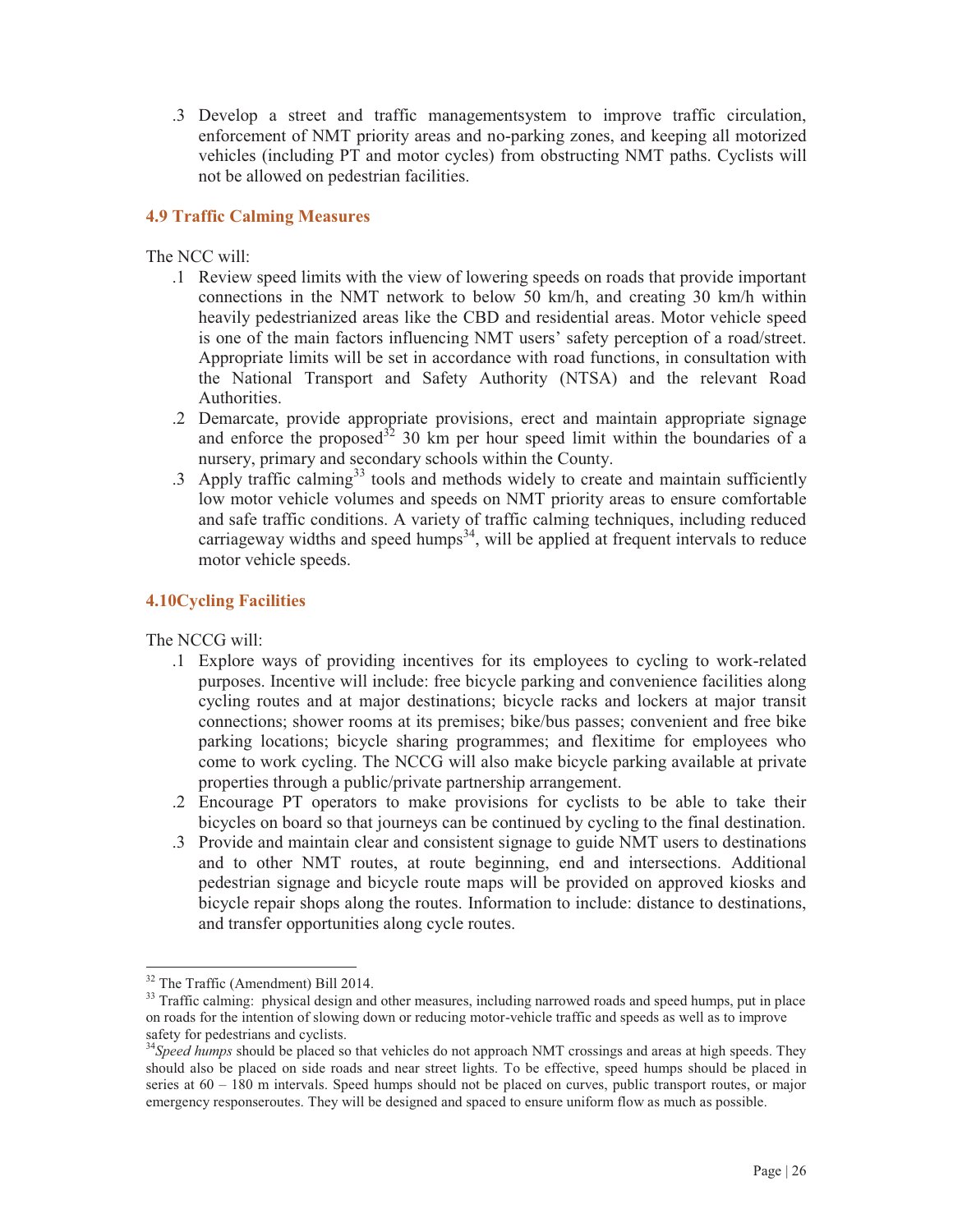- .4 Strategically allocate space to cyclists- repair shops along cycle routes and provide other support to create employment and securityto cyclists.
- .5 Promote cycling for public health, sport and tourism.
- .6 Partner with investors to set up a bicycle manufacturing/assembly company in Nairobi to make quality and more affordable bicycles.

# **4.11 Integration of NMT with PT, Private Cars and Street Trading**

NCCG will:

- .1 Effectively integrate NMT with other modes to promote intermodal<sup>35</sup> transport and improve mobility at a city-wide level. NMT improvements will be included in ongoing transit and other green-field transport projects like the planned Bus Rapid Transit (BRT) corridors and hubs. NMT facilities will be integrated with "kiss and ride" provisions.
- .2 Regularize the street trading because they: (i) play a crucial role in the economy of Nairobi, particularly for the low-income households, and also help improve safety as "eyes on the street.", and (ii) cancause congestion on verandahs and streets by taking up pedestrian space.
- .3 Explore new and innovative approaches for creating vibrant public spaces for street life, specifically targeting NMT users. They will include accommodation of: street vendors (food and general retail kiosks, bicycle repairers, internet cafes, etc.); *bodaboda<sup>36</sup>* operators; pocket parks along NMT routes; electricity connection points; public washrooms; along streets, at Mass Rapid Transit (MRT) stations, railway stations, market areas, and commercial centres.
- .4 Form partnerships with vendors to keep vending areas clean and well maintained, and *boda-boda* operators to keep clear of transit NMT facilities.

#### **4.12 Education, Awareness and Promotion**

The NCCG will:

-

- .1 Develop and roll-out basic NMT education and awareness programmes for local neighbourhoods and public schools, and provide targeted educational and awareness opportunities for existing and potential cyclists and motorists. The NCCGwill specifically develop awareness information targeting private car users on the individual and social benefits of using NMT modes.Modal shift from private car use to cycling and PT will free road space and reduce congestion and GHG emissions. Cycling education and training curriculum will be introduced in County schools to create a cycling culture among school going children.
- .2 Advocate for an extensive and thorough cyclist training course that includes:defensive cycling, anticipatingdangeroussituations,and reacting appropriately; drivers being aware of NMT user's rights; the need to pay special attention to avoid collisions with pedestrians and cyclists even if they are ignoring traffic regulations; and so on.
- .3 Develop and publicize a programme to provide important instructional and informational brochures and safety literature, including guides that will expand knowledge of laws relating to NMT and the safe operation of motor vehicles.

<sup>&</sup>lt;sup>35</sup> Use of more than one mode in one journey.

<sup>&</sup>lt;sup>36</sup> These are pedal- and motor-cyclists offering public transport to pedestrians and goods.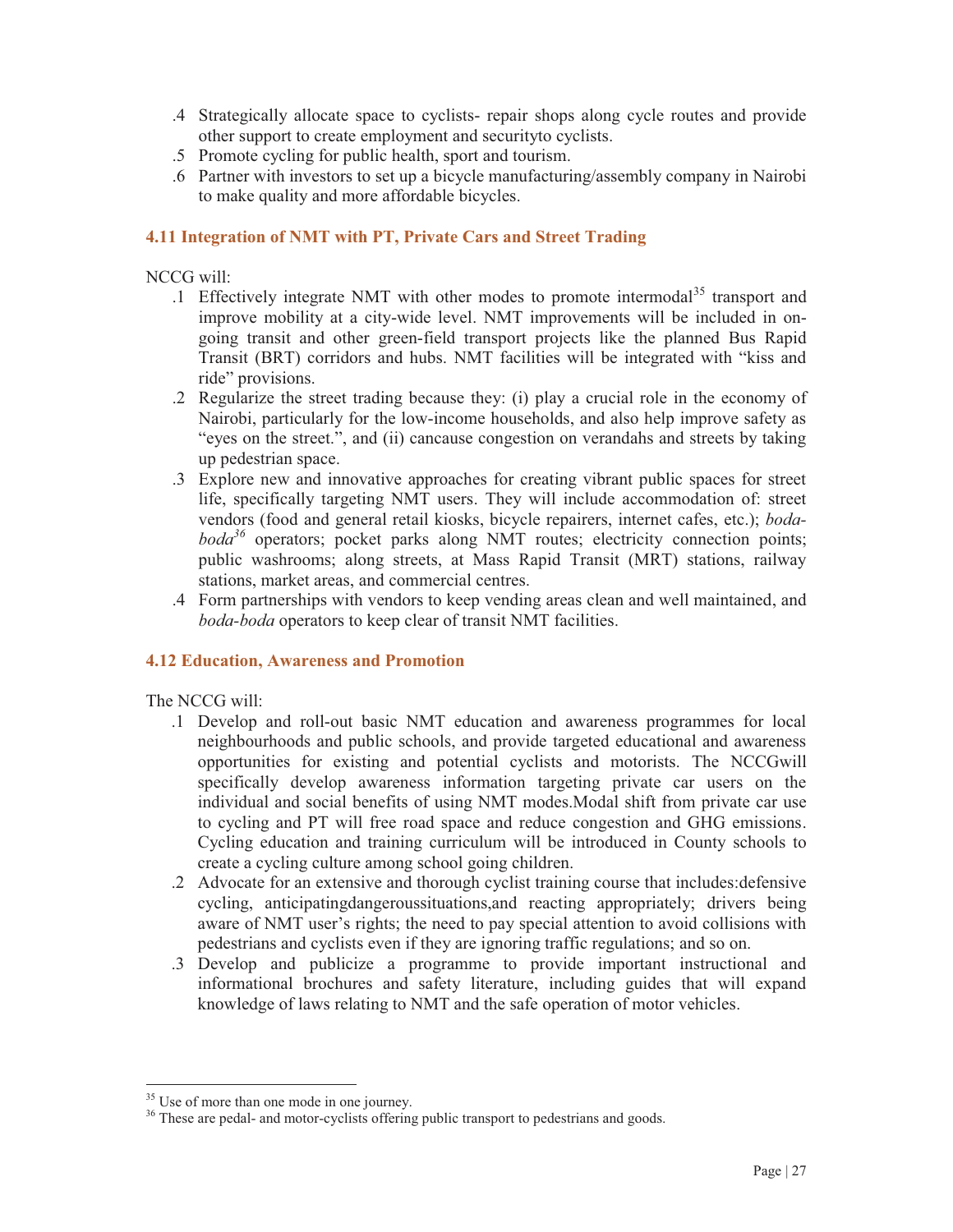- .4 Advocate for integration of NMT modes traininginto tertiary education curricula and national transport projects and programmes to ensure implementation of nation-wide NMT interventions that are properly designed and subjected to detailed reviews.
- .5 Sponsor regular cycling programs/workshops (e.g. local riding clubs or cycle racing teams) at neighbourhood and city levels in partnership with other road agencies, stakeholders and non-profit organizations.
- .6 Contract a public relations firm to develop a comprehensive traffic safety and bicycle promotion campaigns for the County to be regularly rolled out throughout the year.
- .7 Utilise transport logistics and courier services that are NMT-based.

# **4.13 Regulations and Enforcement**

The NCCG will:

- .1 Adopt long-term development plans that encourage a diverse mix of uses, including employment, housing, regional attractions and public spaces to create a high quality compact urban environment, especially near Mass Rapid Transit (MRT)stations.
- .2 Adopt a zero toleranceapproach in managingencroachmentson NMT facilities, andremove all temporary and permanentobstructionsthat force NMT out of their facilities.
- .3 Improve enforcement of traffic violations that endanger NMT users by deploying County Traffic Marshalls to police NMT facilities, especially at intersections and along PT routes. The Marshals should be able to arrest and prosecute both NMT and MT that violate traffic regulations.
- .4 Enact by-laws that:
	- .1 Define NMT users as "vulnerable users" so that they can be protected with an enhanced penalty for careless driving. Like in both Germany and the Netherlands, the civil law will place". . . *the presumption of blame against whoever was driving the most powerful vehicle involved in an accident, so they or their insurers would be liable for costs or damages. If a cyclist were hit by a car, the presumption of*  blame would fall on the driver, while a cyclist would automatically be blamed if *he or she knocked down a pedestrian*."
	- .2 A motor vehicle may only pass a person operating a bicycle next to the road edge by driving to the right of the bicycle at a safe distance and returning to the lane of travel once the motor vehicle is safely clear of the overtaken bicycle;
	- .3 At a pedestrian and cycle crosswalks, vehicles must give way to pedestrians and cyclists to exercise the right-of-way in a marked crosswalk or with a walk/cycle signal if the pedestrian/cyclist is in the lane or next to the lane of travel. And all overtaking vehicles are to stop and remain stopped if one vehicle stops to allow a pedestrian/cyclist to cross.
	- .4 Bicycles used for public transport should have proper reflectors and be in good mechanical condition. In addition, the NCCG will keep a register of all operators; the operators will be required to wear reflective vests. These measures will be necessary to protect the operators and the public; avoid over-supply of bicycles that may cause congestion; prevent theft and other illegal activities.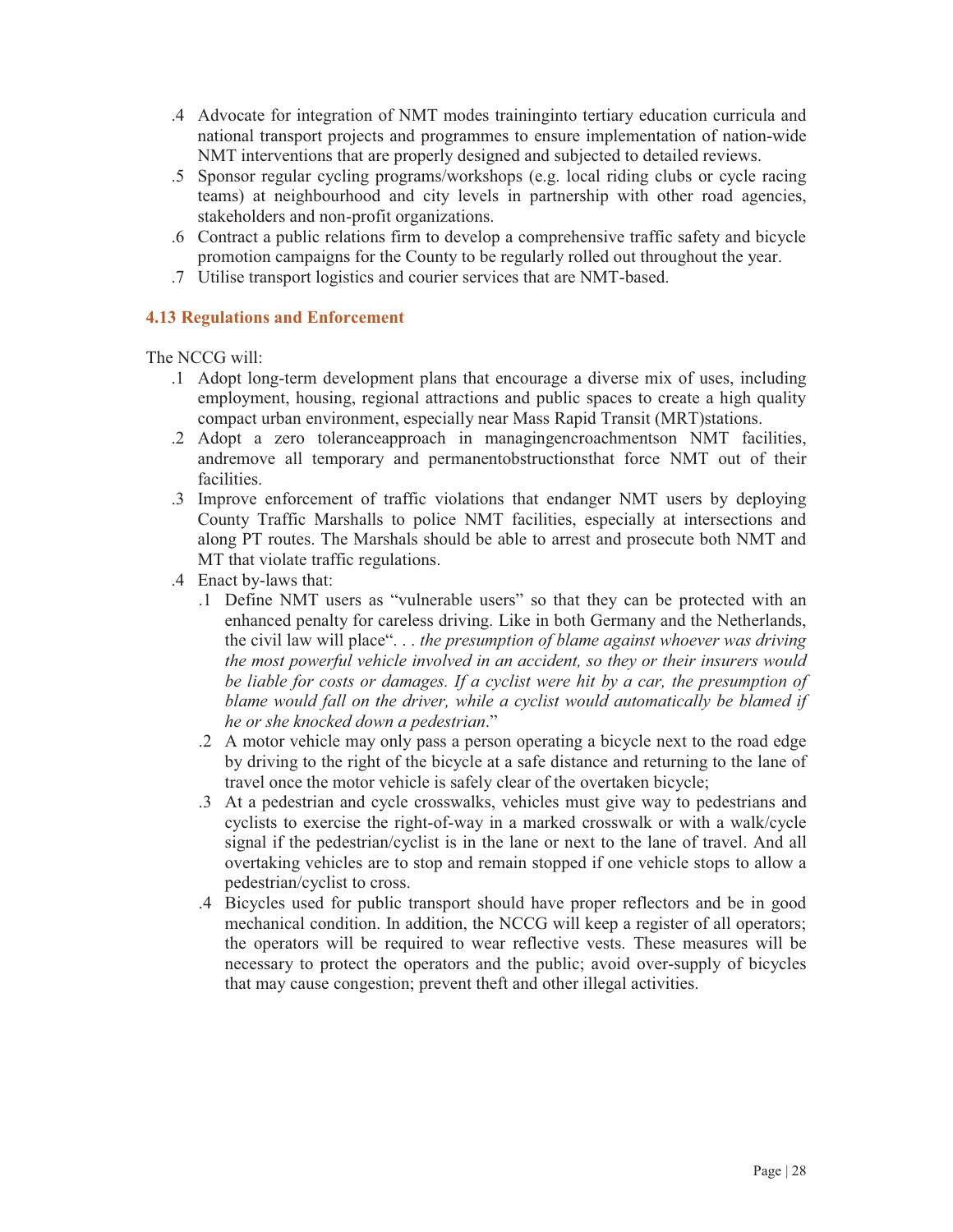# **4.14 Monitoring and Evaluation**

The NCCG will:

- 1. Develop appropriate Level of Service (LOS) measures for pedestrian, cyclist, humandrawn cart, and other NMT user requirements, including standard methods of NMT facility evaluation and prioritisation. The LOS should include measures of mobility, safety, security, accessibility, amenities, and information from the perception of the NMT User.
- 2. Undertake regular pedestrian and cyclist traffic surveys (behaviour, socio-economic status, gender, volumes, trip rates and purposes, etc)at specified locations and times, including bicycle parking counts at transit stations, to aid in planning pedestrian and cycling projects and evaluating their benefits. Regular counts would also improve NCCG's ability to address safety problems. Collecting data on inventory and condition of NMT facilities will help in keeping track of implementation progress and achievement of development of priorities.
- 3. Establish and keep updated comprehensive NMT crash data system and use it to prepare annual reports onthe type of crashes, persons involved, the main casualties, users responsible for the crashes, and identification of black spots. The system will help in design of counter-measures, and knowledge building.
- 4. Ensure that NMT modes are included in all urban transport system studies, transportinvestment proposals, and that all reports generated will be freely available (open) for public scrutiny and used to improve NMT travel conditions.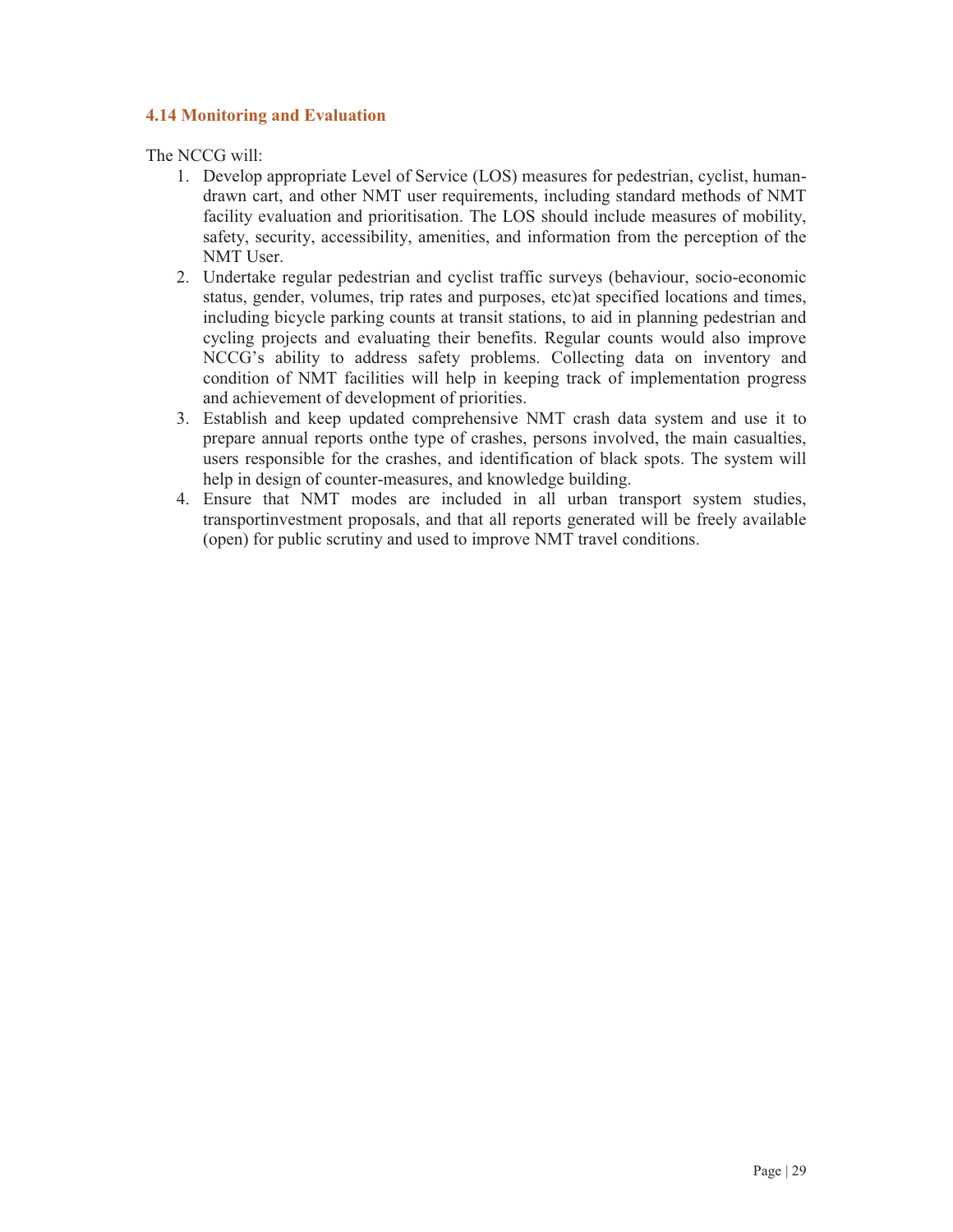#### **5.1 Introduction**

Based on the information provided above, the long term travel conditions for NMT users can be improved and sustained through better transport planning, construction and maintenance of infrastructure and facilities that meet the five NMT user requirements as much as possible, improving traffic safety through traffic calming, and enforcement of traffic laws and regulations. Other interventions include providing NMT users with information on how to safely use the roads, integration with motorised means of transport, and management of mortised vehicles to release space for NMT in selected areas. However, without visionary leadership/champion, a committed team of professionals and stakeholders from responsible institutions, and adequate funding, the policy will not be fully implemented and the objectives set out will not be met.

This section therefore sets out the key success factors including, but not limited to, the above factors.

#### **5.2 Implementation Committee**

After the launch of the Policy, the NCCG should immediately take up the responsibility of setting up a "Steering Committee" to implement the policy. Ideally, the Committee should bring together professionals from relevant departments of the NCCG, National Government agencies, Development Partners, private sector and civil society representatives. The broad terms of reference for the Committee will include, but not limited to:

- 1. Advocacy activities and road shows to popularise the Policy and to further seek contributions on the Action plan. This will be required to ensure wide buy-in from key stakeholders (especially private car users) for effective partnership during implementation;
- 2. Create a Management Information System (MIS) platform for informationsharingon implementation of the Policy, challenges and successes, and for wider public participation. Also to use the MIS as amonitoring and management tool containing current, accurate, and accessible database;
- 3. Propose changes of laws, regulations, and plans to promote NMT modes of transport;
- 4. Undertake investment round table for resource mobilisation with partners and donors;
- 5. Work with the institutions professional staff to prepare projects and package them for financing;
- 6. Review activities and outputs through (i) publishing and distributing regular progress updates; and (ii) conducting mid-point reviews of progress;
- 7. Identify projects for private sector participation; and,
- 8. Improve stakeholder communications through better information and support including (i) establishment of a statistical portal; (ii) establishment of regular forums for dialogue with users and stakeholders; and (iii) strengthen civil society participation.

The following Nairobi County Ministries and National Government Agencies shall constitute the Steering Committee.

NCCG: (1) Physical Infrastructure and Transport will chair SC; (2) Finance, Administration and Economic Planning; (3) Urban Planning, Land and Housing;(4) Environment, Water and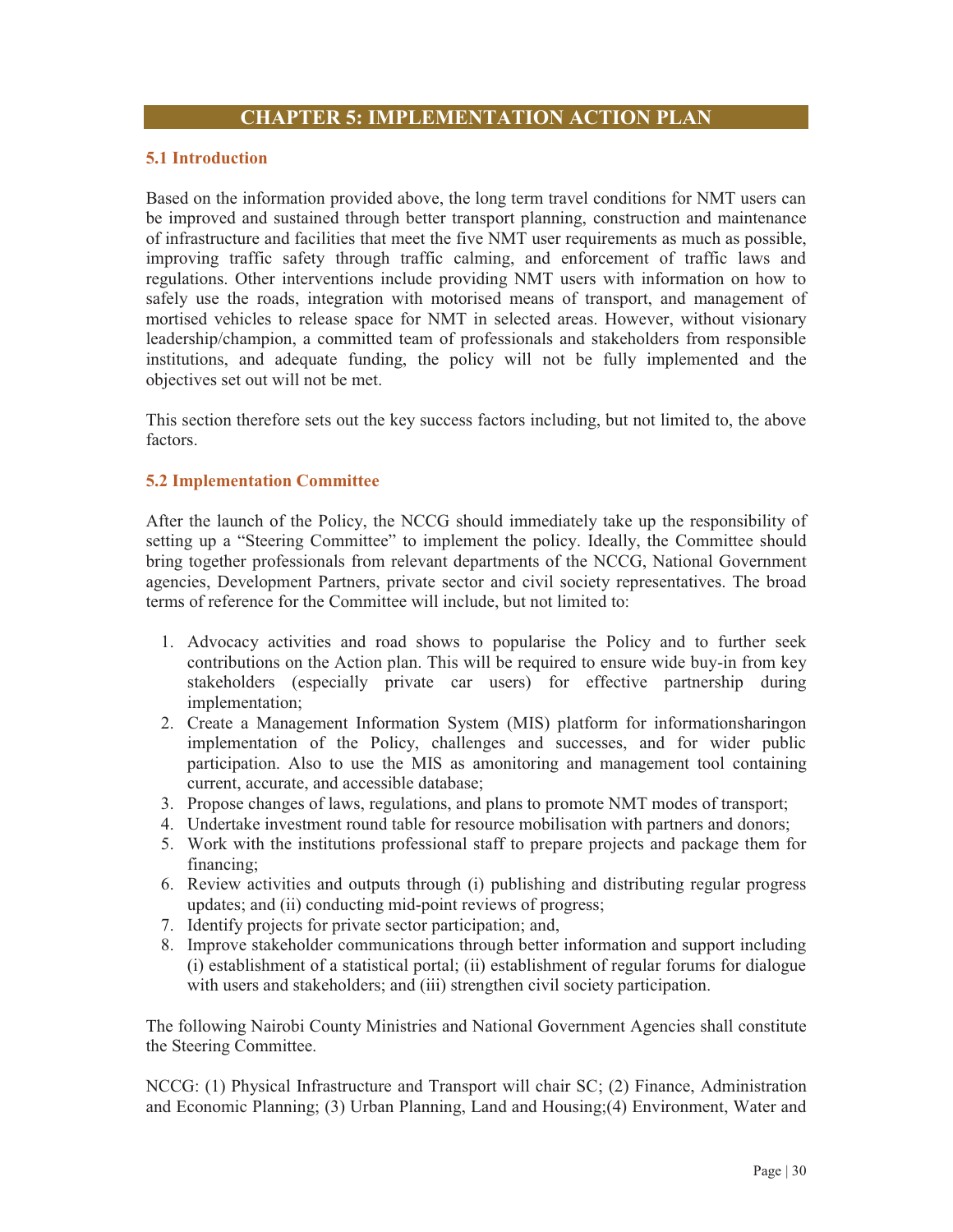Energy; (5) Information, Communication and e-Government; (6) Legal and Enforcement departments; (7) Health services; and, (8) Trade.

National Government Agencies shall be represented by: (1) The Treasury; (2) MOTI; (3) KeNHA, KURA, KeRRA and KRB, NTSA; and (4) the National Police Service.

Other members of the Committee should be the chair of the transport sector working group of Development partners and users and stakeholder representatives.

It is proposed that the Governor becomes the Champion for the implementation of this policy.

# **5.3 Funding arrangement**

Recent and on-going road improvement projects in Nairobi have included Non-Motorised Transport provisions to cater for existing users. However, there is still a lot of scope to be covered as far as NMT provisionsare concerned. It is therefore proposed that a special NMT Fund should be created to address the backlog until such time that NMT becomes an integrated part of the Nairobi transport system.The Fund will help to shiftthe attention of transport planners and engineers to the specific needs of NMT-users, and to catch up with the existing arrears in provision of facilities.

Like other modes of transport, the special NMT Fund should be financed from the public sector through taxation and long term loans from international development banks. Public sector funding should be generated from County service fees, annual business licences and land rates, and property development levies.Maintenance funds should come from the Road Maintenance Levy Fund (RMLF) managed by the Kenya Roads Board (KRB).

Among the existing revenue sources at the County, infrastructure development fees, property rates, and business licences are the most justified sources for funding NMT provisions. This is because as they are related to land uses that generate traffic, including NMT, and therefore revenues from these sources should be used to improve transport conditions. Other potential sources includefunds raised from: (1) trade licences for businesses along proposed NMT streets; (2) rent from businesses on existing on-street parking spaces; (3) direct developer construction and maintenance; (4) community contributions in form of labour or materials for construction and maintenance; (5) parking fees and fines in the short term as collections should reduce if objectives on car restriction measures are realised in the long term.

#### **5.4Priority Policy Actions**

After adoption of the Policy, and formal launch of the SC, implementation of the following policy actions is considered to be of priority as they are essential to the overall implementation of the Policy. The following list of actions should therefore form the Short Term Action Plan (STAP):

- 1. Development of a Nairobi Streets and Roads Design Manual (NSRDM) to guide planning, design and management of all transport facilities and amenities within the County, in line with the adapted "Complete Streets" principles;
- 2. Data collection to help in identifying problems, designing interventions, prioritising projects and monitoring progress. Data should include: accidents; NMT volumes and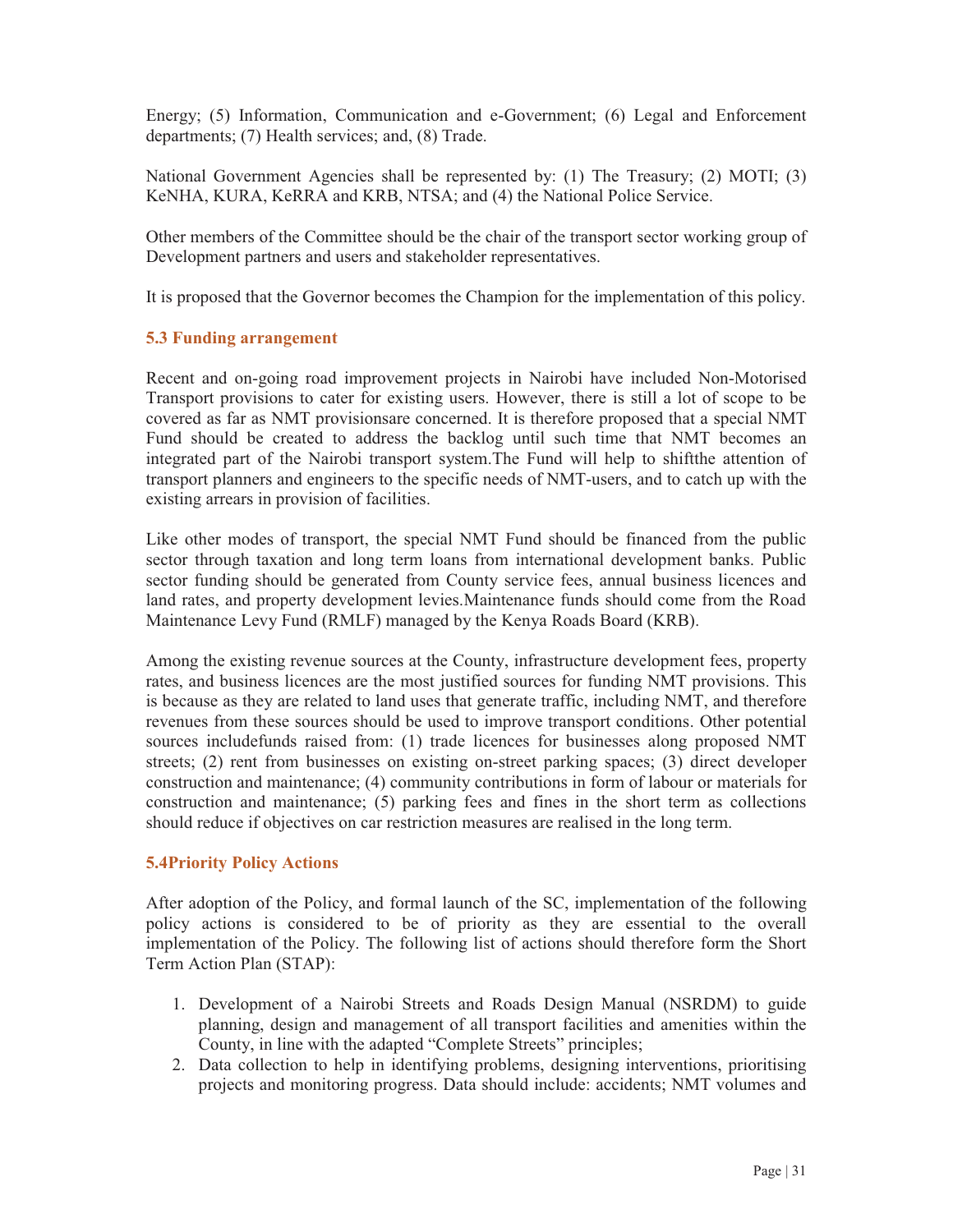travel patterns (Origin -Destination); User perceptions/views; inventory and condition of NMT infrastructure; MT volumes and speeds;

- 3. Development of master plans for pedestrian, cyclists and human-drawn carts;
- 4. Development of the Highway Code and other materials for education and publicity campaigns;
- 5. Passing the necessary by-laws to enable proper planning, effective enforcement, adequate funding and effective land use planning and control.

Implementation of a "Quick Wins" package and pilot infrastructure projects should also be part of the STAP and undertaken in parallel with the actions above.

# **5.5"Quick Wins" Package**

The "Quick Wins" package may be described as interventions that can be implemented in a short time using existing general information, using small investments at many locations, and having high easily measurable immediate impacts. For Nairobi, the package should include interventions that address safety of NMT users (especially pedestrians and school children); security along the routes; and elimination of missing links (detours) and barriers.

**Safety and Security**: Interventions meant for improving safety and security of NMT users will focus on arterial roads because they have higher pedestrian and cyclist volumes, high speeds, and high NMT accident rates. Priority will be given to sections where school children cross. Candidate roads include: Jogoo, Juja, First Avenue Eastleigh, Thika superhighway, Limuru, Waiyaki/Chiromo, Ngong, Mbagathi, Langata, Uhuru, Haile Selassie, Mombasa, Lusaka,Likoni, Enterprise, and Lunga Lunga. The NCCG has already set-up an accident data collection and analysis system which can be used to identify and prioritize spots for intervention. Spots with high fatal and serious NMT casualties along any given road should have the highest priority. Road section with high incidences of robberies and harassment in the early and late hours of the day should be prioritised for installation of street lighting.

For example, Table 5.1 shows that improvement of the Kenya Railways crossing (Rabai road to Industrial area) on Jogoo road should be prioritised as it had the highest fatal and serious casualties in 2013.

| Rank           | <b>Junction/Section</b>         | No. of accidents |                             |                |       |                | No. of casualties |              |
|----------------|---------------------------------|------------------|-----------------------------|----------------|-------|----------------|-------------------|--------------|
|                |                                 | Vehicles<br>only | Vehicles and<br>Pedestrians | Others         | Total | Fatal          | Serious           | <b>Total</b> |
| 1              | Railway crossing                | 7                | 13                          | 15             | 35    | 7              | 24                | 31           |
| $\overline{2}$ | Nyasa Rd                        | 5                | 15                          | 1              | 21    | 11             | 18                | 29           |
| $\mathcal{E}$  | Rabai Rd                        | 6                | 10                          | 5              | 21    | 5              | 22                | 27           |
| $\overline{4}$ | Outer Ring Road                 | 8                | 15                          | 2              | 25    | $\overline{4}$ | 17                | 21           |
| 5              | Stadium<br>area/Burma<br>Market | $\overline{2}$   | 18                          | 1              | 21    | 9              | 11                | 20           |
| 6              | First Avenue Eastleigh          | $\overline{4}$   | 11                          | $\overline{2}$ | 17    | 5              | 14                | 19           |
| 7              | Hamza Rd East                   | 1                | 13                          | 1              | 15    | $\overline{4}$ | 11                | 15           |
| 8              | Nile Rd                         |                  | 12                          | 2              | 14    | 6              | 9                 | 15           |

*Table 5.1: Accident Black Spots along Jogoo road (2013)*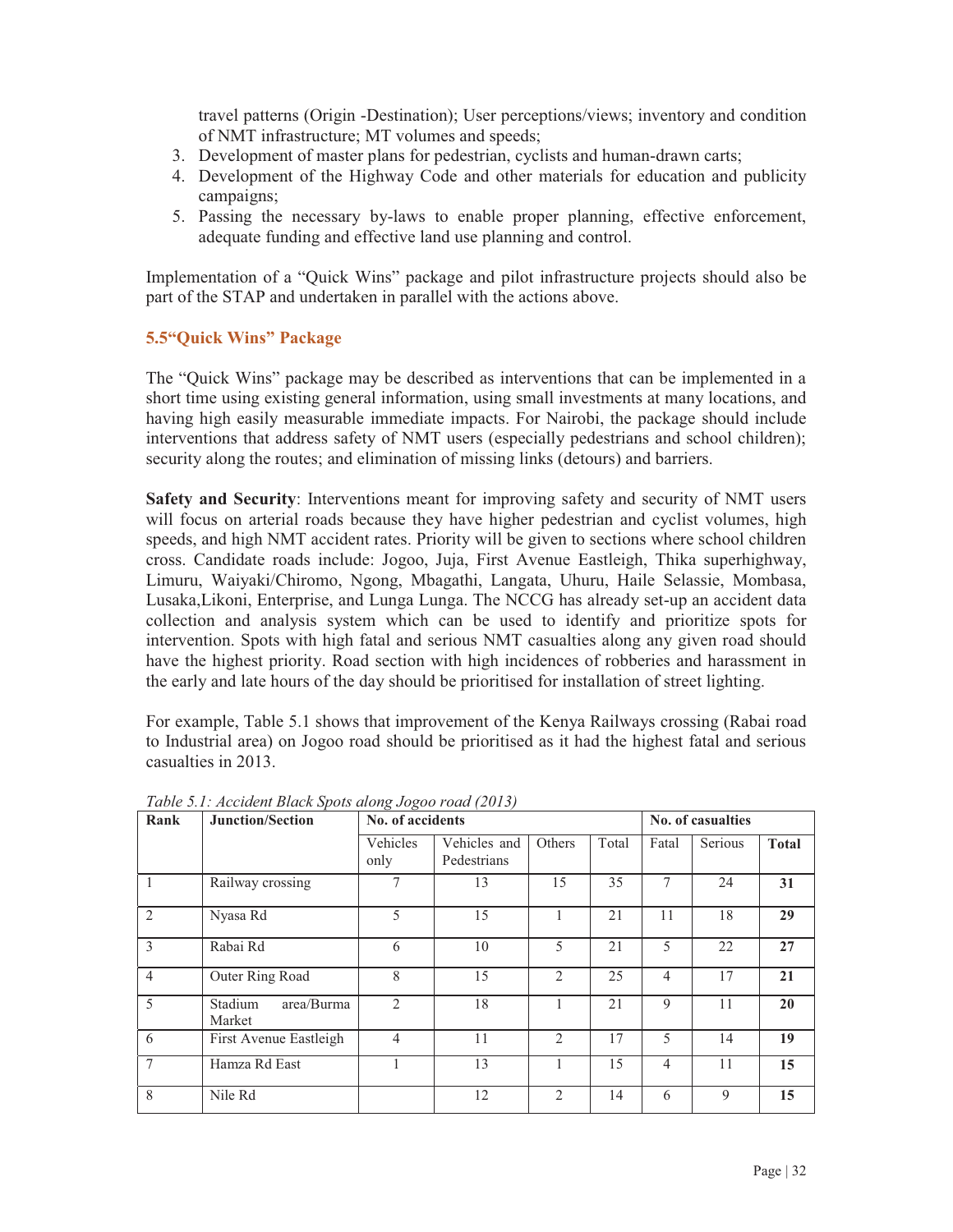| 9  | Likoni Road                  | $\mathfrak{D}$ | 6                        | 4 | 12 | 4                             | $\mathbf Q$    | 13 |
|----|------------------------------|----------------|--------------------------|---|----|-------------------------------|----------------|----|
| 10 | Dr. Kraft Rd                 | 3              | $\overline{\phantom{a}}$ |   | 10 | 5                             |                | 12 |
| 11 | Hamza Rd West                |                | 9                        |   | 10 | 6                             | $\overline{4}$ | 10 |
| 12 | Un-specified location        | $\mathfrak{D}$ |                          |   | 8  | $\mathfrak{D}$                | $\overline{4}$ | 6  |
| 13 | Rd/Lusaka<br>Landhies<br>Rd. |                | 3                        |   | 4  | $\mathfrak{D}_{\mathfrak{p}}$ | $\overline{4}$ | 6  |
| 14 | City Stadium                 |                | $\overline{4}$           |   | 5  |                               |                | 5  |
| 15 | Kilimambogo Rd               |                | $\overline{ }$           |   | 8  |                               | 3              | 4  |
| 16 | Buru Buru Area               |                | $\mathcal{L}$            |   | 4  |                               | $\mathfrak{D}$ | 3  |

*Source: NCC and Kenya Police.* 

Accident data for the other roads can be obtained and analysed in a similar manner and improvements designed and implemented. Interventions will basically consist of traffic calming measures, decent crossings, and public education on proper use of roads.

**Barriers and missing links:** Barriers that cause significant detours in Nairobi include rivers and drainage channels, major highways, railway lines, and wide buildings. The major ones include rivers such as Ngong, Kirichwa, Nairobi, Gitathuru, and Ruaka. Major highways creating significant barriers to NMT are Thika and Mombasa roads. The Kenya Railways line is a barrier between the main industrial area and the residential estates in the eastern parts of Nairobi, and in the western parts of Madaraka and Kibera estates. Buildings are major barriers in the CBD and industrial areas, where NMT-only way leaves have been blocked for reasons of security or simply annexed by neighbouring property owners.

Prioritisation of interventions to elimination of barriers and missing links should consider the following factors: (1) routes to main public transport routes; (2) connections between low income areas to social and economic areas (e.g. CBD, high income neighbourhoods, markets, schools, and industrial area); and, (3) blocked/grabbed NMT-only way-leaves in CBD, industrial and gated communities.

The interventions package will include measures such as: (1) opening up blocked NMT-only way leaves; (2) construction of NMT-only bridges across rivers and drainage channels; (3) modification of crossings to allow for comfortable use by cyclists and pedestrians; (4) widening of NMT spaces to create space for cyclists; and (5) modification of bridges to allow for all NMT users to cross major highways.

#### **5.6 Pilot Projects Package**

Pilot projects package should contain high visibility projects to "test" and evaluate impacts and to generate public support for larger projects.They should be designed based on international best practices to generate information on "what works" and "what doesn't" in the local environment and circumstances. Ideally, pilot projects should form part of planned long-term interventions so that funds are not wasted in isolated experimental projects.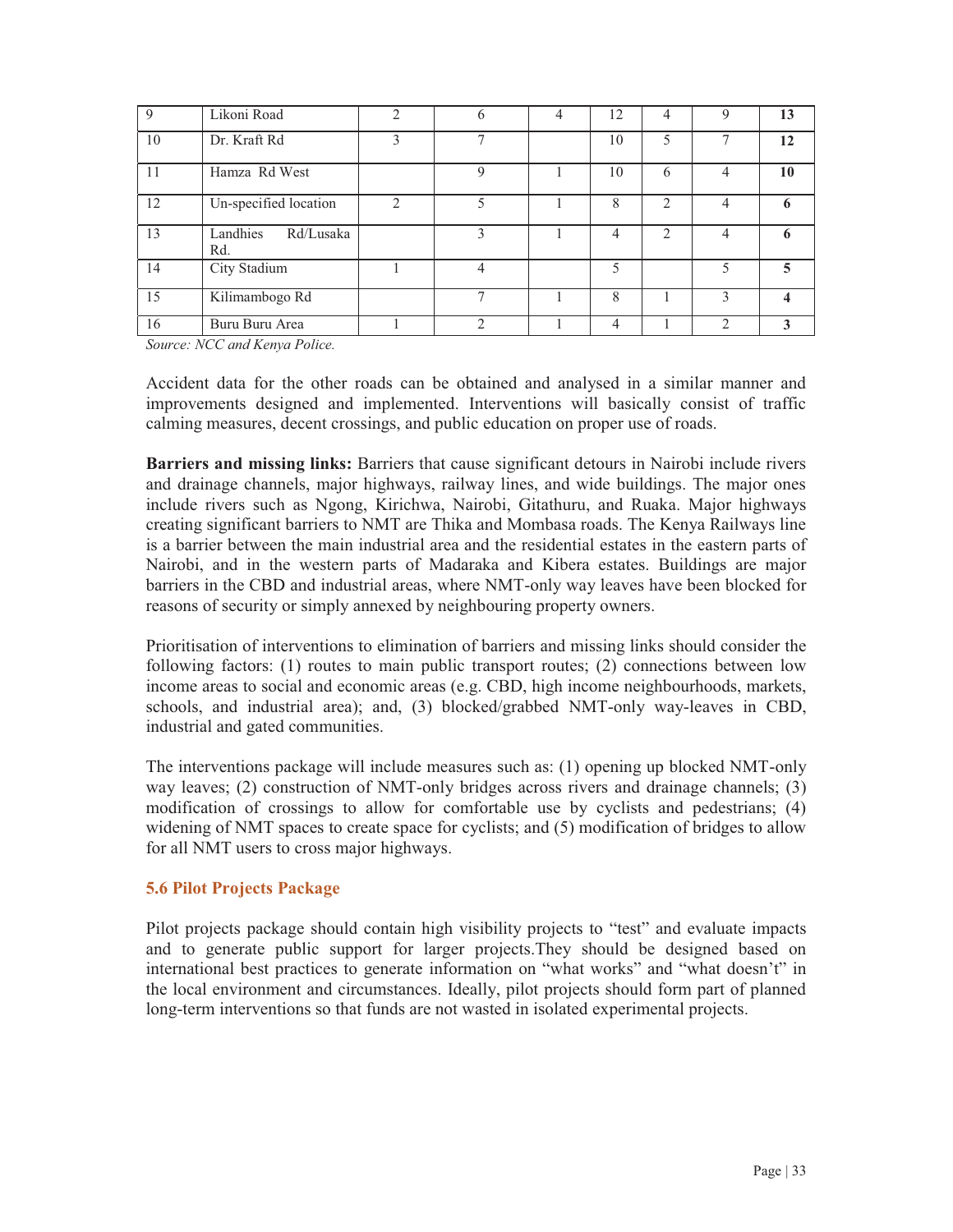The starting point for the pilot projects should be to develop quality NMT routes that are integrated with the public transport system. The Mass Rapid Transport Study (MRTS) study<sup>37</sup> identified the following nine (9) MRT transport corridors:

These corridors are: 1. Nairobi Railway Station (NRS) – Ruiru – Thika; 2. NRS – Juja Road – Kangundo; 3.NRS – Jogoo Road – Komorock; 4.NRS – Jomo Kenyatta International Airport – Athi River; 5.NRS – Langata Road – Karen; 6.NRS – Upper Hill – Ngong; 7.NRS – Kabete – Kikuyu; 8.NRS – Gigiri – Limuru and, 9.Outer Ring Road

Based on the list above, the following two NMT route pilot project packages are proposed, one in the east and another in the west part of Nairobi where NMT volumes and accidents are high:

- 1. Package No. 1 (**Total length 36 km**):
	- .1 Jogoo road corridor to the CBD (10 km) from Outer Ring  $-$  Jogoo Landhies Haile Selassie, with bicycle parking at the KR station (100 slots capacity).
	- .2 Juja road corridor to the CBDfrom Outer Ring RingRoad Ngara Races course and terminates at Landhies round-about (10 km).
	- .3 Mumias South road, through Rabai road, across KR lines to Tanga road to Lunga Lunga road (6 km).
	- .4 First Avenue Eastleighfrom Juja across Jogoo road to Likoni up to enterprise road (6 km).
	- .5 Lunga Lunga road from Likoni to Outer Ring Road (4 km).
- 2. Package No. 2 (**Total length 55 km**):
	- .1 Kibera to industrial area: Mbagathi Langata Lusaka Jogoo road round-about (7 km).
	- .2 Enterprise from Lusaka to Likoni road intersection (3 km).
	- .3 Kibera Kilimani Westlands: Kibera drive KR crossing James Kangethe NMT-only route – Ring Road Kilimani – Kitale lane – Githunguri (15 km)
	- .4 Kawangware Kilimani CBD: Gitanga Ole Dume Argwings Kodhek Valley road – Kenyatta Avenue (15 km).
	- .5 Kawangware Westlands/Waiyaki Way: (1) Chalbi drive Isaac Gathanju Mugumo – Olenguruone – Ring road Kileleshwa – Ring road Westlands (15 km)

In addition, pedestrianization of the CBD should be in thepriority package. The following two routes are proposed: (1) Harry Thuku – Muindi Mbingu – Mama Ngina – Wabera – Taifa – Harambee – Tumbo – City Square Post Office – Workshop – Industrial area; (2) Upper Hill (community) – Uhuru park – City Hall way – Luthuli/Ronald Ngala – River Road – Landhies – Jogoo. Aga Khan Walk, part of Harambee Avenue, Parliament road, and around the Holy family Basilica should be NMT priority areas. The total length is approximately **25 km**.

#### **5.7 Investment Matrix for the STAP**

-

The time frame for implementation of the STAP is 2 years starting in 2015. The investment matrix in presented in Table 5.2.

<sup>&</sup>lt;sup>37</sup> Feasibility Study and Technical Assistance for Mass Rapid Transit System for the Nairobi Metropolitan Region, Final Report, June 2011, Ministry of Transport, GoK.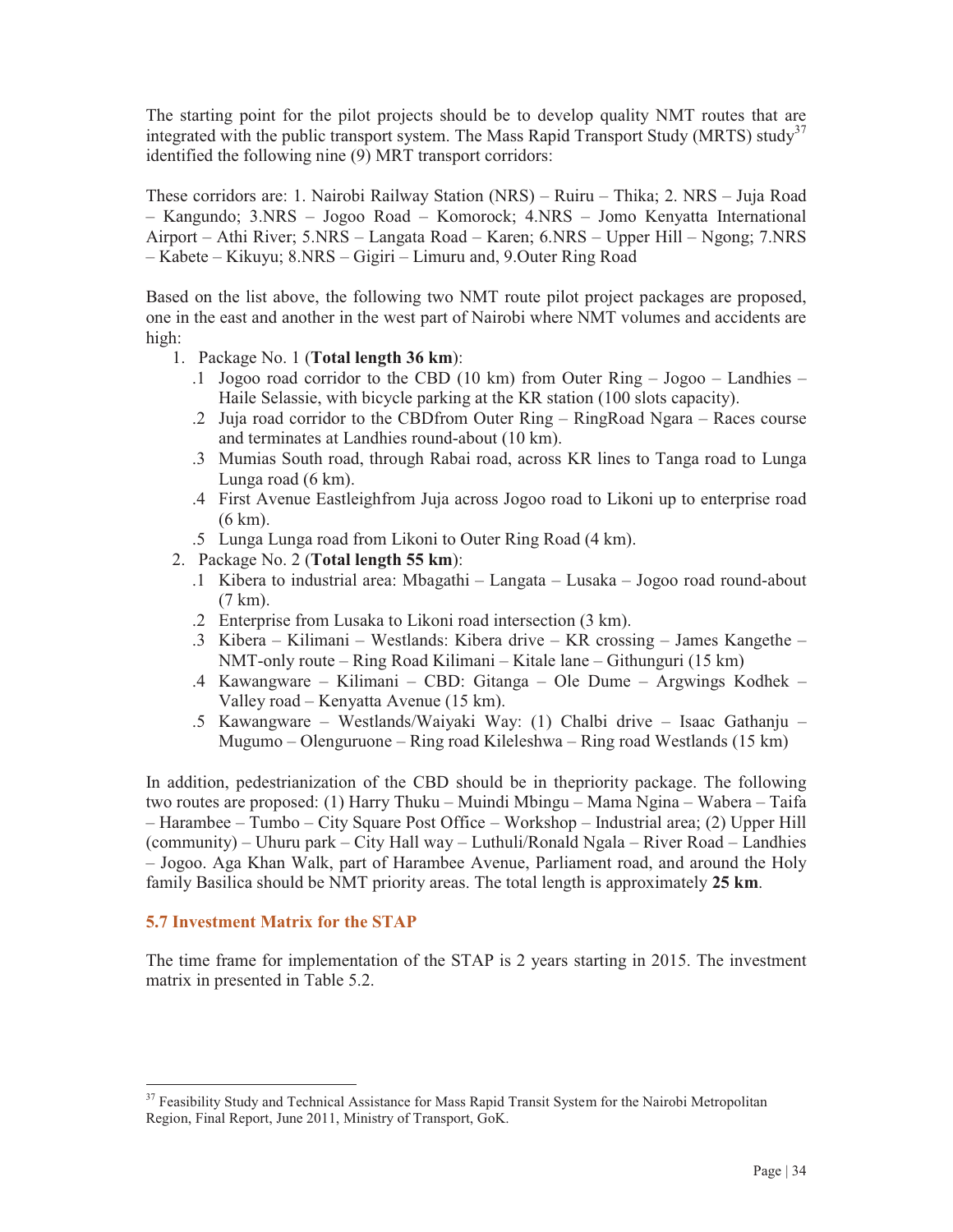|                       | בגברה היה בית המתורכות המונחת היה היה המדרכות                                                    |                                         |                       |                 |               |
|-----------------------|--------------------------------------------------------------------------------------------------|-----------------------------------------|-----------------------|-----------------|---------------|
|                       | Package                                                                                          | Projects                                | <b>Estimated Cost</b> |                 | Year          |
|                       |                                                                                                  |                                         | KSh (million)         | $2015 - 2016$   | $2016 - 2017$ |
|                       | Development of a Nairobi Streets and Roads Design<br>Manual (NSRDM)                              | Consultancy                             | $50\,$                | 50              |               |
| $\sim$                | Traffic data collection                                                                          | 100 counting points                     | $\overline{10}$       | $\overline{10}$ |               |
| $\tilde{\phantom{a}}$ | Development of NMT Master Plans                                                                  | Consultancy                             | 100                   | 100             |               |
| 4                     | and other<br>materials for education and publicity campaigns<br>Development of the Highway Code  | Consultancy                             | $50\,$                | $50\,$          |               |
| $\overline{5}$        | Development and implementation of education and                                                  | Consultancy                             | $50\,$                | 50              |               |
|                       | publicity campaigns                                                                              | Implementation (2 years)                | 200                   | 100             | 100           |
| $\circ$               | Passing of necessary by-laws to enable proper<br>use.<br>planning; enforcement; funding and land | In-house                                | 5                     | 5               |               |
| $\overline{ }$        | "Quick Wins" Package                                                                             | 200 accident black spots                | 100                   | 50              | 50            |
|                       |                                                                                                  | and<br>links<br>100 missing<br>barriers | 100                   | 50              | 50            |
| $\infty$              | Pilot Projects Package                                                                           |                                         |                       |                 |               |
|                       | Package 1 - Eastern Nairobi                                                                      | 36 km                                   | 180                   | $\overline{6}$  | 90            |
|                       | Package 2 - Western Nairobi                                                                      | 55 km                                   | 275                   | 137.5           | 137.5         |
|                       | Package 3 - CBD pedestrianisation                                                                | $25 \mathrm{km}$                        | 62.5                  | 31.25           | 31.25         |
| $\circ$               | Steering<br><b>NCCG</b><br>the<br>of<br>Capacity Building<br>Committee members                   | 20 officers                             | 5                     | 2.5             | 2.5           |
| $\approx$             | Contingency (10%)                                                                                |                                         | 118.75                | 72.625          | 46.125        |
|                       | TOTAL                                                                                            |                                         | 1306.25               | 798.875         | 507.375       |

Table 5.2: Implementation matrix for the STAP *Table 5.2: Implementation matrix for the STAP*  Page | 35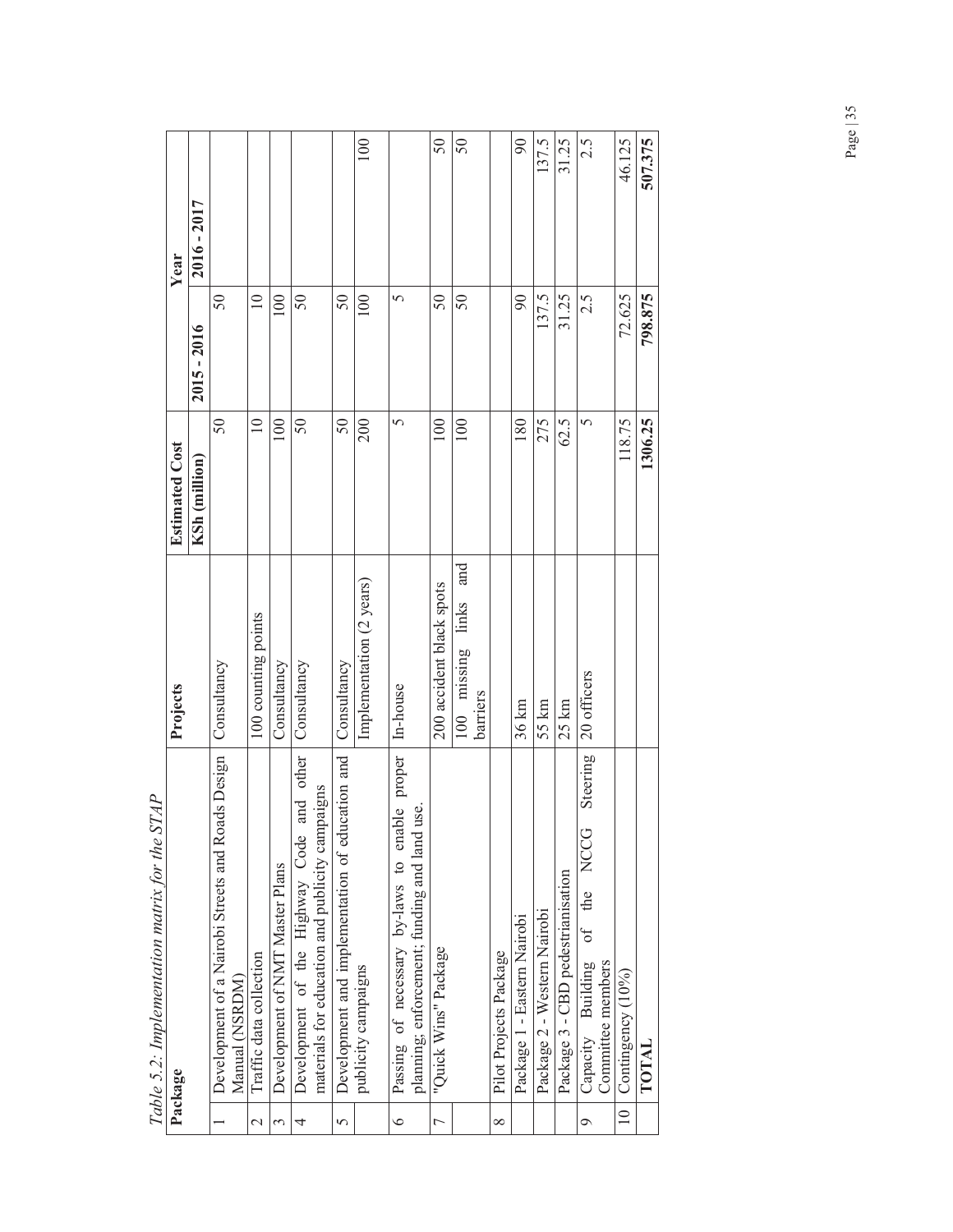# APPENDIX 1: NAIROBI COUNTY BRIEF **APPENDIX 1: NAIROBI COUNTY BRIEF**

| Indicator                                        | YEAR  | NAIROBI     | <b>KENYA</b> | SOURCE                                    |
|--------------------------------------------------|-------|-------------|--------------|-------------------------------------------|
| <b>Basic Indicators</b>                          |       |             |              |                                           |
| Area (' $000$ Km <sup>2</sup> )                  | 2014  | 0.703       | 580          | World Development Indicators, WB          |
| Total Population (millions)                      | 2009  | 3.138       | 38.610       | KPHC                                      |
| Urban Population (% of the total)                | 2013  | 100         | 24.8         | World Statistics Pocket Book Survey- UN   |
| Urban Population Growth Rate                     | 2010- | 3.92        | 4.<br>4.     | World Statistics Pocket Book Survey- UN   |
|                                                  | 2015  |             |              |                                           |
| Population Density (per Km <sup>2</sup> )        | 2009  | 4.515       | 71.7         | KPHC                                      |
| Labour force participation $-$ Total %           | 2013  | 68.3        | 44.7         | World Development Indicators, WB, Society |
|                                                  |       |             |              | for International Development             |
| Labour Force Participation- Informal sector $(%$ | 2009  | $\mathbf I$ | 76.5         | World Development Indicators, WB          |
| Labour Force Participation – Female (%)          | 2012  | Ţ           | 62.0         | World Development Indicators, WB          |
| No. of Refugees ('000)                           | 2010  | 100         | 370          | World Development Indicators, WB          |
| Demographic Indicators                           |       |             |              |                                           |
| Population Growth Rate                           | 2009  | 3.92        | 2.68         | KPHC, World Development Indicators, WB    |
| Population < 15 years $(^{96}_{0})$              | 2009  | 30.3        | 42.92        | <b>KPHC</b>                               |
| Population $\geq$ 65 years (%)                   | 2009  | 1.02        | 3.59         | <b>KPHC</b>                               |
| Population $5 \le x \le 39$ years (%)            | 2009  | 73.85       | 68.13        | KPHC                                      |
| Dependency Ratio (%)                             | 2009  | 0.465       | 0.873        | Nairobi County Report                     |
| Sex Ratio(per 100 female)                        | 2009  | 104.70      | 98.84        | Nairobi County Report                     |
| <b>Economic Indicators</b>                       |       |             |              |                                           |
| GDP (US \$,billion)                              | 2010  | 12.0        | 32.19        | World Development Indicators, WB          |
| GDP per Capita (US \$)                           | 2010  | 7070        | 942.5        | Cities In Africa, UN Habitat              |

Page | 36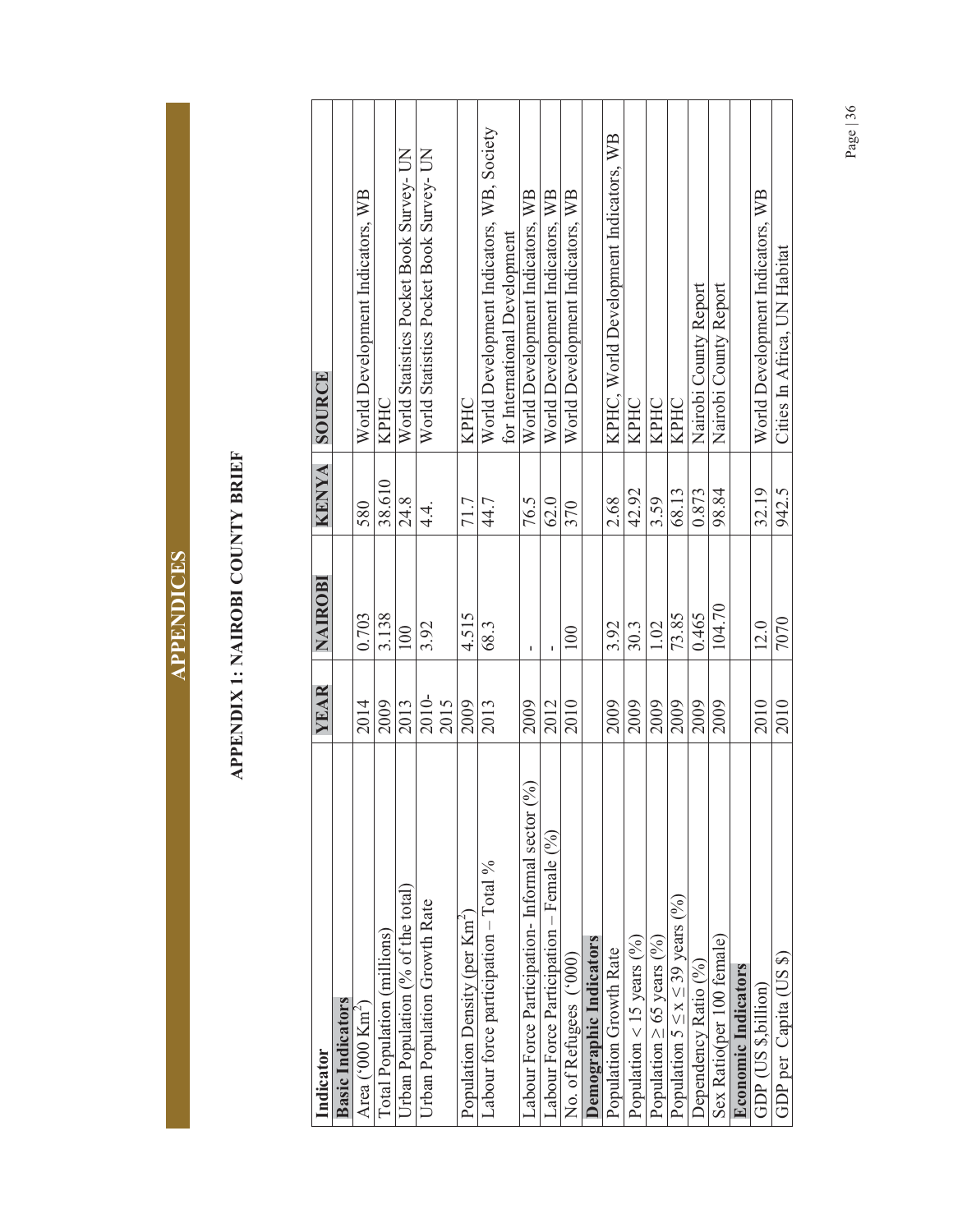| Indicator                                                | YEAR | NAIROBI     | <b>KENYA</b> | SOURCE                                                        |
|----------------------------------------------------------|------|-------------|--------------|---------------------------------------------------------------|
|                                                          |      |             |              |                                                               |
| GDP per Capita (US \$ PPP)                               | 2010 |             | 1646         | World Development Indicators, WB                              |
| GNI per Capita (US\$)                                    | 2012 | ı           | 938.6        |                                                               |
| GNI per Capita (US \$ PPP)                               | 2012 | ı           | 1760         | UNICEF, Dec 2013                                              |
| Human Development Index                                  | 2008 | 0.653       | 0.561        | World Development Indicators, WB                              |
| Annual Growth Rate GDP (%)                               | 2014 |             | 6.3          | IMF World Economic Outlook,2014                               |
| National Poverty Level (%)                               | 2009 | 21.8        | 45.2         | World Development Indicators, WB                              |
| Gini-Coefficient                                         | 2009 | 0.341       | 0.445        | Nairobi County Report, Society for                            |
|                                                          |      |             |              | International Development                                     |
| <b>Transportation Indicators</b>                         |      |             |              |                                                               |
| Roads Total Network (km)                                 | 2011 | 3023        | 160886       | World Development Indicators, WB / KIPPRA<br>for Nairobi data |
| Road density (km of road per 100 sq. km of land<br>area) | 2011 | 430.0       | 27.7         | Kenya economic Report 2013 KIPPRA (for<br>Nairobi data)       |
| Roads, paved (% of total roads)                          | 2011 | Data        | 6.95         | World Development Indicators, WB                              |
|                                                          |      | Unavailable |              |                                                               |
| CO2 emissions from transport (million metric tons)       | 2011 | Data        | 4.71         | World Development Indicators, WB                              |
|                                                          |      | Unavailable |              |                                                               |
| CO2 emissions from transport (% of total fue)            | 2011 | Data        | 40.46        | World Development Indicators, WB                              |
| combustion)                                              |      | Unavailable |              |                                                               |
| Car Ownership                                            | 2013 | $60\%$ of   |              |                                                               |
|                                                          |      | national    |              |                                                               |
| No of Registered Vehicles ('0000)                        | 2010 |             | 139          | <b>WHO</b>                                                    |
| Number of Road Traffic Fatalities                        | 2014 | 723         | 2907         | NTSA, NCCG                                                    |
| Number of Pedestrian Fatalities                          | 2014 | 507         | 1342         | NTSA, NCCG                                                    |
|                                                          |      |             |              |                                                               |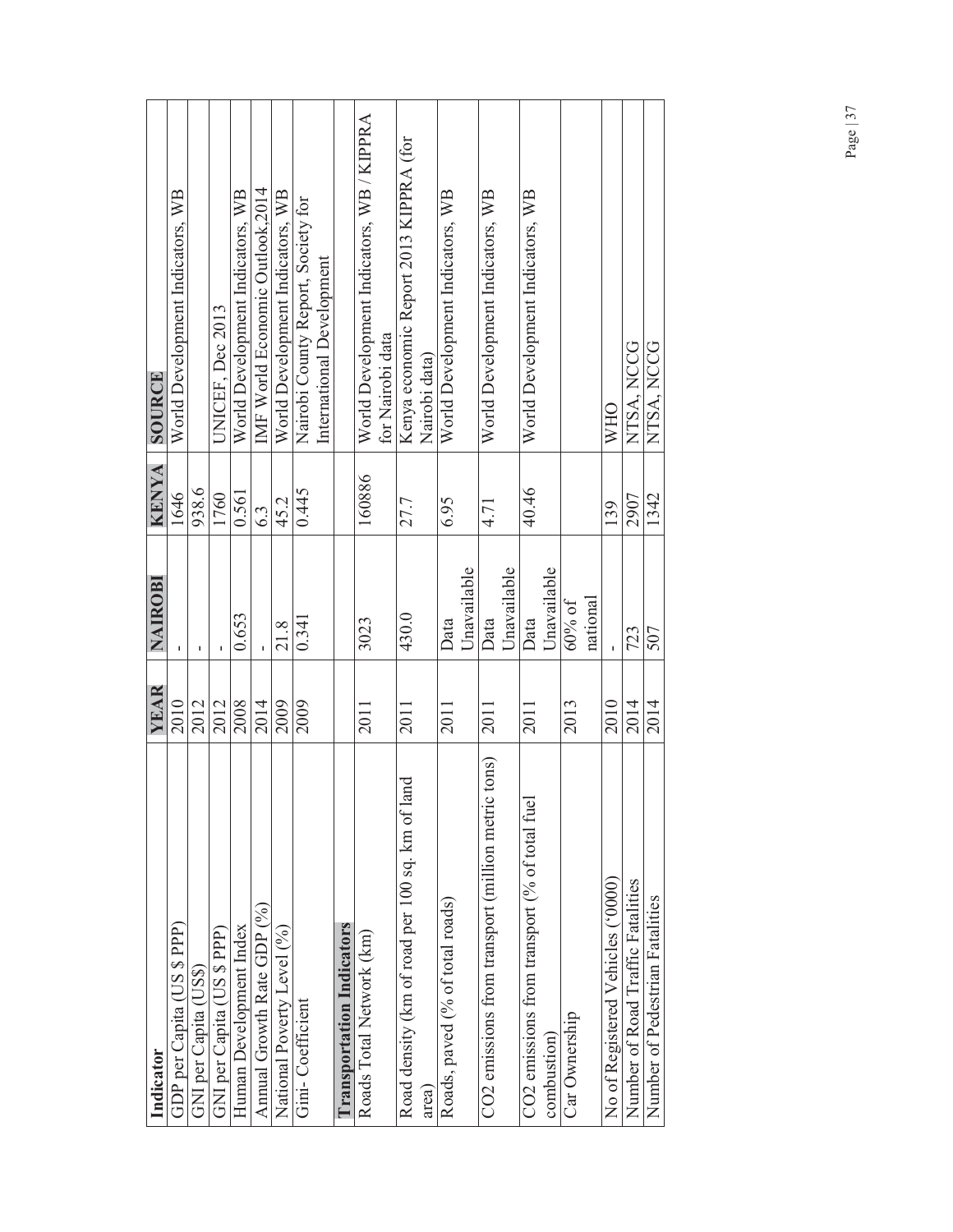# **Nairobi's Transport Infrastructure**

Nairobi's transport infrastructure includes: (i) the Jomo Kenyatta International Airport and the Wilson Airport; (ii) the railway line from Mombasa to Kampala (Uganda), and to Thika; and (iii) international Northern Corridor road, national and urban roads. Urban transport is basically undertaken on roads. The infrastructure map is shown in Figure 1 below.



*Source: NMT Policy Study* 

The road network system in Nairobi is mainly composed of a radial pattern focusing to the Central Business District (CBD). Moreover, most radial roads also function both as international transport axes and for local traffic flow (JICA, 2009). This network structure reinforces the requirement to get into the CBD before travelling from one side of the city to the other.

Infrastructure for pedestrians and cyclists is generally lacking in Nairobi, and when provided are poorly designed and maintained, often taken over by street traders and parked vehicles. Nairobi has experienced rapid urban sprawl. In 1970, the average commuter distance was 0.8 km and this increased to 25 km in 1998. The long commuting distances and heavy traffic congestion on the roads have led to long travel times.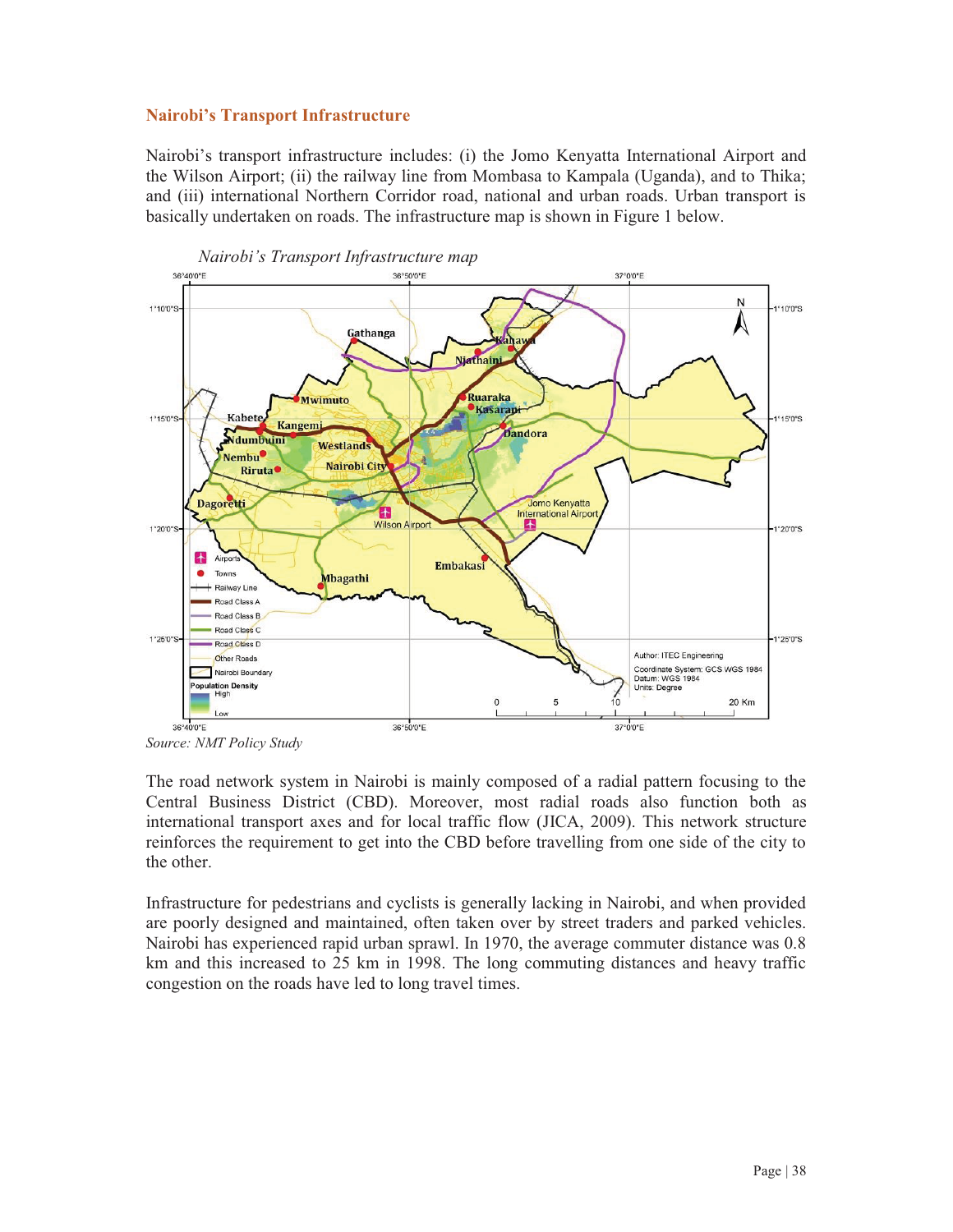#### **APPENDIX 2: DRAFT TOC FOR THE NAIROBI STREETS AND ROADS MANUAL (NSRM)**

- 1. Street design principles
	- 1.1. Safety
	- 1.2. Mobility
	- 1.3. Accessibility
	- 1.4. Live-ability
	- 1.5. Creative use of street space
- 2. Priority networks
	- 2.1. Modal hierarchy
	- 2.2. Public transport network
	- 2.3. Cycling network
	- 2.4. Pedestrian network
- 3. Design templates for streets of various widths and a multi-dimensional classification system (including factors such as land use, street character, access to public transport, etc.) to ensure that street design templates are appropriately applied.
- 4. Minimum standards and design guidelines for footpaths, cycle tracks, BRT, and other street elements
- 5. Minimum standards and design guidelines for intersections.
- 6. Material guidelines to ensure that NMT elements are constructed using appropriate and consistent materials.
- 7. Signage and road marking guidelines so that NMT elements are consistently branded to make the network of NMT facilities legible to all users.
- 8. Spaces for street vending; Street furniture and amenities; On-street parking; Service lanes; Traffic calming elements; Street lighting; Storm water drainage; Other underground utilities
- 9. Design process
	- 9.1. Surveys
	- 9.2. Design preparation
	- 9.3. Design review
	- 9.4. Implementation oversight
- 10. Monitoring and Evaluation

In general, it should be based on The Universal Street Design Guidelines will include, but not limited to:

- 1. Design templates for streets of various widths and a multi-dimensional classification system (including factors such as land use, street character, access to public transport, etc.) to ensure that street design templates are appropriately applied.
- 2. Minimum standards and design guidelines for footpaths, cycle tracks, BRT, and other street elements.
- 3. Minimum standards and design guidelines for intersections.
- 4. Construction material guidelines to ensure that NMT elements are constructed using appropriate and consistent materials.
- 5. Signage and road marking guidelines so that NMT elements are consistently branded to make the network of NMT facilities legible to all users.
- 6. Every street will have a slow zone where pedestrians have priority.
- 7. Footpaths where there are none, and increase the width of footpaths where pedestrian volumes are high in order to prevent pedestrian overflow onto the carriageway and to ensure continuity.
- 8. Guidelines for shared and separated space designs; traffic calming measures; and parking.
- 9. Creation of pedestrian-only zones, park streets, or other non-standard street conversions that prioritize NMT users.
- 10. Guideline on providing alternatives to footbridges, elevated roads, and other infrastructure that prevents parallel pedestrian infrastructure from meeting the standards in the NMT Policy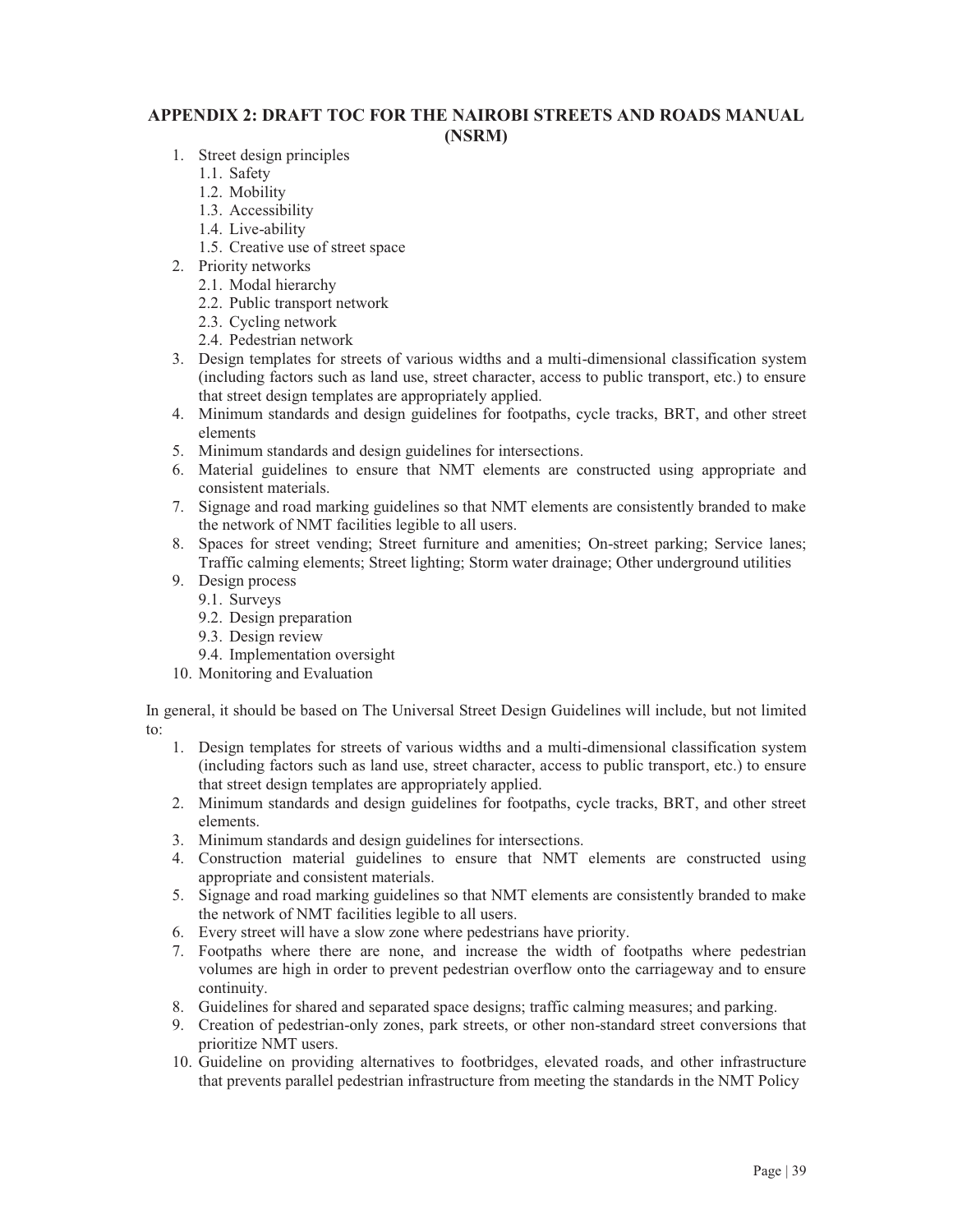# **APPENDIX 3: PROPOSED HIGHWAY CODE CONTENTS**

- 1. One can only drive on an NMT lane if crossing when turning or when entering or leaving a side street.
- 2. Motorists must yield to bicycles in a bicycle lane or on a sidewalk before you turn across the lane or sidewalk.
- 3. Park a vehicle is prohibited on an NMT path or lane.
- 4. One must yield to cyclists at intersections, the same as they do for other types of vehicles.
- 5. Do not drive next to a cyclist unless overtaking. Wait for a clear stretch of road before passing a cyclist that is moving slower than your motor vehicle in a lane too narrow to share. The greater the speed difference between you and a bicyclist, the more room you should allow when passing.
- 6. Do not hoot at a cyclist unless you have good cause to warn them you are close by. The loud noise could make the cyclist scared and waver into your way.
- 7. Pedestrian and cyclists are defined as "vulnerable users" in the law, which are protected with an enhanced penalty for careless driving.
- 8. The driver of a motor vehicle may only pass a person operating a bicycle by driving to the right of the bicycle at a safe distance and returning to the lane of travel once the motor vehicle is safely clear of the overtaken bicycle.
- 9. Crosswalk Laws: The pedestrian crosswalk law requires that vehicles allow pedestrians to exercise the right-of-way in a marked or unmarked crosswalk or with a walk signal if the pedestrian is in the lane or next to the lane of travel. If the intersection has a traffic control device, the vehicle must yield if the pedestrian is less than 6 feet from the lane into which the vehicle is turning. If the roadway has a safety island, then the vehicle must only yield when the pedestrian is on the vehicle's side of the island. And all overtaking vehicles are to stop and remain stopped if one vehicle stops to allow a pedestrian to cross. On a street without a signal, the driver may proceed only if the lane involved in a turn and the adjacent lane are clear of pedestrians.
- 10. Cyclists' right-of-way in crosswalks like a pedestrian at set speed limits for cyclists.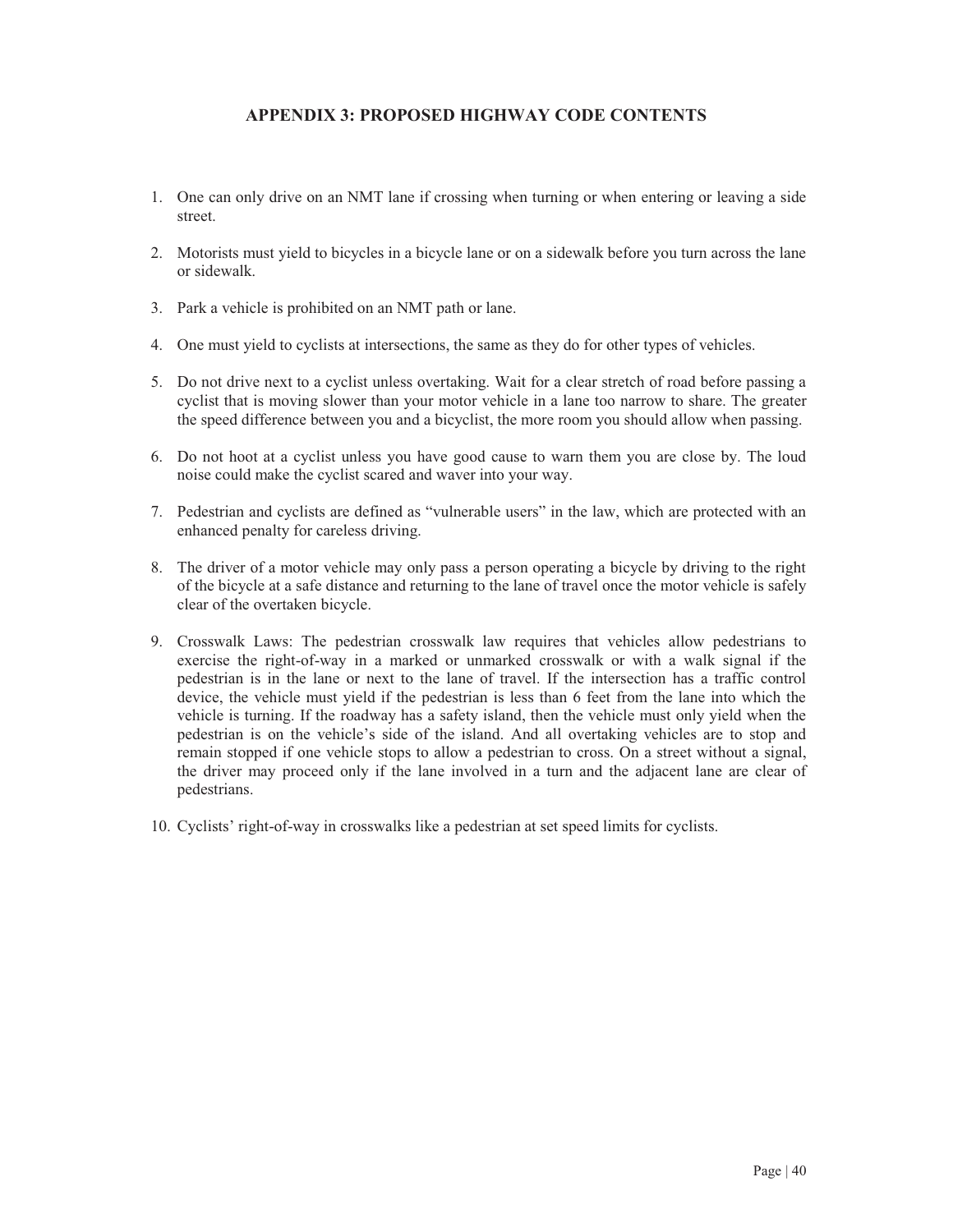# **APPENDIX 4: AN EXAMPLE OF LOS FRAMEWORK**

| <b>User</b> | <b>LOS Needs</b> | <b>LOS Measure</b>                                                      |
|-------------|------------------|-------------------------------------------------------------------------|
| Pedestrian  | Mobility         | Footpath congestion, grade of path, crossing delay or detour            |
|             | Safety           | Exposure to vehicles at mid-blocks; Exposure to vehicles at             |
|             |                  | crossings; trip hazards                                                 |
|             | Access           | Crossing opportunities, level of disability access                      |
|             | Information      | Traveller information available including signposting                   |
|             | Amenity          | Footpath pavement conditions, comfort and convenience                   |
|             |                  | features, security, aesthetics                                          |
| Cyclist     | Mobility         | Travel speed, congestion, grades                                        |
|             | Safety           | Risk of cycle-to-cycle/pedestrian crash                                 |
|             |                  | Risk of crash caused by surface unevenness or slippage                  |
|             |                  | Risk of crash with stationary hazards                                   |
|             |                  | Risk of cycle-to-motor vehicle crash at mid-blocks                      |
|             |                  | Risk of cycle-to-motor vehicle crash at intersections and/or            |
|             |                  | driveways                                                               |
|             | Access           | Access to and ability to park close to destination, cycle               |
|             |                  | restrictions                                                            |
|             | Information      | Traveller information available, including signposting                  |
|             | Amenity          | Aesthetics, comfort and convenience, security, pavement ride<br>quality |

*Qualitative/semi-qualitative LOS measures* 

*Source: Level of service metrics (for network operations planning), Austroads Ltd., 2015*